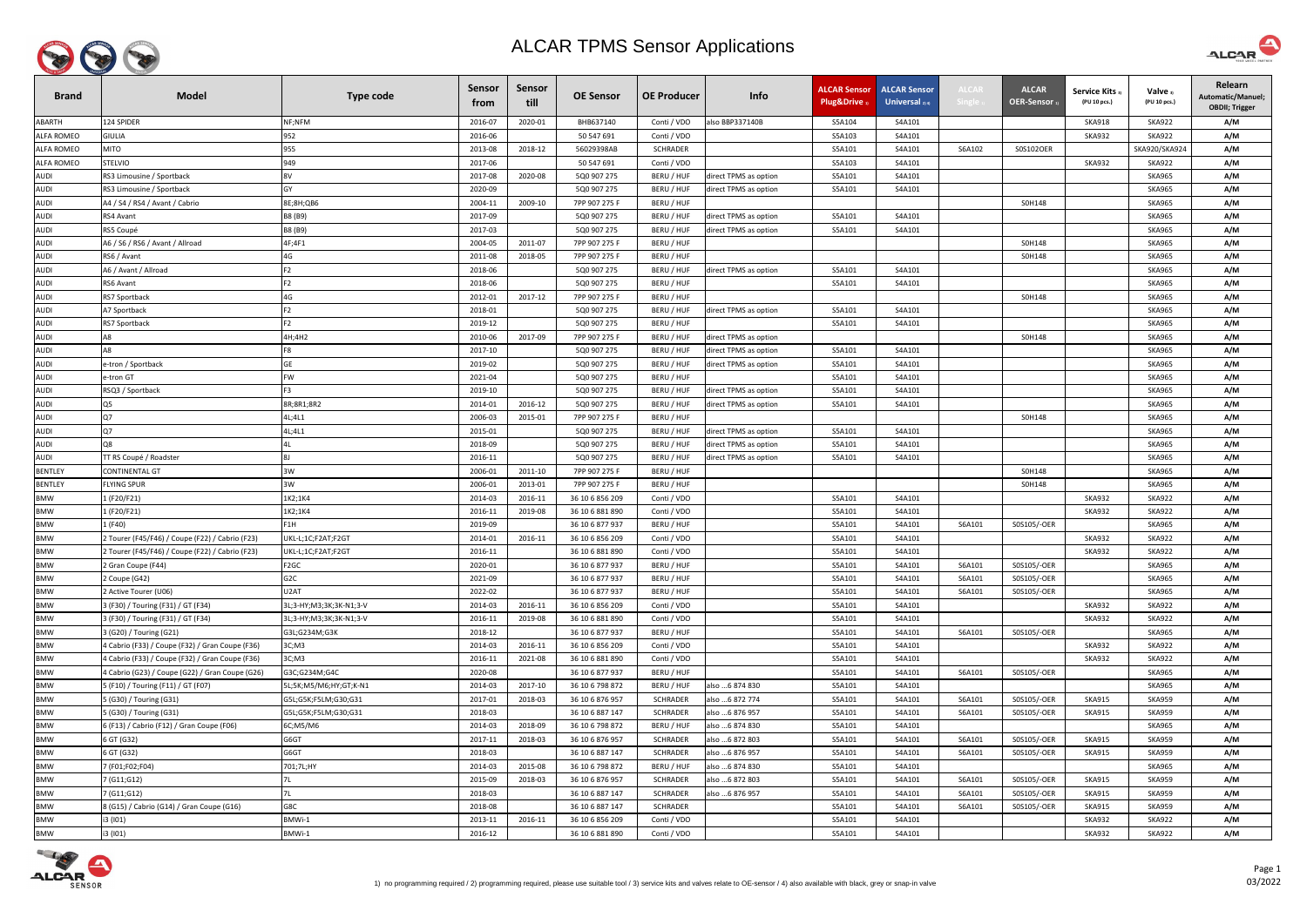

| <b>Brand</b>     | <b>Model</b>               | <b>Type code</b>                  | <b>Sensor</b><br>trom | Sensor<br>till | <b>OE Sensor</b> | <b>OE Producer</b> | Info                    | <b>ALCAR Sensor</b><br><b>Plug&amp;Drive</b> | <b>ALCAR Sensor</b><br>Universal $_{2/4}$ | <b>ALCAR</b> | <b>ALCAR</b><br>OER-Sensor | <b>Service Kits</b><br>(PU 10 pcs.) | Valve 3)<br>(PU 10 pcs.) | Relearn<br>Automatic/Manuel;<br><b>OBDII; Trigger</b> |
|------------------|----------------------------|-----------------------------------|-----------------------|----------------|------------------|--------------------|-------------------------|----------------------------------------------|-------------------------------------------|--------------|----------------------------|-------------------------------------|--------------------------|-------------------------------------------------------|
| <b>BMW</b>       | i4 (G26)                   | G4C                               | 2022-02               |                | 36 10 6 877 937  | BERU / HUF         |                         | S5A101                                       | S4A101                                    | S6A101       | S0S105/-OER                |                                     | <b>SKA965</b>            | A/M                                                   |
| <b>BMW</b>       | iX (120)                   | <b>BMWi-N</b>                     | 2021-10               |                | 36 10 6 887 147  | <b>SCHRADER</b>    |                         | S5A101                                       | S4A101                                    | S6A101       | S0S105/-OER                | <b>SKA915</b>                       | <b>SKA959</b>            | A/M                                                   |
| <b>BMW</b>       | iX3 (G08)                  | G3XE                              | 2020-11               |                | 36 10 6 887 147  | SCHRADER           |                         | S5A101                                       | S4A101                                    | S6A101       | S0S105/-OER                | <b>SKA915</b>                       | <b>SKA959</b>            | A/M                                                   |
| <b>BMW</b>       | X1 (E84)                   | X1;X-N1;X1-N1                     | 2014-03               | 2015-08        | 36 10 6 798 872  | BERU / HUF         | also 6 874 830          | S5A101                                       | S4A101                                    |              |                            |                                     | <b>SKA965</b>            | A/M                                                   |
| <b>BMW</b>       | X1 (F48)                   | UKL-L;F1X                         | 2015-09               | 2016-11        | 36 10 6 856 209  | Conti / VDO        |                         | S5A101                                       | S4A101                                    |              |                            | <b>SKA932</b>                       | <b>SKA922</b>            | A/M                                                   |
| <b>BMW</b>       | X1 (F48)                   | UKL-L;F1X                         | 2016-11               |                | 36 10 6 881 890  | Conti / VDO        |                         | S5A101                                       | S4A101                                    |              |                            | <b>SKA932</b>                       | <b>SKA922</b>            | A/M                                                   |
| <b>BMW</b>       | X2 (F39)                   | F <sub>2</sub> X                  | 2017-12               |                | 36 10 6 881 890  | Conti / VDO        |                         | S5A101                                       | S4A101                                    |              |                            | <b>SKA932</b>                       | <b>SKA922</b>            | A/M                                                   |
| <b>BMW</b>       | X3 (F25)                   | X3;X-N1                           | 2014-03               | 2017-10        | 36 10 6 798 872  | BERU / HUF         | also  6 874 830         | S5A101                                       | S4A101                                    |              |                            |                                     | <b>SKA965</b>            | A/M                                                   |
| <b>BMW</b>       | X3 (G01)                   | G3X;F34XM                         | 2017-11               | 2018-03        | 36 10 6 876 957  | <b>SCHRADER</b>    | also 6 872 803          | S5A101                                       | S4A101                                    | S6A101       | S0S105/-OER                | <b>SKA915</b>                       | <b>SKA959</b>            | A/M                                                   |
| <b>BMW</b>       | X3 (G01)                   | G3X;F34XM                         | 2018-03               |                | 36 10 6 887 147  | <b>SCHRADER</b>    | also  6 876 957         | S5A101                                       | S4A101                                    | S6A101       | S0S105/-OER                | <b>SKA915</b>                       | <b>SKA959</b>            | A/M                                                   |
| <b>BMW</b>       | X4 (F26)                   | X3;X-N1                           | 2014-03               | 2018-05        | 36 10 6 798 872  | BERU / HUF         | also 6 874 830          | S5A101                                       | S4A101                                    |              |                            |                                     | <b>SKA965</b>            | A/M                                                   |
| <b>BMW</b>       | X4 (G02)                   | G4X;F34XM                         | 2018-06               |                | 36 10 6 887 147  | SCHRADER           |                         | S5A101                                       | S4A101                                    | S6A101       | S0S105/-OER                | <b>SKA915</b>                       | <b>SKA959</b>            | A/M                                                   |
| <b>BMW</b>       | X5 (F15)                   | X5;X-N1;M7X                       | 2014-03               | 2016-11        | 36 10 6 856 209  | Conti / VDO        |                         | S5A101                                       | S4A101                                    |              |                            | <b>SKA932</b>                       | <b>SKA922</b>            | A/M                                                   |
| <b>BMW</b>       | X5 (F15)                   | X5;X-N1;M7X                       | 2016-11               | 2018-11        | 36 10 6 881 890  | Conti / VDO        |                         | S5A101                                       | S4A101                                    |              |                            | <b>SKA932</b>                       | <b>SKA922</b>            | A/M                                                   |
| <b>BMW</b>       | X5 (G05)                   | G5X                               | 2018-12               |                | 36 10 6 887 147  | <b>SCHRADER</b>    |                         | S5A101                                       | S4A101                                    | S6A101       | S0S105/-OER                | <b>SKA915</b>                       | <b>SKA959</b>            | A/M                                                   |
| <b>BMW</b>       | X6 (F16)                   | X6;X-N1;M7X                       | 2014-11               | 2016-11        | 36 10 6 856 209  | Conti / VDO        |                         | S5A101                                       | S4A101                                    |              |                            | <b>SKA932</b>                       | <b>SKA922</b>            | A/M                                                   |
| <b>BMW</b>       | X6 (F16)                   | X6;X-N1;M7X                       | 2016-11               | 2019-09        | 36 10 6 881 890  | Conti / VDO        |                         | S5A101                                       | S4A101                                    |              |                            | <b>SKA932</b>                       | <b>SKA922</b>            | A/M                                                   |
| <b>BMW</b>       | X6 (G06)                   | G6X                               | 2019-10               |                | 36 10 6 887 147  | <b>SCHRADER</b>    |                         | S5A101                                       | S4A101                                    | S6A101       | S0S105/-OER                | <b>SKA915</b>                       | <b>SKA959</b>            | A/M                                                   |
| <b>BMW</b>       | X7 (G07)                   | G7X                               | 2019-03               |                | 36 10 6 887 147  | <b>SCHRADER</b>    |                         | S5A101                                       | S4A101                                    | S6A101       | S0S105/-OER                | <b>SKA915</b>                       | <b>SKA959</b>            | A/M                                                   |
| <b>BMW</b>       | Z4 (E89)                   | Z89;ZR                            | 2014-03               | 2016-11        | 36 10 6 798 872  | BERU / HUF         | also 6 874 830          | S5A101                                       | S4A101                                    |              |                            |                                     | <b>SKA965</b>            | A/M                                                   |
| <b>BMW</b>       | Z4 (G29)                   | G4Z                               | 2018-12               |                | 36 10 6 877 937  | BERU / HUF         |                         | S5A101                                       | S4A101                                    | S6A101       | S0S105/-OER                |                                     | <b>SKA965</b>            | A/M                                                   |
| <b>CHEVROLET</b> | AVEO / 4-door              | CHIV; KL1T                        | 2011-09               | 2014-12        | 22853740         | <b>SCHRADER</b>    |                         |                                              | S4A101                                    |              | S0S212                     |                                     | SKA920/SKA924            | $\mathbf{T}$                                          |
| <b>CHEVROLET</b> | <b>CAPTIVA</b>             | KLAC; KLAD                        | 2011-03               | 2014-12        | 25789964         | <b>SCHRADER</b>    |                         |                                              | S4A101                                    |              | S0S212                     |                                     | SKA920/SKA924            | $\mathsf{T}$                                          |
| <b>CHEVROLET</b> | CRUZE / 4-door / Kombi     | KL1J;CHIR                         | 2011-07               | 2014-12        | 22853740         | <b>SCHRADER</b>    |                         |                                              | S4A101                                    |              | S0S212                     |                                     | SKA920/SKA924            | $\mathbf{T}$                                          |
| <b>CHEVROLET</b> | <b>MALIBU</b>              | KL1G                              | 2012-01               | 2014-12        | 22853740         | <b>SCHRADER</b>    |                         |                                              | S4A101                                    |              | S0S212                     |                                     | SKA920/SKA924            | $\mathbf{T}$                                          |
| <b>CHEVROLET</b> | <b>ORLANDO</b>             | KL1Y;CHIO                         | 2011-02               | 2014-12        | 22853740         | <b>SCHRADER</b>    |                         |                                              | S4A101                                    |              | S0S212                     |                                     | SKA920/SKA924            | $\mathbf{T}$                                          |
| <b>CHEVROLET</b> | <b>SPARK</b>               | KL1M;CHIS                         | 2010-03               | 2014-12        | 22853740         | <b>SCHRADER</b>    |                         |                                              | S4A101                                    |              | S0S212                     |                                     | SKA920/SKA924            | $\mathbf{T}$                                          |
| <b>CHEVROLET</b> | <b>TRAX</b>                | KL1B                              | 2013-05               | 2014-12        | 22853740         | <b>SCHRADER</b>    |                         |                                              | S4A101                                    |              | S0S212                     |                                     | SKA920/SKA924            | $\mathbf{T}$                                          |
| <b>CHEVROLET</b> | <b>VOLT</b>                | D1JCI                             | 2011-11               | 2014-12        | 13348393         | <b>SCHRADER</b>    |                         |                                              | S4A101                                    |              | S0S110OER                  | <b>SKA911</b>                       |                          | $\mathbf{T}$                                          |
| CITROEN/DS       | BERLINGO; BERLINGO Van     | 7*;7; B9                          | 2013-11               | 2018-05        | 9802003680       | <b>SCHRADER</b>    | also 9811536380         |                                              | S4A101                                    |              | S0S206                     |                                     | <b>SKA957</b>            | $\mathbf{o}$                                          |
| CITROEN/DS       | C-Elysee                   |                                   | 2012-11               |                | 9802003680       | <b>SCHRADER</b>    | also 9811536380         |                                              | S4A101                                    |              | S0S206                     |                                     | <b>SKA957</b>            | $\mathbf{o}$                                          |
| CITROEN/DS       | C-Zero                     |                                   | 2014-10               | 2020-03        | 1612477080       | Conti / VDO        |                         | S5A106                                       | S4A101                                    |              | SOC203                     | <b>SKA932</b>                       | <b>SKA922</b>            | O+T                                                   |
| CITROEN/DS       | C <sub>4</sub>             |                                   | 2013-10               | 2018-12        | 9802003680       | <b>SCHRADER</b>    | also 9811536380         |                                              | S4A101                                    |              | S0S206                     |                                     | <b>SKA957</b>            | $\mathbf{o}$                                          |
| CITROEN/DS       | C4 Picasso / Grand Picasso |                                   | 2013-05               | 2014-12        | 5430W0           | <b>SCHRADER</b>    |                         |                                              | S4A101                                    |              |                            |                                     | SKA920/SKA924            | $\mathbf{o}$                                          |
| CITROEN/DS       | C4 Aircross                |                                   | 2014-04               | 2018-03        | 1612477080       | Conti / VDO        |                         | S5A106                                       | S4A101                                    |              | S0C203                     | <b>SKA932</b>                       | <b>SKA922</b>            | $O+T$                                                 |
| CITROEN/DS       | C5 / Tourer                |                                   | 2013-10               | 2017-08        | 9802003680       | <b>SCHRADER</b>    | also 9811536380         |                                              | S4A101                                    |              | S0S206                     |                                     | <b>SKA957</b>            | $\mathbf{o}$                                          |
| CITROEN/DS       |                            |                                   | 2005-10               | 2014-06        | 5430T4           | Conti / VDO        |                         | S5A103                                       | S4A101                                    |              |                            | <b>SKA917</b>                       | <b>SKA925</b>            | $\mathbf{o}$                                          |
| CITROEN/DS       | DS4 / Crossback            |                                   | 2014-01               | 2018-05        | 9802003680       | <b>SCHRADER</b>    | also 9811536380         |                                              | S4A101                                    |              | S0S206                     |                                     | <b>SKA957</b>            | $\mathbf{o}$                                          |
| CITROEN/DS       | DS5                        | K;KF                              | 2014-01               | 2018-05        | 9802003680       | <b>SCHRADER</b>    | also 9811536380         |                                              | S4A101                                    |              | S0S206                     |                                     | <b>SKA957</b>            | $\mathbf{o}$                                          |
| CITROEN/DS       | JUMPER/JUMPER Van          | 250;250B;250D;250L;Y;YB;YC;YD;W;H | 2013-12               |                | 1616456580       | SCHRADER           | also 1612474480         | S5A101                                       | S4A101                                    | S6A102       | S0S102OER                  | <b>SKA915</b>                       | <b>SKA959</b>            | A/M                                                   |
| CITROEN/DS       | JUMPY/JUMPY Van            | $G9; X^*; X$                      | 2014-06               | 2016-04        | 9808859080       | <b>SCHRADER</b>    | also 9811764480         |                                              |                                           |              |                            |                                     | <b>SKA957</b>            | $\mathbf{o}$                                          |
| CITROEN/DS       | NEMO/NEMO Van              | A;225L                            | 2014-01               | 2015-12        | 53104671         | <b>SCHRADER</b>    |                         | S5A101                                       | S4A101                                    | S6A102       | S0S102OER                  |                                     | SKA920/SKA924            | $\mathbf{o}$                                          |
| DACIA (RENAULT)  | DOKKER / Stepway           | SD                                | 2014-06               | 2021-08        | 40 700 16 28R    | <b>SCHRADER</b>    | also 9322R /  7932R     | S5A103                                       | S4A101                                    |              | S0S204                     |                                     | <b>SKA957</b>            | A/M; 0                                                |
| DACIA (RENAULT)  | DOKKER / Stepway           | SD                                | 2014-06               | 2021-08        | 40 700 99 87R    | <b>SCHRADER</b>    |                         | S5A103                                       | S4A101                                    |              |                            |                                     | <b>SKA957</b>            | A/M; 0                                                |
| DACIA (RENAULT)  | <b>DUSTER</b>              | SD                                | 2014-06               | 2015-12        | 40 700 16 28R    | <b>SCHRADER</b>    | also  9322R /  7932R    | S5A103                                       | S4A101                                    |              | S0S204                     |                                     | <b>SKA957</b>            | A/M; 0                                                |
| DACIA (RENAULT)  | <b>DUSTER</b>              | SD                                | 2014-06               | 2015-12        | 40 700 99 87R    | <b>SCHRADER</b>    |                         | S5A103                                       | S4A101                                    |              |                            |                                     | <b>SKA957</b>            | A/M; 0                                                |
| DACIA (RENAULT)  | LODGY / Stepway            | SD                                | 2012-06               |                | 40 700 16 28R    | <b>SCHRADER</b>    | also 9322R /  7932R     | S5A103                                       | S4A101                                    |              | S0S204                     |                                     | <b>SKA957</b>            | A/M; 0                                                |
| DACIA (RENAULT)  | LODGY / Stepway            | SD                                | 2012-06               |                | 40 700 99 87R    | <b>SCHRADER</b>    |                         | S5A103                                       | S4A101                                    |              |                            |                                     | <b>SKA957</b>            | A/M; 0                                                |
| DACIA (RENAULT)  | LOGAN II / MCV / Stepway   | SD                                | 2013-01               | 2015-12        | 40 700 16 28R    | <b>SCHRADER</b>    | also 9322R /  7932R     | S5A103                                       | S4A101                                    |              | S0S204                     |                                     | <b>SKA957</b>            | A/M; 0                                                |
| DACIA (RENAULT)  | LOGAN II / MCV / Stepway   | SD                                | 2013-01               | 2015-12        | 40 700 99 87R    | <b>SCHRADER</b>    |                         | S5A103                                       | S4A101                                    |              |                            |                                     | <b>SKA957</b>            | A/M; 0                                                |
| DACIA (RENAULT)  | SANDERO II / Stepway       | SD                                | 2013-01               | 2015-12        | 40 700 16 28R    | <b>SCHRADER</b>    | also …9322R / … 7932R   | S5A103                                       | S4A101                                    |              | S0S204                     |                                     | <b>SKA957</b>            | A/M; 0                                                |
| DACIA (RENAULT)  | SANDERO II / Stepway       | SD                                | 2013-01               | 2015-12        | 40 700 99 87R    | <b>SCHRADER</b>    |                         | S5A103                                       | S4A101                                    |              |                            |                                     | <b>SKA957</b>            | A/M; 0                                                |
| <b>FIAT</b>      | 500L / Living / Trekking   | 199                               | 2012-09               |                | 53104671         | <b>SCHRADER</b>    |                         | S5A101                                       | S4A101                                    | S6A102       | S0S102OER                  |                                     | SKA920/SKA924            | A/M                                                   |
| <b>FIAT</b>      | <b>DOBLO</b>               | 263                               | 2013-01               | 2014-12        | 53104671         | <b>SCHRADER</b>    | 15" OE / only OE Sensor | S5A101                                       | S4A101                                    | S6A102       | S0S102OER                  |                                     | SKA920/SKA924            | A/M                                                   |



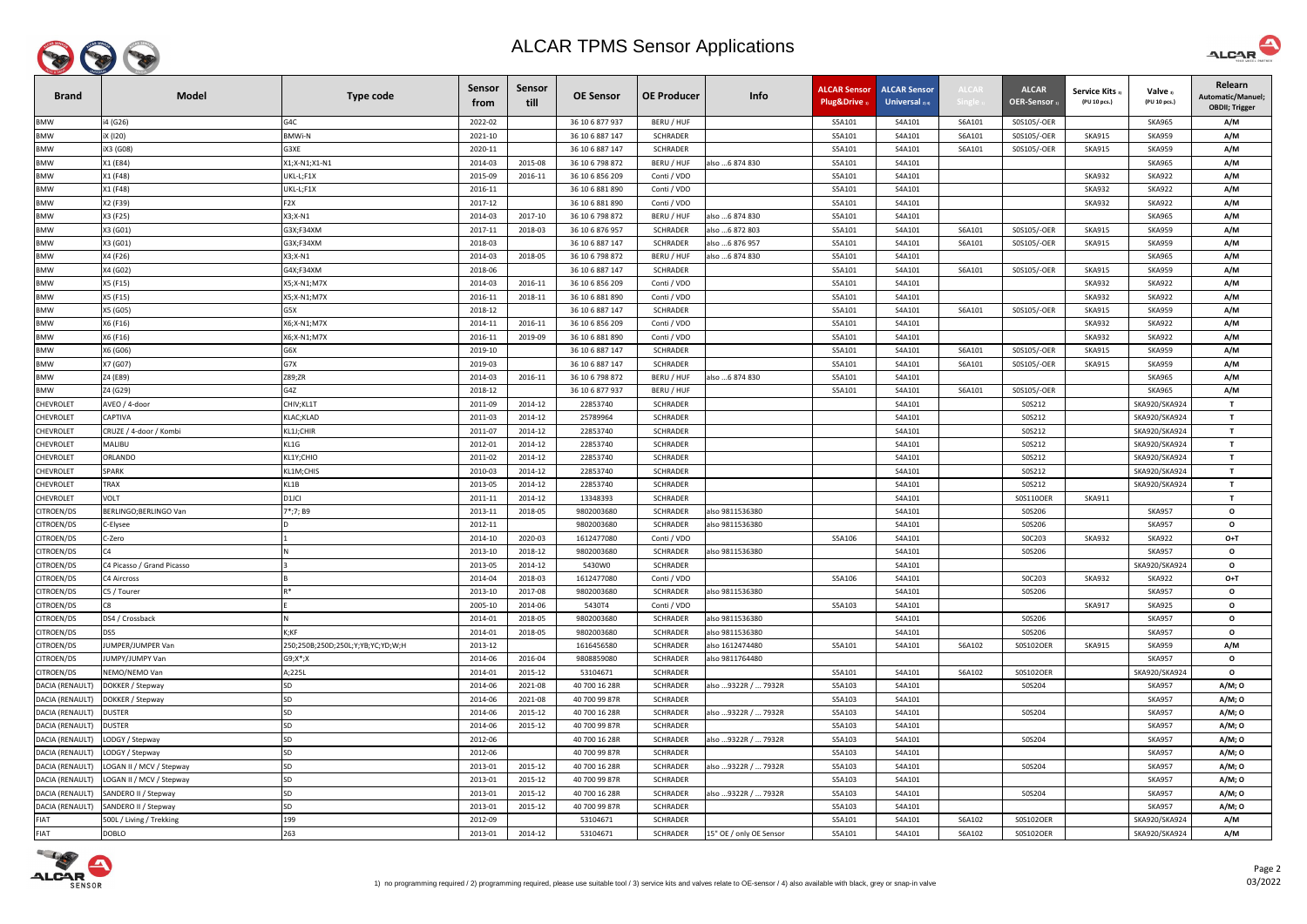

| <b>Brand</b>   | <b>Model</b>                                  | Type code               | Sensor<br>trom | Sensor<br>till | <b>OE Sensor</b> | <b>OE Producer</b> | Info                      | ALCAR Sensor<br><b>Plug&amp;Drive</b> | ALCAR Sensor<br>Universal $_{2/4}$ | <b>ALCA</b> | <b>ALCAR</b><br><b>OER-Sensor</b> | <b>Service Kits</b> 3<br>(PU 10 pcs.) | Valve 3<br>(PU 10 pcs.) | Relearn<br>Automatic/Manuel;<br><b>OBDII; Trigger</b> |
|----------------|-----------------------------------------------|-------------------------|----------------|----------------|------------------|--------------------|---------------------------|---------------------------------------|------------------------------------|-------------|-----------------------------------|---------------------------------------|-------------------------|-------------------------------------------------------|
| <b>FIAT</b>    | <b>DOBLO</b>                                  | 263                     | 2015-01        |                | 670106084        | <b>SCHRADER</b>    | L6" OE                    | S5A101                                | S4A101                             | S6A102      | S0S102OER                         | <b>SKA915</b>                         | <b>SKA959</b>           | A/M                                                   |
| <b>FIAT</b>    | DUCATO / Van                                  | 250;250B;250D;250L;250M | 2014-06        |                | 670106084        | <b>SCHRADER</b>    | also 670034786            | S5A101                                | S4A101                             | S6A102      | S0S102OER                         | <b>SKA915</b>                         | <b>SKA959</b>           | A/M                                                   |
| <b>FIAT</b>    | IORINO / Van                                  | 225;225L                | 2013-01        | 2014-12        | 53104671         | <b>SCHRADER</b>    |                           | S5A101                                | S4A101                             | S6A102      | S0S102OER                         |                                       | SKA920/SKA924           | A/M                                                   |
| <b>FIAT</b>    | <b>REEMONT</b>                                |                         | 2011-01        | 2016-12        | 56029398AB       | <b>SCHRADER</b>    | also 68241067AA / AB      | S5A101                                | S4A101                             | S6A102      | S0S102OER                         |                                       | SKA920/SKA924           | A/M                                                   |
| <b>FIAT</b>    | ULLBACK                                       | <b>KTOT</b>             | 2016-06        |                | 4250C477         | Conti / VDO        |                           | S5A106                                | S4A101                             |             | SOC203                            | <b>SKA932</b>                         | <b>SKA922</b>           | $O+T$                                                 |
| <b>FIAT</b>    | QUBO                                          | 225;225L                | 2013-01        | 2014-12        | 53104671         | <b>SCHRADER</b>    |                           | S5A101                                | S4A101                             | S6A102      | S0S102OER                         |                                       | SKA920/SKA924           | A/M                                                   |
| <b>FIAT</b>    | SCUDO / Van                                   | 270;270L                | 2013-11        | 2016-07        | 9808859080       | <b>SCHRADER</b>    | also 9811764480           |                                       |                                    |             |                                   |                                       | <b>SKA957</b>           | A/M                                                   |
| <b>FIAT</b>    | ALENTO                                        | FFL;FJL                 | 2016-08        |                | 40 700 16 28R    | <b>SCHRADER</b>    |                           | S5A103                                | S4A101                             |             | S0S204                            |                                       | <b>SKA957</b>           | A/M                                                   |
| <b>FORD</b>    | 3-MAX                                         | JK8;JK8-LPG             | 2014-04        | 2017-12        | EV6T-1A180-DB    | <b>SCHRADER</b>    |                           | S5A102                                | S4A101                             |             | S0S201OER                         |                                       | <b>SKA957</b>           | A/M; T                                                |
| <b>FORD</b>    | -MAX / GRAND                                  | DXA;DXA-LPG;DXA-PHEV    | 2014-04        | 2019-11        | EV6T-1A180-DB    | <b>SCHRADER</b>    |                           | S5A102                                | S4A101                             |             | S0S201OER                         |                                       | <b>SKA957</b>           | A/M; T                                                |
| <b>FORD</b>    | <b>ECOSPORT</b>                               | JK8                     | 2014-01        | 2014-06        | DR3V-1A180-BB    | <b>SCHRADER</b>    |                           | S5A102                                | S4A101                             |             | S0S201OER                         |                                       | <b>SKA956</b>           | A/M; T                                                |
| <b>FORD</b>    | <b>COSPORT</b>                                | JK8                     | 2014-07        | 2016-02        | G1ET-1A180-CA    | <b>SCHRADER</b>    |                           | S5A102                                | S4A101                             |             | S0S201OER                         |                                       | <b>SKA957</b>           | A/M; T                                                |
| <b>FORD</b>    | <b>COSPORT</b>                                | JK8                     | 2016-03        | 2017-10        | EV6T-1A180-DB    | <b>SCHRADER</b>    |                           | S5A102                                | S4A101                             |             | S0S201OER                         |                                       | <b>SKA957</b>           | A/M; T                                                |
| <b>FORD</b>    | <b>COSPORT</b>                                | JK8                     | 2017-11        |                | F2GT-1A180-CB    | <b>SCHRADER</b>    |                           | S5A102                                | S4A101                             | S6A103      | S0S209OER                         |                                       | <b>SKA957</b>           | A/M                                                   |
| <b>FORD</b>    | EDGE                                          | SBF                     | 2016-01        |                | F2GT-1A180-CB    | <b>SCHRADER</b>    |                           | S5A102                                | S4A101                             | S6A103      | S0S209OER                         |                                       | <b>SKA957</b>           | A/M                                                   |
| <b>FORD</b>    | <b>EXPLORER</b>                               | <b>WUJ</b>              | 2020-03        |                | JX7T-1A180-CA    | <b>SCHRADER</b>    |                           | S5A102                                | S4A101                             | S6A103      | S0S209OER                         |                                       | <b>SKA957</b>           | A/M                                                   |
| <b>FORD</b>    | IESTA / Van                                   | JA8;JA8-LPG;JR8         | 2014-04        | 2017-06        | EV6T-1A180-DB    | <b>SCHRADER</b>    | not ST                    | S5A102                                | S4A101                             |             | S0S201OER                         |                                       | <b>SKA957</b>           | A/M; T                                                |
| <b>FORD</b>    | IESTA / Van                                   | JA8;JA8-LPG;JR8         | 2014-01        | 2015-05        | DR3V-1A180-BB    | <b>SCHRADER</b>    | only ST                   | S5A102                                | S4A101                             |             | S0S201OER                         |                                       | <b>SKA956</b>           | A/M; T                                                |
| <b>FORD</b>    | IESTA / Van                                   | A8;JA8-LPG;JR8          | 2015-06        | 2017-06        | G1ET-1A180-CA    | <b>SCHRADER</b>    | only ST                   | S5A102                                | S4A101                             |             | S0S201OER                         | <b>SKA967</b>                         | <b>SKA966</b>           | A/M; T                                                |
| <b>FORD</b>    | IESTA / Van / Active                          | JHH;JGH;JHHL            | 2017-07        |                | F2GT-1A180-CB    | SCHRADER           |                           | S5A102                                | S4A101                             | S6A103      | S0S209OER                         |                                       | <b>SKA957</b>           | A/M                                                   |
| <b>FORD</b>    | OCUS / 4-door / Turnier                       | DYB;DYB-LPG;DYB-BE      | 2014-04        | 2018-07        | EV6T-1A180-DB    | <b>SCHRADER</b>    | not ST                    | S5A102                                | S4A101                             |             | S0S201OER                         |                                       | <b>SKA957</b>           | A/M; T                                                |
| <b>FORD</b>    | OCUS / 4-door / Turnier                       | DYB;DYB-LPG;DYB-BE      | 2014-04        | 2015-05        | DR3V-1A180-BB    | <b>SCHRADER</b>    | only ST                   | S5A102                                | S4A101                             |             | S0S201OER                         |                                       | <b>SKA956</b>           | A/M; T                                                |
| <b>FORD</b>    | OCUS / 4-door / Turnier <sup>:</sup>          | DYB;DYB-LPG;DYB-BE      | 2015-06        | 2018-07        | G1ET-1A180-CA    | <b>SCHRADER</b>    | only ST                   | S5A102                                | S4A101                             |             | S0S201OER                         | <b>SKA967</b>                         | <b>SKA966</b>           | A/M; T                                                |
| <b>FORD</b>    | OCUS / 4-door / Turnier / Active <sup>:</sup> | <b>DEH</b>              | 2018-08        |                | F2GT-1A180-CB    | <b>SCHRADER</b>    | not ST                    | S5A102                                | S4A101                             | S6A103      | S0S209OER                         |                                       | <b>SKA957</b>           | A/M                                                   |
| <b>FORD</b>    | FOCUS ST / Turnier ST                         | <b>DEH</b>              | 2018-08        |                | FR3V-1A180-DA    | <b>SCHRADER</b>    | only ST                   | S5A102                                | S4A101                             | S6A103      | S0S209OER                         | <b>SKA967</b>                         | <b>SKA966</b>           | A/M                                                   |
| <b>FORD</b>    | GALAXY                                        | WA6                     | 2009-01        | 2015-07        | 8G92-1A-189-KB   | Conti / VDO        | only OE-Sensor            |                                       |                                    |             | SOC101                            | <b>SKA918</b>                         | <b>SKA922</b>           | A/M                                                   |
| FORD           | GALAXY                                        | WA6                     | 2015-08        |                | F2GT-1A180-CB    | <b>SCHRADER</b>    |                           | S5A102                                | S4A101                             | S6A103      | S0S209OER                         |                                       | <b>SKA957</b>           | A/M                                                   |
| <b>FORD</b>    | KA+ / Active                                  | <b>KAF</b>              | 2016-09        | 2020-01        | EV6T-1A180-DB    | <b>SCHRADER</b>    |                           | S5A102                                | S4A101                             |             | S0S201OER                         |                                       | <b>SKA957</b>           | A/M; T                                                |
| FORD           | (UGA II                                       | DM <sub>2</sub>         | 2014-04        | 2019-12        | EV6T-1A180-DB    | <b>SCHRADER</b>    |                           | S5A102                                | S4A101                             |             | S0S201OER                         |                                       | <b>SKA957</b>           | A/M; T                                                |
| <b>FORD</b>    | (UGA III                                      | DFK;DFHK                | 2020-01        |                | JX7T-1A180-CA    | <b>SCHRADER</b>    |                           | S5A102                                | S4A101                             | S6A103      | S0S209OER                         |                                       | <b>SKA957</b>           | A/M                                                   |
| <b>FORD</b>    | MONDEO / 4-door / Turnier                     | BA7                     | 2009-01        | 2014-09        | 8G92-1A-189-KB   | Conti / VDO        | only OE-Sensor            |                                       |                                    |             | SOC101                            | <b>SKA918</b>                         | <b>SKA922</b>           | A/M                                                   |
| FORD           | MONDEO / 4-door / Turnier                     | BA7;BA7-HEV;BA7H        | 2014-10        | 2017-09        | EV6T-1A180-DB    | <b>SCHRADER</b>    |                           | S5A102                                | S4A101                             |             | S0S201OER                         |                                       | <b>SKA957</b>           | A/M;T                                                 |
| <b>FORD</b>    | MONDEO / 4-door / Turnier                     | BA7;BA7-HEV;BA7H        | 2017-10        |                | F2GT-1A180-CB    | <b>SCHRADER</b>    |                           | S5A102                                | S4A101                             | S6A103      | S0S209OER                         |                                       | <b>SKA957</b>           | A/M                                                   |
| FORD           | MUSTANG / Cabrio                              | LAE                     | 2015-08        |                | F2GT-1A180-CB    | SCHRADER           |                           | S5A102                                | S4A101                             | S6A103      | S0S209OER                         |                                       | <b>SKA957</b>           | A/M                                                   |
| <b>FORD</b>    | MUSTANG Mach-E                                | LSK                     | 2021-02        |                | F2GT-1A180-CB    | <b>SCHRADER</b>    |                           | S5A102                                | S4A101                             | S6A103      | S0S209OER                         |                                       | <b>SKA957</b>           | A/M                                                   |
| FORD           | PUMA                                          | J2K                     | 2020-01        |                | JX7T-1A180-CA    | <b>SCHRADER</b>    |                           | S5A102                                | S4A101                             | S6A103      | S0S209OER                         |                                       | <b>SKA957</b>           | A/M                                                   |
| <b>FORD</b>    | S-MAX                                         | WA6                     | 2009-01        | 2015-08        | 8G92-1A-189-KB   | Conti / VDO        | only OE-Sensor            |                                       |                                    |             | S0C101                            | <b>SKA918</b>                         | <b>SKA922</b>           | A/M                                                   |
| <b>FORD</b>    | S-MAX                                         | WA6                     | 2015-09        |                | F2GT-1A180-CB    | <b>SCHRADER</b>    |                           | S5A102                                | S4A101                             | S6A103      | S0S209OER                         |                                       | <b>SKA957</b>           | A/M                                                   |
| <b>FORD</b>    | <b>RANGER</b>                                 | 2AB                     | 2016-01        | 2019-02        | EV6T-1A180-DB    | <b>SCHRADER</b>    |                           | S5A102                                | S4A101                             |             | S0S201OER                         |                                       | <b>SKA957</b>           | A/M; T                                                |
| <b>FORD</b>    | RANGER                                        | 2AB                     | 2019-03        |                | EV6T-1A180-DB    | <b>SCHRADER</b>    | basic, electr. pack. 1    | S5A102                                | S4A101                             |             | S0S201OER                         |                                       | <b>SKA957</b>           | A/M; T                                                |
| FORD           | RANGER                                        | 2AB                     | 2019-03        |                | F2GT-1A180-CB    | <b>SCHRADER</b>    | optional, electr. pack. 2 | S5A102                                | S4A101                             | S6A103      | S0S209OER                         |                                       | <b>SKA957</b>           | A/M                                                   |
| FORD           | TRANSIT/TOURNEO CONNECT                       | PJ2;PU2                 | 2013-10        | 2014-03        | DR3V-1A180-BB    | <b>SCHRADER</b>    |                           | S5A102                                | S4A101                             |             | S0S201OER                         |                                       | <b>SKA956</b>           | A/M; T                                                |
| FORD           | FRANSIT/TOURNEO CONNECT                       | PJ2;PU2                 | 2014-04        | 2018-05        | EV6T-1A180-DB    | SCHRADER           |                           | S5A102                                | S4A101                             |             | S0S201OER                         |                                       | <b>SKA957</b>           | A/M; T                                                |
| <b>FORD</b>    | TRANSIT/TOURNEO CONNECT                       | PJ2;PU2                 | 2018-06        |                | F2GT-1A180-CB    | <b>SCHRADER</b>    |                           | S5A102                                | S4A101                             | S6A103      | S0S209OER                         |                                       | <b>SKA957</b>           | A/M                                                   |
| <b>FORD</b>    | <b>FRANSIT/TOURNEO COURIER</b>                | JU2;JN8                 | 2014-05        | 2014-08        | DR3V-1A180-BB    | <b>SCHRADER</b>    |                           | S5A102                                | S4A101                             |             | S0S201OER                         |                                       | <b>SKA956</b>           | A/M; T                                                |
| <b>FORD</b>    | TRANSIT/TOURNEO COURIER                       | JU2;JN8                 | 2014-09        |                | EV6T-1A180-DB    | <b>SCHRADER</b>    |                           | S5A102                                | S4A101                             |             | S0S201OER                         |                                       | <b>SKA957</b>           | A/M; T                                                |
| <b>FORD</b>    | <b>FRANSIT/TOURNEO CUSTOM</b>                 | FAC;FCC                 | 2013-01        | 2019-05        | BB5T-1A180-BA    | <b>SCHRADER</b>    |                           | S5A102                                | S4A101                             |             | S0S201OER                         |                                       | SKA920/SKA924           | A/M; T                                                |
| <b>FORD</b>    | <b>FRANSIT/TOURNEO CUSTOM</b>                 | FAC;FCC                 | 2019-06        |                | F2GT-1A180-CB    | <b>SCHRADER</b>    |                           | S5A102                                | S4A101                             | S6A103      | S0S209OER                         |                                       | <b>SKA957</b>           | A/M                                                   |
| FORD           | <b>FRANSIT/TRANSIT Van</b>                    | FAD;FBD;FED;FFD;FDD;FCD | 2013-11        | 2019-05        | BB5T-1A180-BA    | <b>SCHRADER</b>    |                           | S5A102                                | S4A101                             |             | S0S201OER                         |                                       | SKA920/SKA924           | A/M; T                                                |
| FORD           | RANSIT/TRANSIT Van                            | FAD;FBD;FED;FFD;FDD;FCD | 2019-06        |                | F2GT-1A180-CB    | <b>SCHRADER</b>    |                           | S5A102                                | S4A101                             | S6A103      | S0S209OER                         |                                       | <b>SKA957</b>           | A/M                                                   |
| <b>GENESIS</b> | G70 / Shooting Brake                          |                         | 2021-07        |                | 52933 J5000      | <b>SCHRADER</b>    |                           | S5A105                                | S4A101                             |             | S0S207/-OER                       |                                       | <b>SKA957</b>           | A/M                                                   |
| <b>GENESIS</b> | G80                                           | RG3                     | 2021-01        |                | 52933 D2100      | Conti / VDO        |                           | S5A106                                | S4A101                             |             | S0C114                            | <b>SKA918</b>                         | <b>SKA922</b>           | A/M                                                   |
| <b>GENESIS</b> | <b>GV70</b>                                   | JK1                     | 2021-10        |                | 52933 D2100      | Conti / VDO        |                           | S5A106                                | S4A101                             |             | SOC114                            | <b>SKA918</b>                         | <b>SKA922</b>           | A/M                                                   |
| <b>GENESIS</b> | GV80                                          | JX1                     | 2021-01        |                | 52933 D2100      | Conti / VDO        |                           | S5A106                                | S4A101                             |             | S0C114                            | <b>SKA918</b>                         | <b>SKA922</b>           | A/M                                                   |



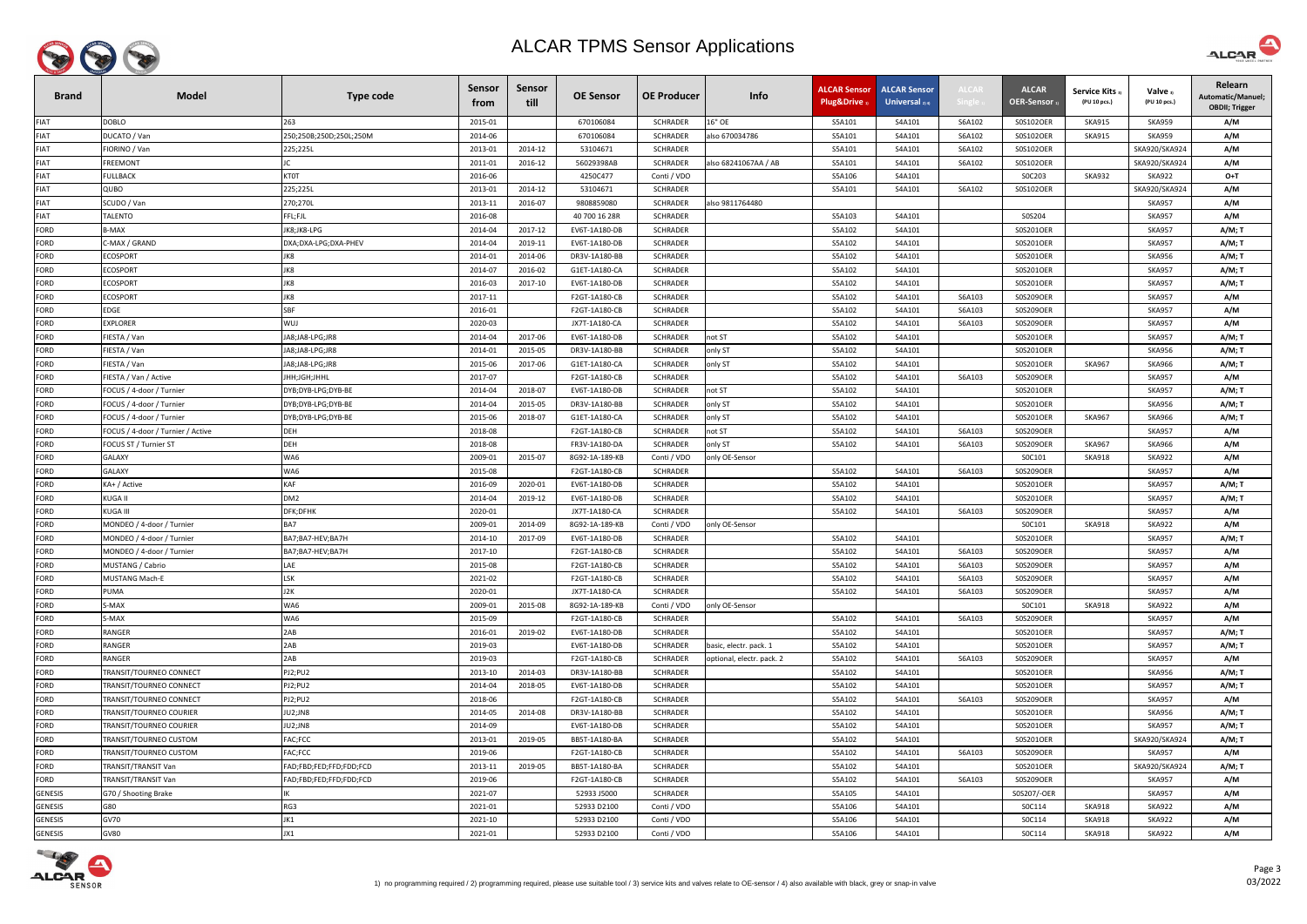

| <b>Brand</b>    | <b>Model</b>                  | <b>Type code</b>            | <b>Sensor</b><br>trom | Sensor<br>till | <b>OE Sensor</b> | <b>OE Producer</b> | Info                  | <b>ALCAR Sensor</b><br>Plug&Drive 1 | <b>ALCAR Sensor</b><br>Universal $_{2/4}$ | <b>ALCAI</b> | <b>ALCAR</b><br>OER-Sensor | <b>Service Kits</b><br>(PU 10 pcs.) | Valve 3)<br>(PU 10 pcs.) | Relearn<br>Automatic/Manuel;<br><b>OBDII</b> ; Trigger |
|-----------------|-------------------------------|-----------------------------|-----------------------|----------------|------------------|--------------------|-----------------------|-------------------------------------|-------------------------------------------|--------------|----------------------------|-------------------------------------|--------------------------|--------------------------------------------------------|
| <b>HONDA</b>    | ACCORD / 4-door / Tourer      | CU1;CU2;CU3;CW1;CW2;CW3     | 2014-01               | 2015-05        | 42753-TL0-G52    | Conti / VDO        |                       |                                     |                                           |              |                            | <b>SKA932</b>                       | <b>SKA922</b>            | A/M                                                    |
| <b>HONDA</b>    | <b>IAZZ</b>                   | GE6;GG1;GG2;GG3;GG5;GG6;GP1 | 2014-01               | 2015-06        | 42753-TL0-G52    | Conti / VDO        |                       |                                     |                                           |              |                            | <b>SKA932</b>                       | <b>SKA922</b>            | A/M                                                    |
| <b>HYUNDAI</b>  | ACCENT (EU)                   | <b>RB</b>                   | 2014-08               | 2018-07        | 52933 3N100      | Conti / VDO        |                       | S5A106                              | S4A101                                    |              | S0C107                     | <b>SKA918</b>                       | <b>SKA922</b>            | A/M; 0                                                 |
| HYUNDAI         | <b>ACCENT</b>                 | HCI                         | 2018-08               |                | 52933 3N100      | Conti / VDO        |                       | S5A106                              | S4A101                                    |              | S0C107                     | <b>SKA918</b>                       | <b>SKA922</b>            | A/M; 0                                                 |
| <b>HYUNDAI</b>  | CRETA (EU)                    | GS;GC                       | 2017-01               | 2021-01        | 52933 B2100      | <b>SCHRADER</b>    | only EU model         | S5A105                              | S4A101                                    |              | S0S214OER                  |                                     | <b>SKA957</b>            | $\mathbf{o}$                                           |
| <b>HYUNDAI</b>  | CRETA (RU) / iX25 (CN)        | GS;GC                       | 2017-01               | 2021-01        | 52933 C1100      | <b>SCHRADER</b>    | Russian model only    | S5A105                              | S4A101                                    |              | S0S207/-OER                |                                     | <b>SKA957</b>            | A/M                                                    |
| <b>HYUNDAI</b>  | CRETA (RU) / iX25 (CN)        | SU;SU2                      | 2021-02               |                | 52940 BV100      | SCHRADER           |                       | S5A105                              | S4A101                                    |              | S0S207/-OER                |                                     | SKA920/SKA924            | A/M                                                    |
| <b>HYUNDAI</b>  | ELANTRA                       | MD                          | 2014-01               | 2016-02        | 52933 3X305      | <b>TRW</b>         |                       |                                     | S4A101                                    |              |                            | <b>SKA910</b>                       |                          | A/M; 0                                                 |
| <b>HYUNDAI</b>  | ELANTRA                       | AD                          | 2016-03               | 2021-03        | 52933 F2000      | Conti / VDO        | also  D9100           | S5A106                              | S4A101                                    |              | SOC114                     | <b>SKA918</b>                       | <b>SKA922</b>            | A/M                                                    |
| <b>HYUNDAI</b>  | ELANTRA                       | CN7                         | 2021-04               |                | 52940 L1100      | Conti / VDO        |                       | S5A106                              | S4A101                                    |              | SOC114                     |                                     | SKA920/SKA924            | A/M                                                    |
| HYUNDAI         | EQUUS / CENTENNIAL            |                             | 2013-01               | 2015-12        | 52933 3N100      | Conti / VDO        |                       | S5A106                              | S4A101                                    |              | S0C107                     | <b>SKA918</b>                       | <b>SKA922</b>            | A/M                                                    |
| <b>HYUNDAI</b>  | <b>GRAND SANTA FE</b>         | <b>DM</b>                   | 2013-08               | 2018-09        | 52933 3N100      | Conti / VDO        |                       | S5A106                              | S4A101                                    |              | S0C107                     | <b>SKA918</b>                       | <b>SKA922</b>            | $\mathbf{o}$                                           |
| <b>HYUNDAI</b>  | GRANDEUR (EU/RU) / AZERA (US) | IG                          | 2017-08               |                | 52933 D4100      | Conti / VDO        |                       | S5A106                              | S4A101                                    |              | SOC116                     | <b>SKA918</b>                       | <b>SKA922</b>            | A/M                                                    |
| <b>HYUNDAI</b>  | $H-1$ / Van                   | TQ                          | 2014-05               | 2020-07        | 52933 4H100      | Conti / VDO        |                       |                                     | S4A101                                    |              |                            | <b>SKA918</b>                       | <b>SKA922</b>            | $\mathbf{o}$                                           |
| <b>HYUNDAI</b>  | i10                           | IA;IA-HME                   | 2013-12               | 2020-01        | 52933 B2100      | <b>SCHRADER</b>    |                       | S5A105                              | S4A101                                    |              | S0S214OER                  |                                     | <b>SKA957</b>            | $\mathbf{o}$                                           |
| <b>HYUNDAI</b>  | i20                           | PB;PBT                      | 2012-04               | 2014-05        | 52933 1J000      | Conti / VDO        |                       | S5A106                              | S4A101                                    |              |                            | <b>SKA918</b>                       | <b>SKA922</b>            | $\mathbf{o}$                                           |
| <b>HYUNDAI</b>  | i20                           | PB;PBT                      | 2014-06               | 2014-12        | 52933 2M650      | Conti / VDO        |                       | S5A106                              | S4A101                                    |              | S0C107                     | <b>SKA918</b>                       | <b>SKA922</b>            | $\mathbf{o}$                                           |
| HYUNDAI         | i20 / Coupe / Active          | GB;GB-HME                   | 2015-01               | 2020-10        | 52933 C1100      | SCHRADER           | also  C8000           | S5A105                              | S4A101                                    |              | S0S207/-OER                |                                     | <b>SKA957</b>            | A/M                                                    |
| <b>HYUNDAI</b>  | i20 N                         | BC <sub>3</sub>             | 2020-11               |                | 52933 C1100      | <b>SCHRADER</b>    |                       | S5A105                              | S4A101                                    |              | S0S207/-OER                |                                     | <b>SKA957</b>            | A/M                                                    |
| <b>HYUNDAI</b>  | i30 / Coupe / Kombi           | GDH; GDH-HME                | 2014-11               | 2017-05        | 52933 3N100      | Conti / VDO        | also  A5100           | S5A106                              | S4A101                                    |              | S0C107                     | <b>SKA918</b>                       | <b>SKA922</b>            | A/M                                                    |
| <b>HYUNDAI</b>  | i30 / Kombi / Fastback        | PDE                         | 2017-01               | 2018-07        | 52933 F2000      | Conti / VDO        | also  D9100           | S5A106                              | S4A101                                    |              | SOC114                     | <b>SKA918</b>                       | <b>SKA922</b>            | A/M                                                    |
| <b>HYUNDAI</b>  | 30 N / Fastback N             | PDE                         | 2017-01               |                | 52933 F2000      | Conti / VDO        |                       | S5A106                              | S4A101                                    |              | S0C114                     | <b>SKA918</b>                       | <b>SKA922</b>            | A/M                                                    |
| <b>HYUNDAI</b>  | i40 / Kombi                   |                             | 2012-04               | 2014-03        | 52933 3V100      | <b>TRW</b>         |                       |                                     |                                           |              |                            | <b>SKA910</b>                       |                          | A/M; 0                                                 |
| HYUNDAI         | i40 / Kombi                   |                             | 2014-04               | 2019-12        | 52933 3V600      | <b>TRW</b>         |                       |                                     | S4A101                                    | S0H137       |                            | <b>SKA910</b>                       |                          | A/M; 0                                                 |
| <b>HYUNDAI</b>  | <b>IONIQ</b>                  | AF                          | 2016-08               | 2021-04        | 52933 D4100      | Conti / VDO        |                       | S5A106                              | S4A101                                    |              | SOC116                     | <b>SKA918</b>                       | <b>SKA922</b>            | A/M                                                    |
| HYUNDAI         | IONIQ 5                       | <b>NE</b>                   | 2021-05               |                | 52940 L1100      | Conti / VDO        |                       | S5A106                              | S4A101                                    |              | S0C114                     |                                     | SKA920/SKA924            | A/M                                                    |
| <b>HYUNDAI</b>  | ix20                          |                             | 2010-10               | 2013-09        | 52933 1J000      | Conti / VDO        |                       | S5A106                              | S4A101                                    |              |                            | <b>SKA918</b>                       | <b>SKA922</b>            | A/M; 0                                                 |
| <b>HYUNDAI</b>  | ix20                          | JC; JC-HME                  | 2013-09               | 2019-10        | 52933 2M650      | Conti / VDO        | also  3N100           | S5A106                              | S4A101                                    |              | S0C107                     | <b>SKA918</b>                       | <b>SKA922</b>            | A/M                                                    |
| <b>HYUNDAI</b>  | iX35 Facelift                 | ELH;LM                      | 2013-09               | 2016-01        | 52933 2S400      | <b>TRW</b>         | only Low Line         |                                     | S4A101                                    |              | S0W103                     | <b>SKA910</b>                       |                          | $\mathbf{o}$                                           |
| <b>HYUNDAI</b>  | <b>iX35 Facelift</b>          | ELH;LM                      | 2013-09               | 2016-01        | 52933 2S410      | <b>TRW</b>         | only Low Line         |                                     | S4A101                                    |              | S0W103                     | <b>SKA910</b>                       |                          | $\mathbf{o}$                                           |
| <b>HYUNDAI</b>  | iX35 Facelift                 | ELH;LM                      | 2013-09               | 2016-01        | 52933 2Y450      | <b>TRW</b>         | only High Line        |                                     | S4A101                                    | S0H137       |                            | <b>SKA910</b>                       |                          | A/M                                                    |
| <b>HYUNDAI</b>  | <b>KONA</b>                   | OS;OSE                      | 2017-09               |                | 52933 F2000      | Conti / VDO        | also  D9100           | S5A106                              | S4A101                                    |              | S0C114                     | SKA918                              | <b>SKA922</b>            | A/M                                                    |
| HYUNDAI         | NEXO                          | FE                          | 2018-06               |                | 52933 C1100      | <b>SCHRADER</b>    |                       | S5A105                              | S4A101                                    |              | S0S207/-OER                |                                     | <b>SKA957</b>            | $\mathbf{o}$                                           |
| <b>HYUNDAI</b>  | PALISADE                      | LX2                         | 2019-04               |                | 52933 C1100      | <b>SCHRADER</b>    | also  C8000           | S5A105                              | S4A101                                    |              | S0S207/-OER                |                                     | <b>SKA957</b>            | A/M                                                    |
| HYUNDAI         | <b>SANTA FE</b>               | <b>DM</b>                   | 2012-10               | 2018-08        | 52933 3N100      | Conti / VDO        | also  A5100           | S5A106                              | S4A101                                    |              | S0C107                     | <b>SKA918</b>                       | <b>SKA922</b>            | $\mathbf{o}$                                           |
| <b>HYUNDAI</b>  | SANTA FE                      | <b>TM</b>                   | 2018-09               |                | 52933 C1100      | <b>SCHRADER</b>    |                       | S5A105                              | S4A101                                    |              | S0S207/-OER                |                                     | <b>SKA957</b>            | $\mathbf{o}$                                           |
| <b>HYUNDAI</b>  | SOLARIS (RU) / ACCENT (EU)    | <b>RB</b>                   | 2014-03               | 2017-03        | 52933 1J000      | Conti / VDO        | only Solaris (Russia) | S5A106                              | S4A101                                    |              |                            | <b>SKA918</b>                       | <b>SKA922</b>            | $\mathbf{o}$                                           |
| <b>HYUNDAI</b>  | SOLARIS (RU) / ACCENT (EU)    | HC/HY                       | 2017-04               |                | 52933 3N100      | Conti / VDO        |                       | S5A106                              | S4A101                                    |              | S0C107                     | <b>SKA918</b>                       | <b>SKA922</b>            | A/M                                                    |
| <b>HYUNDAI</b>  | SONATA                        | DN <sub>8</sub>             | 2020-04               |                | 52940 L1100      | Conti / VDO        |                       | S5A106                              | S4A101                                    |              | S0C114                     |                                     | SKA920/SKA924            | A/M                                                    |
| <b>HYUNDAI</b>  | STARIA                        | US4                         | 2021-09               |                | 52940 CG100      | <b>SCHRADER</b>    |                       |                                     |                                           |              | S0S207/-OER                |                                     | SKA920/SKA924            | A/M                                                    |
| HYUNDAI         | TUCSON                        | TL; TLE; TLE-HME            | 2015-06               | 2020-10        | 52933 C1100      | <b>SCHRADER</b>    |                       | S5A105                              | S4A101                                    |              | S0S207/-OER                |                                     | <b>SKA957</b>            | A/M                                                    |
| HYUNDAI         | <b>TUCSON</b>                 | NX4e                        | 2020-11               |                | 52940 BV100      | SCHRADER           |                       | S5A105                              | S4A101                                    |              | S0S207/-OER                |                                     | SKA920/SKA924            | A/M                                                    |
| <b>HYUNDAI</b>  | VELOSTER                      | FS                          | 2011-03               | 2016-12        | 52933 2V100      | <b>SCHRADER</b>    |                       | S5A105                              | S4A101                                    |              | S0S214OER                  |                                     | SKA920/SKA924            | $\mathbf{o}$                                           |
| <b>INFINITI</b> | Q30 / Q30S / QX30             | H15                         | 2016-01               | 2019-12        | 40700 5D AOC     | SCHRADER           | also A 000 905 0030   | S5A101                              | S4A101                                    | S6A102       | S0S102/-OER                | SKA915                              | <b>SKA959</b>            | A/M                                                    |
| <b>INFINITI</b> | Q50                           | V37                         | 2013-09               | 2019-12        | 40700 3J A0B     | Conti / VDO        |                       |                                     |                                           |              | SOC113                     | <b>SKA932</b>                       | <b>SKA922</b>            | $\mathbf{o}$                                           |
| <b>INFINITI</b> | Q60 Cabrio / Coupe / G        | V36                         | 2013-09               | 2016-09        | 40700 3J A0B     | Conti / VDO        |                       |                                     |                                           |              | SOC113                     | <b>SKA932</b>                       | <b>SKA922</b>            | $\mathbf{o}$                                           |
| <b>INFINITI</b> | Q60 Coupe                     | V37                         | 2016-10               | 2019-12        | 40700 3J AOB     | Conti / VDO        |                       |                                     |                                           |              | SOC113                     | <b>SKA932</b>                       | <b>SKA922</b>            | $\mathbf{o}$                                           |
| <b>INFINITI</b> | Q70 / M                       | Y51                         | 2014-04               | 2019-12        | 40700 6W Y0B     | <b>PACIFIC</b>     |                       | S5A103                              | S4A101                                    |              |                            | <b>SKA919</b>                       |                          | $\mathbf{o}$                                           |
| <b>INFINITI</b> | QX50 / EX                     | <b>J50</b>                  | 2014-04               | 2018-06        | 40700 6W Y0B     | <b>PACIFIC</b>     |                       | S5A103                              | S4A101                                    |              |                            | <b>SKA919</b>                       |                          | $\mathbf{o}$                                           |
| <b>INFINITI</b> | XL / 03XQ                     | L50                         | 2013-09               | 2019-12        | 40700 3J A0B     | Conti / VDO        |                       |                                     |                                           |              | SOC113                     | <b>SKA932</b>                       | <b>SKA922</b>            | $\mathbf{o}$                                           |
| <b>INFINITI</b> | QX70 / FX                     | S51;S51BE;S51N              | 2014-04               | 2019-12        | 40700 6W Y0B     | <b>PACIFIC</b>     |                       | S5A103                              | S4A101                                    |              |                            | SKA919                              |                          | $\mathbf{o}$                                           |
| <b>ISUZU</b>    | D-MAX                         | <b>BTF</b><br><b>DF</b>     | 2021-01               |                | 8974993680       | <b>SCHRADER</b>    |                       |                                     |                                           |              |                            |                                     | <b>SKA957</b>            | A/M                                                    |
| <b>JAGUAR</b>   | E-PACE                        | DF                          | 2018-01               | 2021-09        | C2D47173         | Conti / VDO        |                       | S5A103                              | S4A101                                    |              | SOC115                     | SKA918                              | <b>SKA922</b>            | A/M                                                    |
| JAGUAR          | E-PACE                        |                             | 2021-09               |                | T2H53944         | Conti / VDO        |                       | S5A103                              | S4A101                                    |              | SOC115                     |                                     | SKA920/SKA924            | A/M                                                    |



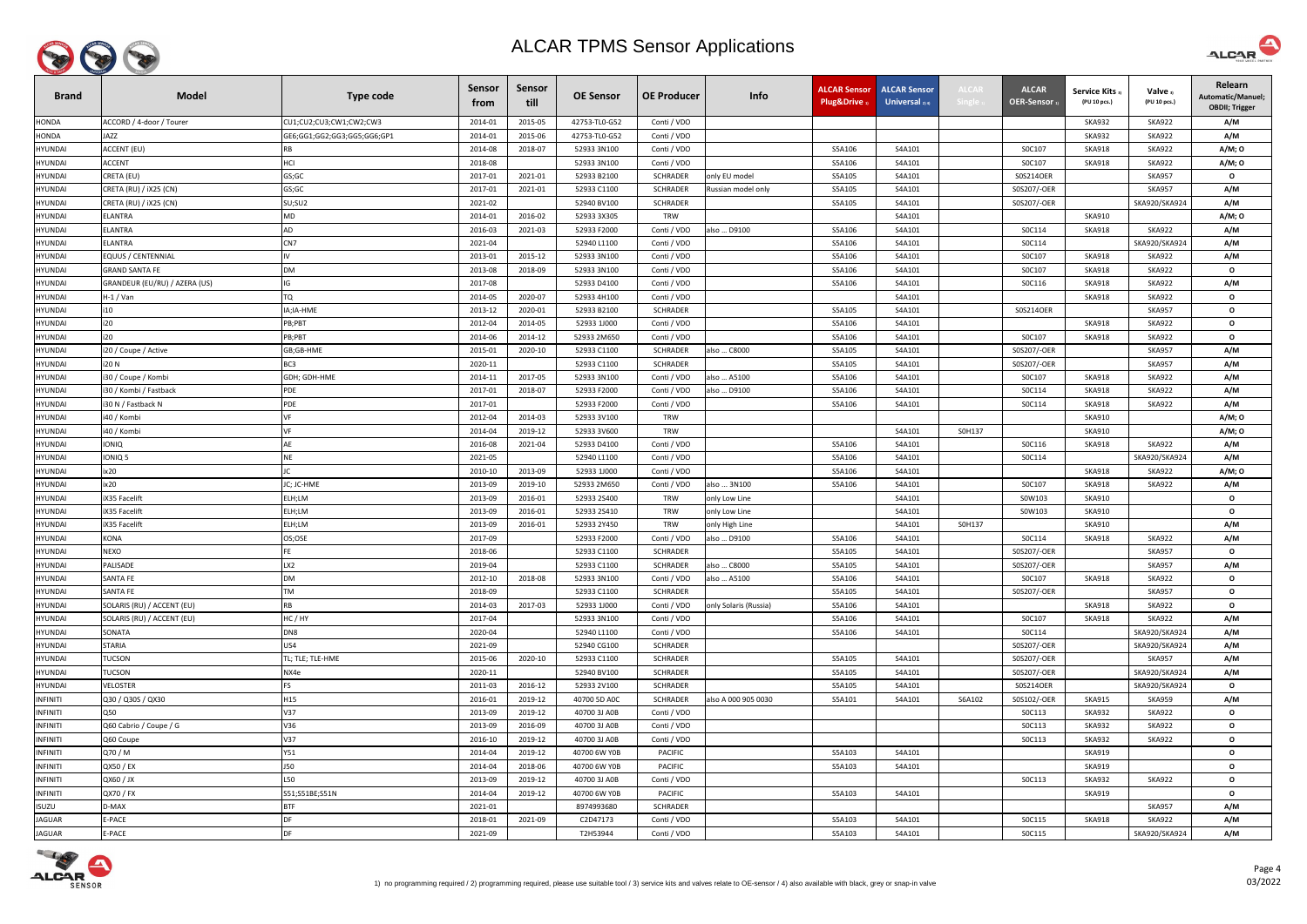

| <b>Brand</b>  | <b>Model</b>                      | <b>Type code</b> | <b>Sensor</b><br>trom | Sensor<br>till | <b>OE Sensor</b> | <b>OE Producer</b> | Info                 | <b>ALCAR Sensor</b><br>Plug&Drive | <b>ALCAR Sensor</b><br>Universal 2) 4) | <b>ALCAI</b><br>Single 1 | <b>ALCAR</b><br><b>OER-Sensor</b> | Service Kits 3)<br>(PU 10 pcs.) | Valve 3)<br>(PU 10 pcs.) | Relearn<br>Automatic/Manuel;<br><b>OBDII</b> ; Trigger |
|---------------|-----------------------------------|------------------|-----------------------|----------------|------------------|--------------------|----------------------|-----------------------------------|----------------------------------------|--------------------------|-----------------------------------|---------------------------------|--------------------------|--------------------------------------------------------|
| JAGUAR        | F-PACE                            | DC               | 2016-03               | 2021-09        | C2D47173         | Conti / VDO        |                      | S5A103                            | S4A101                                 |                          | SOC115                            | <b>SKA918</b>                   | <b>SKA922</b>            | A/M                                                    |
| <b>JAGUAR</b> | F-PACE                            | <b>DC</b>        | 2021-09               |                | T2H53944         | Conti / VDO        |                      | S5A103                            | S4A101                                 |                          | SOC115                            |                                 | SKA920/SKA924            | A/M                                                    |
| <b>JAGUAR</b> | -PACE                             | <b>DH</b>        | 2018-07               | 2021-09        | C2D47173         | Conti / VDO        | also GX63-1A159-AA   | S5A103                            | S4A101                                 |                          | SOC115                            | <b>SKA918</b>                   | <b>SKA922</b>            | A/M                                                    |
| <b>JAGUAR</b> | I-PACE                            | DH               | 2021-09               |                | T2H53944         | Conti / VDO        |                      | S5A103                            | S4A101                                 |                          | SOC115                            |                                 | SKA920/SKA924            | A/M                                                    |
| <b>JAGUAR</b> | -TYPE / Cabrio                    | QQ6              | 2013-05               | 2015-09        | C2D21599         | Conti / VDO        |                      |                                   |                                        |                          | SOC115                            | <b>SKA917</b>                   | <b>SKA925</b>            | A/M                                                    |
| <b>JAGUAR</b> | -TYPE / Cabrio                    | QQ6              | 2015-10               | 2021-09        | C2D47173         | Conti / VDO        |                      | S5A103                            | S4A101                                 |                          | SOC115                            | <b>SKA918</b>                   | <b>SKA922</b>            | A/M                                                    |
| <b>JAGUAR</b> | -TYPE / Cabrio                    | QQ6              | 2021-09               |                | T2H53944         | Conti / VDO        |                      | S5A103                            | S4A101                                 |                          | SOC115                            |                                 | SKA920/SKA924            | A/M                                                    |
| <b>JAGUAR</b> | <-TYPE / Estate                   | CF1              | 2007-01               | 2009-10        | C2Z15016         | Conti / VDO        |                      |                                   |                                        |                          | SOC101                            | <b>SKA917</b>                   | <b>SKA925</b>            | A/M                                                    |
| <b>JAGUAR</b> |                                   | IΔ               | 2015-06               |                | C2D47173         | Conti / VDO        |                      | S5A103                            | S4A101                                 |                          | SOC115                            | <b>SKA918</b>                   | <b>SKA922</b>            | A/M                                                    |
| <b>JAGUAR</b> | XF / Sportbrake                   | CC <sub>9</sub>  | 2008-05               | 2015-10        | C2Z15016         | Conti / VDO        |                      |                                   |                                        |                          | SOC101                            | <b>SKA917</b>                   | <b>SKA925</b>            | A/M                                                    |
| <b>JAGUAR</b> | XF / Sportbrake                   | <b>IB</b>        | 2015-11               |                | C2D47173         | Conti / VDO        |                      | S5A103                            | S4A101                                 |                          | SOC115                            | <b>SKA918</b>                   | <b>SKA922</b>            | A/M                                                    |
| <b>JAGUAR</b> |                                   | <b>NNA</b>       | 2009-08               | 2015-09        | C2D21599         | Conti / VDO        |                      |                                   |                                        |                          | SOC115                            | <b>SKA917</b>                   | <b>SKA925</b>            | A/M                                                    |
| <b>JAGUAR</b> | ΧI                                | <b>NNA</b>       | 2015-10               |                | C2D47173         | Conti / VDO        |                      | S5A103                            | S4A101                                 |                          | SOC115                            | <b>SKA918</b>                   | <b>SKA922</b>            | A/M                                                    |
| <b>JEEP</b>   | CHEROKEE                          | KL               | 2013-09               |                | 68249197AA       | TRW                | also 68239720AB      |                                   | S4A101                                 |                          |                                   |                                 | <b>SKA945</b>            | A/M                                                    |
| <b>JEEP</b>   | COMPASS                           | PK               | 2010-01               | 2017-06        | 56029481AB       | SCHRADER           |                      |                                   | S4A101                                 |                          |                                   |                                 | SKA920/SKA924            | A/M                                                    |
| JEEP          | COMPASS                           | MX;MP            | 2017-07               |                | 53386476         | Conti / VDO        |                      | S5A103                            | S4A101                                 |                          |                                   |                                 | <b>SKA960</b>            | A/M                                                    |
| <b>JEEP</b>   | <b>LADIATOR</b>                   |                  | 2021-02               |                | 68464665AA       | <b>SCHRADER</b>    |                      | S5A101                            | S4A101                                 | S6A102                   | S0S102OER                         |                                 | SKA920/SKA924            | A/M                                                    |
| JEEP          | <b>GRAND CHEROKEE</b>             | <b>WK</b>        | 2011-01               | 2015-12        | 56029398AB       | <b>SCHRADER</b>    |                      | S5A101                            | S4A101                                 | S6A102                   | S0S102OER                         |                                 | SKA920/SKA924            | A/M                                                    |
| JEEP          | <b>GRAND CHEROKEE</b>             | <b>WK</b>        | 2016-01               |                | 68313387AA       | Conti / VDO        | also 53386476        | S5A103                            | S4A101                                 |                          |                                   |                                 | <b>SKA960</b>            | A/M                                                    |
| <b>JEEP</b>   | <b>PATRIOT</b>                    | <b>PK</b>        | 2014-09               | 2016-12        | 56029481AB       | <b>SCHRADER</b>    |                      |                                   | S4A101                                 |                          |                                   |                                 | SKA920/SKA924            | A/M                                                    |
| JEEP          | RENEGADE                          | <b>BU</b>        | 2014-11               |                | 53386476         | Conti / VDO        | also 53305555        | S5A103                            | S4A101                                 |                          |                                   |                                 | <b>SKA960</b>            | A/M                                                    |
| <b>JEEP</b>   | VRANGLER                          | JK               | 2010-10               | 2018-09        | 56029398AB       | <b>SCHRADER</b>    | also 68241067AA / AB | S5A101                            | S4A101                                 | S6A102                   | S0S102OER                         |                                 | SKA920/SKA924            | A/M                                                    |
| <b>JEEP</b>   | WRANGLER                          | JK (JL)          | 2018-10               | 2021-12        | 56029398AB       | <b>SCHRADER</b>    | also 68241067AA / AB | S5A101                            | S4A101                                 | S6A102                   | S0S102OER                         |                                 | SKA920/SKA924            | A/M                                                    |
| JEEP          | WRANGLER                          | JK (JL)          | 2022-01               |                | 68339096AB       | Conti / VDO        |                      |                                   |                                        |                          |                                   |                                 | i.p.                     | A/M                                                    |
| <b>KIA</b>    | CARENS                            | <b>RP</b>        | 2013-11               | 2018-12        | 52933 3N100      | Conti / VDO        |                      | S5A106                            | S4A101                                 |                          | S0C107                            | <b>SKA918</b>                   | <b>SKA922</b>            | $\mathbf{o}$                                           |
| <b>KIA</b>    | <b>ARNIVAL</b>                    | KA4              | 2020-08               |                | 52940 L1100      | Conti / VDO        |                      | S5A106                            | S4A101                                 |                          | SOC114                            |                                 | SKA920/SKA924            | A/M                                                    |
| <b>KIA</b>    | CEE'D                             | JD               | 2012-06               | 2018-06        | 52933 3N100      | Conti / VDO        | also  A5100          | S5A106                            | S4A101                                 |                          | SOC107                            | <b>SKA918</b>                   | <b>SKA922</b>            | $\mathbf{o}$                                           |
| <b>KIA</b>    | CEE'D SW                          | JD               | 2012-06               | 2018-09        | 52933 3N100      | Conti / VDO        | also  A5100          | S5A106                            | S4A101                                 |                          | S0C107                            | <b>SKA918</b>                   | <b>SKA922</b>            | $\mathbf{o}$                                           |
| <b>KIA</b>    | CEED / SW / PROCEED / XCEED       | CD               | 2018-07               |                | 52940 J7000      | <b>PACIFIC</b>     |                      | S5A105                            | S4A101                                 |                          | S0P102                            | <b>SKA919</b>                   |                          | A/M                                                    |
| <b>KIA</b>    | CERATO (EU/RU) / K3 (KR)          | <b>BD</b>        | 2018-07               |                | 52940 J7000      | <b>PACIFIC</b>     |                      | S5A105                            | S4A101                                 |                          | S0P102                            | <b>SKA919</b>                   |                          | A/M                                                    |
| KIA           | EV6                               | <b>CV</b>        | 2021-08               |                | 52940 CG100      | <b>SCHRADER</b>    |                      |                                   | S4A101                                 |                          | S0S207/-OER                       |                                 | SKA920/SKA924            | A/M                                                    |
| <b>KIA</b>    | K5 / OPTIMA                       | DL3              | 2020-06               |                | 52940 L1100      | Conti / VDO        |                      | S5A106                            | S4A101                                 |                          | SOC114                            |                                 | SKA920/SKA924            | A/M                                                    |
| <b>KIA</b>    | NIRO                              | DE               | 2016-07               |                | 52933 D4100      | Conti / VDO        |                      | S5A106                            | S4A101                                 |                          | SOC116                            | <b>SKA918</b>                   | <b>SKA922</b>            | A/M                                                    |
| <b>KIA</b>    | <b>OPTIMA</b>                     | TF;TFE           | 2013-08               | 2015-10        | 52933 2M650      | Conti / VDO        |                      | S5A106                            | S4A101                                 |                          | SOC107                            | <b>SKA918</b>                   | <b>SKA922</b>            | $\mathbf{o}$                                           |
| <b>KIA</b>    | OPTIMA / Kombi                    |                  | 2015-11               | 2020-12        | 52933 D4100      | Conti / VDO        |                      | S5A106                            | S4A101                                 |                          | SOC116                            | <b>SKA918</b>                   | <b>SKA922</b>            | A/M                                                    |
| <b>KIA</b>    | <b>ICANTO</b>                     | TA               | 2014-06               | 2017-02        | 52933 3N100      | Conti / VDO        |                      | S5A106                            | S4A101                                 |                          | S0C107                            | <b>SKA918</b>                   | <b>SKA922</b>            | $\mathbf{o}$                                           |
| <b>KIA</b>    | RO CEE´D                          | JD               | 2013-07               | 2018-09        | 52933 3N100      | Conti / VDO        | also  A5100          | S5A106                            | S4A101                                 |                          | S0C107                            | <b>SKA918</b>                   | <b>SKA922</b>            | $\mathbf{o}$                                           |
| <b>KIA</b>    | QUORIS (RU) / K9 (KR)             | KH               | 2014-03               | 2017-11        | 52933-3T000      | <b>SCHRADER</b>    |                      |                                   |                                        |                          |                                   |                                 | SKA920/SKA924            | $\mathbf{o}$                                           |
| <b>KIA</b>    | QUORIS (RU) / K9 (KR) / K900 (US) | RJ               | 2018-10               |                | 52933 C1100      | <b>SCHRADER</b>    |                      | S5A105                            | S4A101                                 |                          | S0S207/-OER                       |                                 | <b>SKA957</b>            | A/M                                                    |
| <b>KIA</b>    | RIO                               | UB               | 2014-06               | 2016-12        | 52933 3X305      | <b>TRW</b>         | only Low Line        |                                   | S4A101                                 |                          |                                   | SKA910                          |                          | $\mathbf{o}$                                           |
| <b>KIA</b>    | rio                               | UB               | 2014-06               | 2016-12        | 52933 3V600      | <b>TRW</b>         | only High Line       |                                   | S4A101                                 | S0H137                   |                                   | SKA910                          |                          | A/M; 0                                                 |
| <b>KIA</b>    | SELTOS (RU) / KX3 (CN)            | SP <sub>2</sub>  | 2019-11               |                | 52940 L1100      | Conti / VDO        |                      | S5A106                            | S4A101                                 |                          | SOC114                            |                                 | SKA920/SKA924            | A/M                                                    |
| <b>KIA</b>    | SONET                             | QY               | 2020-09               |                | 52940 BV100      | <b>SCHRADER</b>    |                      | S5A105                            | S4A101                                 |                          | S0S207/-OER                       |                                 | SKA920/SKA924            | A/M                                                    |
| <b>KIA</b>    | SORENTO                           | XM FL            | 2012-09               | 2015-02        | 52933 3N100      | Conti / VDO        | also  2M650          | S5A106                            | S4A101                                 |                          | S0C107                            | <b>SKA918</b>                   | <b>SKA922</b>            | $\mathbf{o}$                                           |
| <b>KIA</b>    | ORENTO                            | UM               | 2015-03               | 2020-09        | 52933 3N100      | Conti / VDO        | also  2J100          | S5A106                            | S4A101                                 |                          | S0C107                            | <b>SKA918</b>                   | <b>SKA922</b>            | A/M                                                    |
| <b>KIA</b>    | ORENTO                            | MQ4              | 2020-10               |                | 52940 L1100      | Conti / VDO        |                      | S5A106                            | S4A101                                 |                          | SOC114                            |                                 | SKA920/SKA924            | A/M                                                    |
| <b>KIA</b>    | SOUL                              | AM               | 2009-02               | 2014-02        | 52933 1J000      | Conti / VDO        |                      | S5A106                            | S4A101                                 |                          |                                   | <b>SKA918</b>                   | <b>SKA922</b>            | $\mathbf{o}$                                           |
| <b>KIA</b>    | SOUL                              | PS;PSEV          | 2014-03               | 2019-03        | 52933 B2100      | <b>SCHRADER</b>    |                      | S5A105                            | S4A101                                 |                          | S0S214OER                         |                                 | <b>SKA957</b>            | $\mathbf{o}$                                           |
| <b>KIA</b>    | e-SOUL                            | SK3              | 2019-04               |                | 52933 D4100      | Conti / VDO        |                      | S5A106                            | S4A101                                 |                          | SOC116                            | <b>SKA918</b>                   | <b>SKA922</b>            | A/M                                                    |
| <b>KIA</b>    | SPORTAGE                          | SL;SLS           | 2014-03               | 2016-02        | 52933 2S410      | TRW                | also  3M000          |                                   | S4A101                                 |                          | S0W103                            | <b>SKA910</b>                   |                          | $\mathbf{o}$                                           |
| <b>KIA</b>    | SPORTAGE                          | QL; QLE          | 2016-03               | 2021-04        | 52933 D9100      | Conti / VDO        |                      | S5A106                            | S4A101                                 |                          | SOC116                            | <b>SKA918</b>                   | <b>SKA922</b>            | A/M                                                    |
| <b>KIA</b>    | SPORTAGE                          | NQ5              | 2022-01               |                | 52940 BV100      | <b>SCHRADER</b>    |                      | S5A105                            | S4A101                                 |                          | S0S207/-OER                       |                                 | SKA920/SKA924            | A/M                                                    |
| <b>KIA</b>    | <b>STINGER</b>                    | СK               | 2017-10               |                | 52933 J5000      | <b>SCHRADER</b>    |                      | S5A105                            | S4A101                                 |                          | S0S207/-OER                       |                                 | <b>SKA957</b>            | A/M                                                    |
| KIA           | VENGA                             | YN;YNS           | 2011-09               | 2014-04        | 52933 1J000      | Conti / VDO        |                      | S5A106                            | S4A101                                 |                          |                                   | <b>SKA918</b>                   | <b>SKA922</b>            | $\mathbf{o}$                                           |



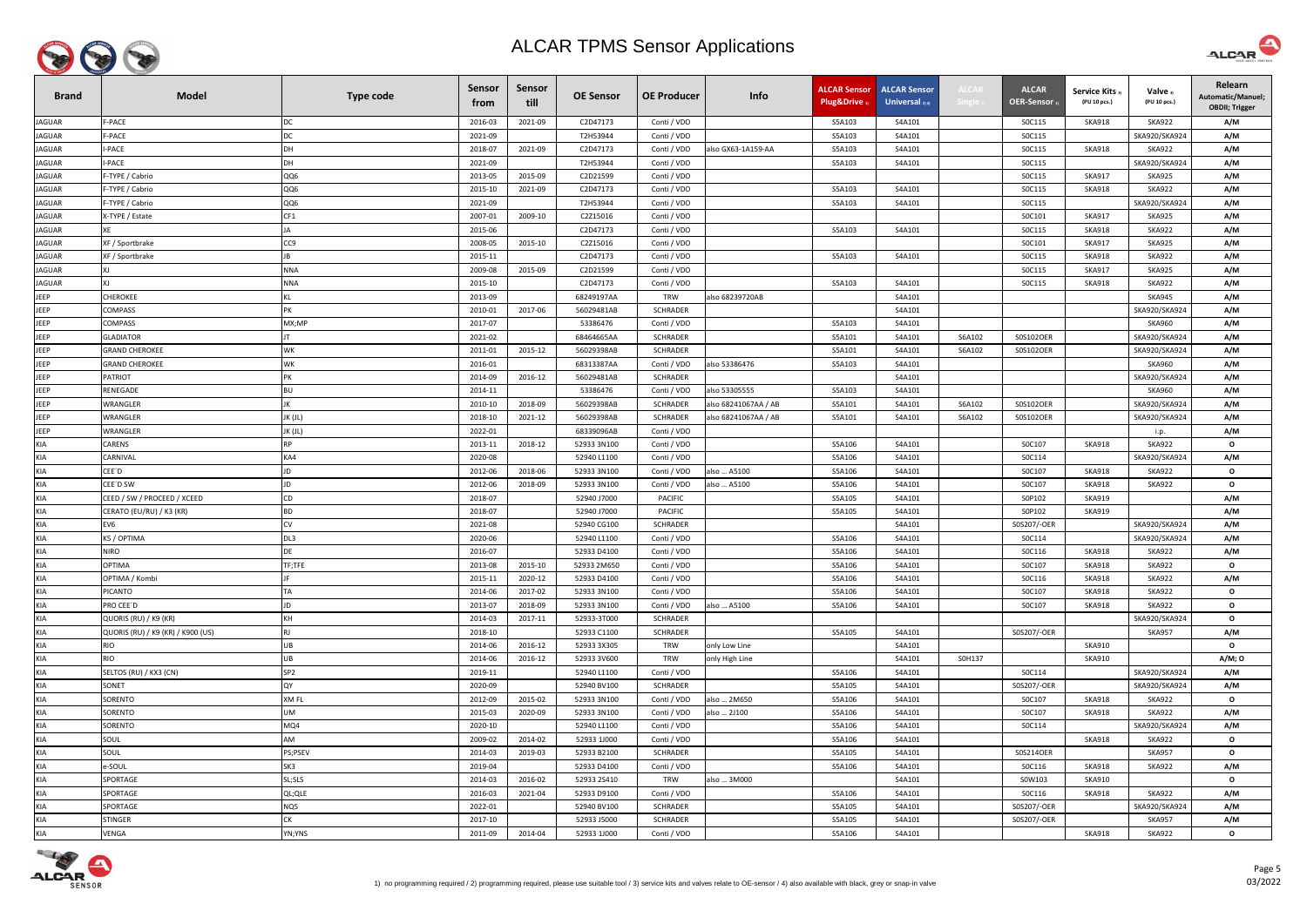

| <b>Brand</b>      | <b>Model</b>                        | <b>Type code</b>              | <b>Sensor</b><br>trom | Sensor<br>till | <b>OE Sensor</b>         | <b>OE Producer</b>                 | Info                             | <b>ALCAR Sensor</b><br>Plug&Drive | <b>ALCAR Sensor</b><br>Universal $_{2(4)}$ | <b>ALCAI</b>     | <b>ALCAR</b><br><b>OER-Sensor</b> | <b>Service Kits</b><br>(PU 10 pcs.) | Valve <sub>3</sub><br>(PU 10 pcs.) | Relearn<br>Automatic/Manuel;<br><b>OBDII; Trigger</b> |
|-------------------|-------------------------------------|-------------------------------|-----------------------|----------------|--------------------------|------------------------------------|----------------------------------|-----------------------------------|--------------------------------------------|------------------|-----------------------------------|-------------------------------------|------------------------------------|-------------------------------------------------------|
| KIA               | VENGA                               | YN;YNS                        | 2014-05               | 2019-10        | 52933 3N100              | Conti / VDO                        | also  2M650                      | S5A106                            | S4A101                                     |                  | S0C107                            | <b>SKA918</b>                       | <b>SKA922</b>                      | $\mathbf{o}$                                          |
| LADA              | GRANTA                              | 219                           | 2015-01               | 2016-06        | 40700 3V U0A             | Conti / VDO                        |                                  | S5A103                            | S4A101                                     |                  | S0C104                            | <b>SKA932</b>                       | <b>SKA922</b>                      | A/M; 0                                                |
| LADA              | GRANTA                              | 219                           | 2016-07               |                | 40700 4C B0A             | Conti / VDO                        |                                  | S5A103                            | S4A101                                     |                  |                                   |                                     | <b>SKA960</b>                      | A/M; 0                                                |
| LADA              | <b>(ALINA</b>                       | 2192                          | 2016-10               |                | 40700 4C B0A             | Conti / VDO                        |                                  | S5A103                            | S4A101                                     |                  |                                   |                                     | <b>SKA960</b>                      | A/M; O                                                |
| LADA              | VESTA / Cross / SW                  | GF                            | 2017-02               |                | 40700 3V U0A             | Conti / VDO                        | Conti clamp-in                   | S5A103                            | S4A101                                     |                  | S0C104                            | <b>SKA932</b>                       | <b>SKA922</b>                      | A/M; 0                                                |
| LADA              | VESTA / Cross / SW                  | GF                            | 2017-02               |                | 40 700 16 28R            | <b>SCHRADER</b>                    | Schrader snap-in                 | S5A103                            | S4A101                                     |                  | S0S204                            |                                     | <b>SKA957</b>                      | A/M; 0                                                |
| LADA              | K-RAY                               | <b>BGA</b>                    | 2016-02               |                | 40 700 16 28R            | SCHRADER                           | also 9322R /  7932R              | S5A103                            | S4A101                                     |                  | S0S204                            |                                     | <b>SKA957</b>                      | A/M; 0                                                |
| LANCIA            | FLAVIA                              |                               | 2012-06               | 2014-11        | K68078768AA              | Conti / VDO                        |                                  | S5A106                            | S4A101                                     |                  |                                   | <b>SKA918</b>                       | <b>SKA922</b>                      | $\mathbf{o}$                                          |
| LANCIA            | THEMA                               | <b>LX</b>                     | 2011-11               | 2014-11        | 56029398AB               | SCHRADER                           | also K68241067AA                 | S5A101                            | S4A101                                     | S6A102           | S0S102OER                         |                                     | SKA920/SKA924                      | $\mathbf{o}$                                          |
| LANCIA            | VOYAGER                             | <b>RT</b>                     | 2011-11               | 2015-10        | 56029398AB               | <b>SCHRADER</b>                    | also K68241067AA                 | S5A101                            | S4A101                                     | S6A102           | S0S102OER                         |                                     | SKA920/SKA924                      | $\mathbf{o}$                                          |
| <b>LAND ROVER</b> | DEFENDER                            | LD                            | 2014-06               | 2016-02        | LR070840                 | Conti / VDO                        | also LR066378 / LR058023         | S5A103                            | S4A101                                     |                  | SOC115                            | <b>SKA918</b>                       | <b>SKA922</b>                      | A/M                                                   |
| <b>LAND ROVER</b> | DEFENDER 3-door / 5-door            |                               | 2020-03               | 2021-09        | LR070840                 | Conti / VDO                        |                                  | S5A103                            | S4A101                                     |                  | SOC115                            | <b>SKA918</b>                       | <b>SKA922</b>                      | A/M                                                   |
| <b>LAND ROVER</b> | DEFENDER 3-door / 5-door            |                               | 2021-09               |                | LR156918                 | Conti / VDO                        |                                  | S5A103                            | S4A101                                     |                  | SOC115                            |                                     | SKA920/SKA924                      | A/M                                                   |
| <b>LAND ROVER</b> | DISCOVERY                           |                               | 2009-10               | 2017-01        | LR070840                 | Conti / VDO                        | also LR066378 / LR058023         | S5A103                            | S4A101                                     |                  | SOC115                            | <b>SKA918</b>                       | <b>SKA922</b>                      | A/M                                                   |
| <b>LAND ROVER</b> | <b>DISCOVERY</b>                    |                               | 2017-02               | 2021-09        | LR070840                 | Conti / VDO                        |                                  | S5A103                            | S4A101                                     |                  | SOC115                            | <b>SKA918</b>                       | <b>SKA922</b>                      | A/M                                                   |
| <b>LAND ROVER</b> | <b>DISCOVERY</b>                    |                               | 2021-09               |                | LR156918                 | Conti / VDO                        |                                  | S5A103                            | S4A101                                     |                  | SOC115                            |                                     | SKA920/SKA924                      | A/M                                                   |
| <b>LAND ROVER</b> | <b>DISCOVERY SPORT</b>              |                               | 2015-03               | 2021-09        | LR070840                 | Conti / VDO                        | also LR066378                    | S5A103                            | S4A101                                     |                  | SOC115                            | <b>SKA918</b>                       | <b>SKA922</b>                      | A/M                                                   |
| <b>LAND ROVER</b> | DISCOVERY SPORT                     |                               | 2021-09               |                | LR156918                 | Conti / VDO                        |                                  | S5A103                            | S4A101                                     |                  | SOC115                            |                                     | SKA920/SKA924                      | A/M                                                   |
| <b>LAND ROVER</b> | FREELANDER                          |                               | 2006-10               | 2015-01        | LR021935                 | Conti / VDO                        |                                  | S5A103                            | S4A101                                     |                  | SOC115                            | <b>SKA917</b>                       | <b>SKA925</b>                      | A/M                                                   |
| <b>LAND ROVER</b> | <b>RANGE ROVER</b>                  |                               | 2012-11               | 2021-09        | LR070840                 | Conti / VDO                        | also LR066378 / LR058023         | S5A103                            | S4A101                                     |                  | SOC115                            | <b>SKA918</b>                       | <b>SKA922</b>                      | A/M                                                   |
| <b>LAND ROVER</b> | RANGE ROVER                         | LG                            | 2021-09               | 2021-12        | LR156918                 | Conti / VDO                        |                                  | S5A103                            | S4A101                                     |                  | SOC115                            |                                     | SKA920/SKA924                      | A/M                                                   |
| <b>LAND ROVER</b> | RANGE ROVER                         | LK                            | 2022-01               |                | LR156918                 | Conti / VDO                        |                                  | S5A103                            | S4A101                                     |                  | SOC115                            |                                     | SKA920/SKA924                      | A/M                                                   |
| LAND ROVER        | RANGE ROVER EVOQUE / Cabrio / Coupe | LV                            | 2011-09               | 2019-04        | LR070840                 | Conti / VDO                        | also LR066378 / LR058023         | S5A103                            | S4A101                                     |                  | SOC115                            | SKA918                              | <b>SKA922</b>                      | A/M                                                   |
| <b>LAND ROVER</b> | RANGE ROVER EVOQUE                  | 17                            | 2019-03               | 2021-09        | LR070840                 | Conti / VDO                        |                                  | S5A103                            | S4A101                                     |                  | SOC115                            | <b>SKA918</b>                       | <b>SKA922</b>                      | A/M                                                   |
| <b>LAND ROVER</b> | RANGE ROVER EVOQUE                  |                               | 2021-09               |                | LR156918                 | Conti / VDO                        |                                  | S5A103                            | S4A101                                     |                  | SOC115                            |                                     | SKA920/SKA924                      | A/M                                                   |
| <b>LAND ROVER</b> | RANGE ROVER SPORT                   | LW                            | 2013-09               | 2021-09        | LR070840                 | Conti / VDO                        | also LR066378 / LR058023         | S5A103                            | S4A101                                     |                  | SOC115                            | <b>SKA918</b>                       | <b>SKA922</b>                      | A/M                                                   |
| <b>LAND ROVER</b> | RANGE ROVER SPORT                   | LW                            | 2021-09               |                | LR156918                 | Conti / VDO                        |                                  | S5A103                            | S4A101                                     |                  | SOC115                            |                                     | SKA920/SKA924                      | A/M                                                   |
| <b>LAND ROVER</b> | RANGE ROVER VELAR                   |                               | 2017-06               | 2021-09        | LR070840                 | Conti / VDO                        |                                  | S5A103                            | S4A101                                     |                  | SOC115                            | <b>SKA918</b>                       | <b>SKA922</b>                      | A/M                                                   |
| <b>LAND ROVER</b> | RANGE ROVER VELAR                   | IY                            | 2021-09               |                | LR156918                 | Conti / VDO                        |                                  | S5A103                            | S4A101                                     |                  | S0C115                            |                                     | SKA920/SKA924                      | A/M                                                   |
| LEXUS             | CT200h                              | A10(a)                        | 2014-06               | 2021-06        | 42607 - 02030            | <b>PACIFIC</b>                     | also -02020 / -42020             | S5A104                            | S4A101                                     |                  | S0P103                            | <b>SKA919</b>                       |                                    | $\mathbf{o}$                                          |
| LEXUS             | <b>ES</b>                           | XZ1L(EU,M)                    | 2019-03               |                | 42607 - 48020            | <b>PACIFIC</b>                     | also - F4020                     | S5A104                            | S4A101                                     | S6A106           | S0P101                            | <b>SKA919</b>                       |                                    | $\mathbf{o}$                                          |
| LEXUS             | GS                                  | L10(a);HL10(a);HS19(a);S19(a) | 2012-05               | 2019-02        | 42607 - 02030            | <b>PACIFIC</b>                     | only OE-Sensor                   |                                   |                                            |                  | S0P103                            | <b>SKA919</b>                       |                                    | $\mathbf{o}$                                          |
| LEXUS             | <b>IS</b>                           | XE2(a)                        | 2013-03               | 2021-06        | 42607 - 02030            | <b>PACIFIC</b>                     | also -02020 / -42020             | S5A104                            | S4A101                                     |                  | S0P103                            | <b>SKA919</b>                       |                                    | $\mathbf{o}$                                          |
| LEXUS             | ١S.                                 | F4(a); HF4(a)                 | 2012-10               | 2017-09        | 42607 - 02030            | <b>PACIFIC</b>                     | only OE-Sensor                   |                                   |                                            |                  | S0P103                            | <b>SKA919</b>                       |                                    | $\mathbf{o}$                                          |
| LEXUS             | <b>NX</b>                           | AZ1                           | 2014-12               | 2021-11        | 42607 - 02030            | <b>PACIFIC</b>                     | also -02020 / -42020             | S5A104                            | S4A101                                     |                  | S0P103                            | SKA919                              |                                    | $\mathbf{o}$                                          |
| LEXUS             | <b>NX</b>                           | AZ2(M)                        | 2022-01               |                | 42607 - 48020            | <b>PACIFIC</b>                     | also - F4020                     | S5A104                            | S4A101                                     | S6A106           | S0P101                            | <b>SKA919</b>                       |                                    | $\mathbf{o}$                                          |
| LEXUS             | <b>RC</b>                           | UXC1(EU,M);XC1(EU,M)          | 2016-02               |                | 42607 - 02030            | <b>PACIFIC</b>                     | also -02020 / -42020             | S5A104                            | S4A101                                     |                  | S0P103                            | <b>SKA919</b>                       |                                    | $\mathbf{o}$                                          |
| LEXUS             | <b>RX</b>                           | AL1(a); HAL1(a)               | 2014-01               | 2016-01        | 42607 - 02030            | PACIFIC                            | also -02020 / -42020             | S5A104                            | S4A101                                     |                  | S0P103                            | <b>SKA919</b>                       |                                    | $\mathbf{o}$                                          |
| LEXUS             | <b>RX</b>                           | AL2(EU,M)                     | 2016-02               |                | 42607 - 48020            | <b>PACIFIC</b>                     | also - F4020                     | S5A104                            | S4A101                                     | S6A106           | S0P101                            | <b>SKA919</b>                       |                                    | $\mathbf{o}$                                          |
| LEXUS             | UX                                  | ZA1(EU,M)-TMG;EZA1(EU,M)      | 2019-04               |                | 42607 - 48020            | PACIFIC                            | also - F4020                     | S5A104                            | S4A101                                     | S6A106           | S0P101                            | <b>SKA919</b>                       |                                    | $\mathbf{o}$                                          |
| MAN               | TGE                                 | SY**;SZ**                     | 2017-07               |                | 5Q0 907 275              | BERU / HUF                         | direct TPMS as option            | S5A101                            | S4A101                                     |                  |                                   |                                     | <b>SKA965</b>                      | A/M                                                   |
| MASERATI          | <b>GHIBLI</b>                       | M156                          | 2013-11               |                | 05154876AA               | <b>SCHRADER</b>                    | also 670002790                   | S5A101                            | S4A101                                     | S6A102           | S0S102OER                         | <b>SKA915</b>                       | <b>SKA959</b>                      | A/M                                                   |
| MASERATI          | <b>GRANCABRIO</b>                   | M145                          | 2010-05               | 2015-06        | 282189                   | BERU / HUF                         |                                  |                                   |                                            |                  | S0H148                            |                                     | <b>SKA921</b>                      | A/M                                                   |
| MASERATI          | <b>GRANCABRIO</b>                   | M145                          | 2015-07               |                | 05154876AA               | SCHRADER                           | also 670002790                   | S5A101                            | S4A101                                     | S6A102           | S0S102OER                         | SKA915                              | <b>SKA959</b>                      | A/M                                                   |
| MASERATI          | <b>GRANTURISMO</b>                  | M145                          | 2010-09               | 2013-12        | 282189                   | BERU / HUF                         |                                  |                                   |                                            |                  | S0H148                            |                                     | <b>SKA921</b>                      | A/M                                                   |
|                   |                                     |                               |                       |                |                          |                                    |                                  |                                   |                                            |                  |                                   |                                     |                                    |                                                       |
| MASERATI          | GRANTURISMO<br>LEVANTE              | M145<br>M156                  | 2014-01<br>2016-04    |                | 05154876AA<br>05154876AA | <b>SCHRADER</b><br><b>SCHRADER</b> | also 670002790<br>also 670002790 | S5A101<br>S5A101                  | S4A101<br>S4A101                           | S6A102<br>S6A102 | S0S102OER<br>S0S102OER            | <b>SKA915</b><br><b>SKA915</b>      | <b>SKA959</b><br><b>SKA959</b>     | A/M                                                   |
| MASERATI          |                                     |                               |                       |                |                          |                                    |                                  |                                   |                                            |                  |                                   |                                     |                                    | A/M                                                   |
| MASERATI          | QUATTROPORTE                        | M139                          | 2010-01               | 2012-12        | 282189                   | BERU / HUF                         |                                  |                                   |                                            |                  | S0H148                            |                                     | <b>SKA921</b>                      | A/M                                                   |
| MASERATI          | QUATTROPORTE                        | M156                          | 2013-01               |                | 05154876AA               | <b>SCHRADER</b>                    | also 670002790                   | S5A101                            | S4A101                                     | S6A102           | S0S102OER                         | <b>SKA915</b>                       | <b>SKA959</b>                      | A/M                                                   |
| <b>MAXUS</b>      | DELIVER 9 / eDELIVER 9              | SV63C;SV63D                   | 2020-11               |                | C00030048                | <b>DIAS</b>                        |                                  |                                   |                                            |                  |                                   |                                     | i.p.                               | $\mathbf{o}$                                          |
| <b>MAXUS</b>      | eDELIVER 3                          | SV3C                          | 2020-11               |                | C00030048                | <b>DIAS</b>                        |                                  |                                   |                                            |                  |                                   |                                     | i.p.                               | $\mathbf{o}$                                          |
| <b>MAXUS</b>      | <b>EV80</b>                         | SV6C                          | 2021-02               |                | TP3040001                | <b>SCHRADER</b>                    |                                  |                                   | S4A101                                     |                  | S0S212                            |                                     | SKA920/SKA924                      | $\mathbf{o}$                                          |
| MAZDA             |                                     | DE;DEE;DE1                    | 2014-05               | 2015-01        | BHB637140                | Conti / VDO                        | direct TPMS as option            | S5A104                            | S4A101                                     |                  |                                   | <b>SKA918</b>                       | <b>SKA922</b>                      | A/M                                                   |
| MAZDA             | 2 Hybrid                            | ZV                            | 2022-01               |                | 42607 - 02070            | <b>PACIFIC</b>                     |                                  | S5A104                            | S4A101                                     | S6A106           | S0P101                            |                                     | i.p.                               | $\mathbf{o}$                                          |



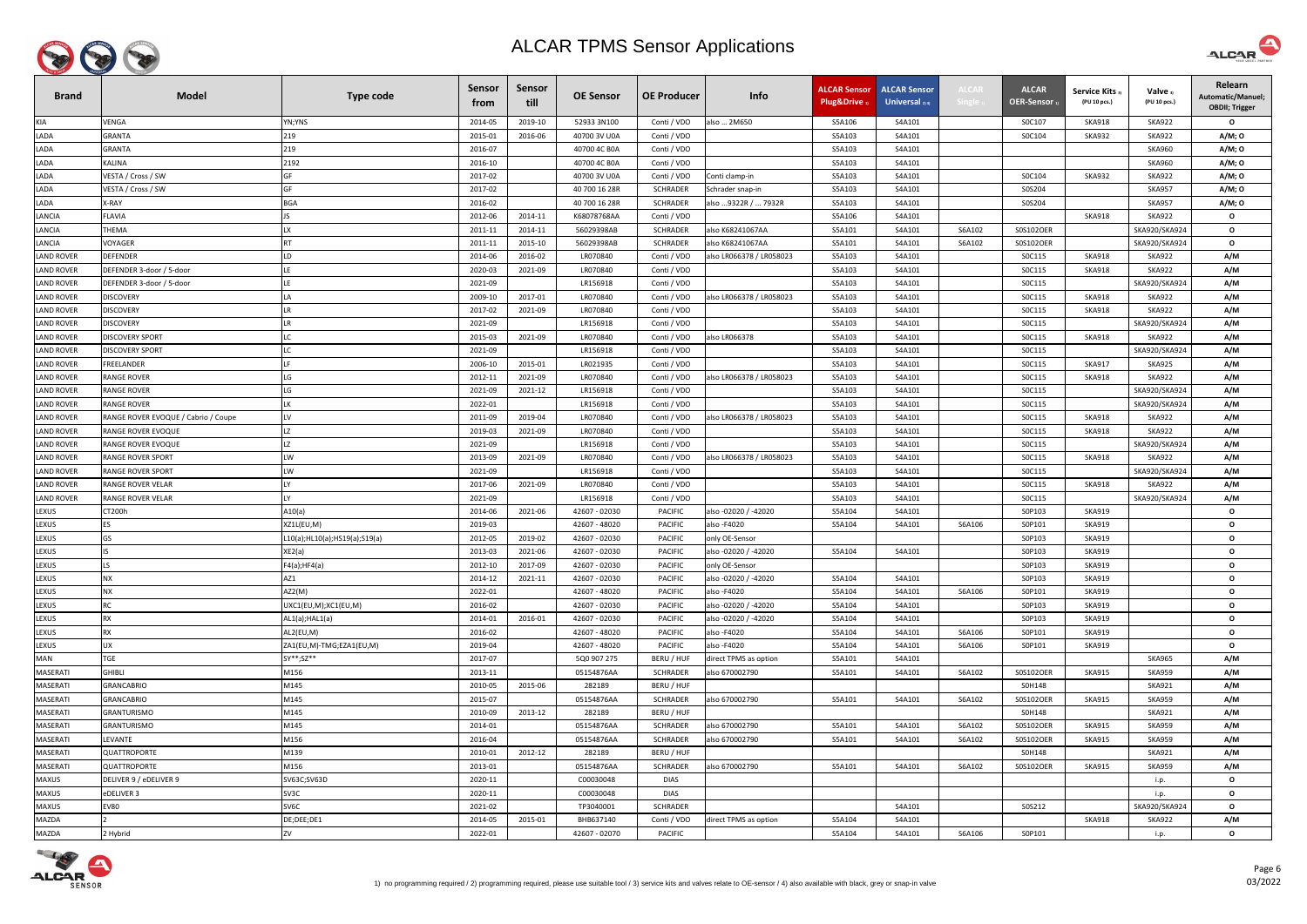

| <b>Brand</b>         | <b>Model</b>                                   | Type code                                | <b>Sensor</b><br>trom | <b>Sensor</b><br>till | <b>OE Sensor</b> | <b>OE Producer</b> | Info                    | <b>ALCAR Sensor</b><br>Plug&Drive | <b>ALCAR Sensor</b><br>Universal $_{2/4}$ | <b>ALCA</b>      | <b>ALCAR</b><br><b>OER-Sensor</b> | <b>Service Kits</b><br>(PU 10 pcs.) | Valve 3)<br>(PU 10 pcs.) | Relearn<br>Automatic/Manuel;<br><b>OBDII; Trigger</b> |
|----------------------|------------------------------------------------|------------------------------------------|-----------------------|-----------------------|------------------|--------------------|-------------------------|-----------------------------------|-------------------------------------------|------------------|-----------------------------------|-------------------------------------|--------------------------|-------------------------------------------------------|
| MAZDA                | 3 / 4-door                                     | BL;BLE                                   | 2009-03               | 2013-09               | BHB637140        | Conti / VDO        | direct TPMS as option   | S5A104                            | S4A101                                    |                  |                                   | <b>SKA918</b>                       | <b>SKA922</b>            | A/M                                                   |
| MAZDA                | 3 / 4-door                                     | BP;BPE                                   | 2019-03               |                       | BDEL-37-140      | Conti / VDO        |                         | S5A104                            | S4A101                                    |                  | SOC120                            | <b>SKA918</b>                       | <b>SKA922</b>            | A/M                                                   |
| MAZDA                |                                                | CW                                       | 2011-01               | 2015-08               | BHB637140        | Conti / VDO        | direct TPMS as option   | S5A104                            | S4A101                                    |                  |                                   | <b>SKA918</b>                       | <b>SKA922</b>            | A/M                                                   |
| MAZDA                | ნ / Kombi                                      | GH;GJ                                    | 2012-12               | 2013-12               | BHB637140        | Conti / VDO        | direct TPMS as option   | S5A104                            | S4A101                                    |                  |                                   | <b>SKA918</b>                       | <b>SKA922</b>            | A/M                                                   |
| <b>MAZDA</b>         | 5 / Kombi                                      | GH;GJ                                    | 2018-07               |                       | BHB637140        | Conti / VDO        |                         | S5A104                            | S4A101                                    |                  |                                   | <b>SKA918</b>                       | <b>SKA922</b>            | A/M                                                   |
| MAZDA                | <b>BT-50</b>                                   | UN                                       | 2011-05               |                       | BB5T-1A180-BA    | <b>SCHRADER</b>    |                         | S5A102                            | S4A101                                    |                  | S0S201OER                         |                                     | SKA920/SKA924            | $\mathbf{T}$                                          |
| <b>MAZDA</b>         | $CX-3$                                         | DJ1                                      | 2015-06               | 2018-06               | BHB637140        | Conti / VDO        | direct TPMS as option   | S5A104                            | S4A101                                    |                  |                                   | <b>SKA918</b>                       | <b>SKA922</b>            | A/M                                                   |
| <b>MAZDA</b>         | CX-3                                           | DJ1                                      | 2018-07               |                       | BHB637140        | Conti / VDO        |                         | S5A104                            | S4A101                                    |                  |                                   | <b>SKA918</b>                       | <b>SKA922</b>            | A/M                                                   |
| MAZDA                | CX-30                                          | <b>DM</b>                                | 2019-10               |                       | BDEL-37-140      | Conti / VDO        |                         | S5A104                            | S4A101                                    |                  | SOC120                            | <b>SKA918</b>                       | <b>SKA922</b>            | A/M                                                   |
| MAZDA                | CX-5                                           | KE;GH                                    | 2012-03               | 2017-05               | BHB637140        | Conti / VDO        | direct TPMS as option   | S5A104                            | S4A101                                    |                  |                                   | <b>SKA918</b>                       | <b>SKA922</b>            | A/M                                                   |
| MAZDA                | CX-5                                           | KF                                       | 2017-06               |                       | BHB637140        | Conti / VDO        |                         | S5A104                            | S4A101                                    |                  |                                   | <b>SKA918</b>                       | <b>SKA922</b>            | A/M                                                   |
| <b>MAZDA</b>         | $CX-7$                                         |                                          | 2009-10               | 2012-08               | BHB637140        | Conti / VDO        | direct TPMS as option   | S5A104                            | S4A101                                    |                  |                                   | <b>SKA918</b>                       | <b>SKA922</b>            | A/M                                                   |
| MAZDA                | MX-30                                          | DR                                       | 2020-08               |                       | BDMC-37-140      | Conti / VDO        |                         | S5A104                            | S4A101                                    |                  | SOC120                            | <b>SKA918</b>                       | <b>SKA922</b>            | A/M                                                   |
| MAZDA                | $MX-5$                                         | NC1;NC1E                                 | 2010-03               | 2015-08               | BHB637140        | Conti / VDO        | direct TPMS as option   | S5A104                            | S4A101                                    |                  |                                   | <b>SKA918</b>                       | <b>SKA922</b>            | A/M                                                   |
| MAZDA                | $MX-5$                                         | ND.                                      | 2015-09               | 2018-08               | BHB637140        | Conti / VDO        | only with runflat tyres | S5A104                            | S4A101                                    |                  |                                   | <b>SKA918</b>                       | <b>SKA922</b>            | A/M                                                   |
| MAZDA                | $MX-5$                                         | ND                                       | 2018-09               |                       | BHB637140        | Conti / VDO        |                         | S5A104                            | S4A101                                    |                  |                                   | <b>SKA918</b>                       | <b>SKA922</b>            | A/M                                                   |
| MERCEDES BENZ        | <b>A-KLASSE</b>                                | 176;245 G (W176)                         | 2012-09               | 2014-05               | A 000 905 7200   | SCHRADER           |                         | S5A101                            | S4A101                                    | S6A102           | S0S102OER                         | <b>SKA916</b>                       | <b>SKA923</b>            | A/M                                                   |
| <b>MERCEDES BENZ</b> | <b><i>N-KLASSE</i></b>                         | .76;245 G (W176)                         | 2014-06               | 2018-04               | A 000 905 0030   | <b>SCHRADER</b>    |                         | S5A101                            | S4A101                                    | S6A102           | S0S102/-OER                       | <b>SKA915</b>                       | <b>SKA959</b>            | A/M                                                   |
| <b>MERCEDES BENZ</b> | <b>A-KLASSE</b>                                | 176;245 G (W176)                         | 2014-06               | 2018-04               | A 000 905 1804   | <b>SCHRADER</b>    | <b>OE steel wheel</b>   | S5A101                            | S4A101                                    | S6A102           | S0S102OER                         | <b>SKA915</b>                       | <b>SKA959</b>            | A/M                                                   |
| <b>MERCEDES BENZ</b> | <b>A-KLASSE / Limousine</b>                    | F2A (W177)                               | 2018-05               |                       | A 000 905 4104   | BERU / HUF         |                         | S5A101                            | S4A101                                    | S6A101           | S0S105/-OER                       |                                     | <b>SKA965</b>            | A/M                                                   |
| <b>MERCEDES BENZ</b> | <b>B-KLASSE</b>                                | 246;245 G (W242;W246)                    | 2011-11               | 2014-05               | A 000 905 7200   | <b>SCHRADER</b>    |                         | S5A101                            | S4A101                                    | S6A102           | S0S102OER                         | <b>SKA916</b>                       | <b>SKA923</b>            | A/M                                                   |
| <b>MERCEDES BENZ</b> | 3-KLASSE                                       | !46;245 G (W242;W246)                    | 2014-06               | 2019-01               | A 000 905 0030   | <b>SCHRADER</b>    |                         | S5A101                            | S4A101                                    | S6A102           | S0S102/-OER                       | <b>SKA915</b>                       | <b>SKA959</b>            | A/M                                                   |
| MERCEDES BENZ        | 3-KLASSE                                       | 246;245 G (W242;W246)                    | 2014-06               | 2019-01               | A 000 905 1804   | <b>SCHRADER</b>    | OE steel wheel          | S5A101                            | S4A101                                    | S6A102           | S0S102OER                         | <b>SKA915</b>                       | <b>SKA959</b>            | A/M                                                   |
| <b>MERCEDES BENZ</b> | 3-KLASSE                                       | F2B (W247)                               | 2019-02               |                       | A 000 905 4104   | BERU / HUF         |                         | S5A101                            | S4A101                                    | S6A101           | S0S105/-OER                       |                                     | <b>SKA965</b>            | A/M                                                   |
| <b>MERCEDES BENZ</b> | C-KLASSE / Coupe / Kombi                       | 204;204K (W204;C204;S204)                | 2007-01               | 2013-12               | A 000 905 7200   | <b>SCHRADER</b>    |                         | S5A101                            | S4A101                                    | S6A102           | S0S102OER                         | <b>SKA916</b>                       | <b>SKA923</b>            | A/M                                                   |
| <b>MERCEDES BENZ</b> | :-KLASSE / Coupe / Kombi                       | 204;204K (W205;C205;S205)                | 2014-01               | 2015-10               | A 000 905 0030   | <b>SCHRADER</b>    |                         | S5A101                            | S4A101                                    | S6A102           | S0S102/-OER                       | <b>SKA915</b>                       | <b>SKA959</b>            | A/M                                                   |
| MERCEDES BENZ        | :-KLASSE / Coupe / Cabrio / Kombi              | 204;204K (W205;A205;C205;S205)           | 2014-03               | 2020-06               | A 000 905 0030   | <b>SCHRADER</b>    |                         | S5A101                            | S4A101                                    | S6A102           | S0S102/-OER                       | <b>SKA915</b>                       | <b>SKA959</b>            | A/M                                                   |
| <b>MERCEDES BENZ</b> | -KLASSE                                        | 204 (W205)                               | 2014-03               | 2020-06               | A 000 905 1804   | <b>SCHRADER</b>    | <b>OE steel wheel</b>   | S5A101                            | S4A101                                    | S6A102           | S0S102OER                         | <b>SKA915</b>                       | <b>SKA959</b>            | A/M                                                   |
| <b>MERCEDES BENZ</b> | C-KLASSE / Coupe / Cabrio / Kombi              | 204;204K (W205;A205;C205;S205)           | 2020-07               | 2021-04               | A 000 905 3907   | SCHRADER           |                         | S5A101                            | S4A101                                    | S6A102           | S0S109                            | <b>SKA915</b>                       | <b>SKA959</b>            | A/M                                                   |
| <b>MERCEDES BENZ</b> | :-KLASSE / Kombi / All Terrain                 | R2CW;R2CS (W206;S206)                    | 2021-05               |                       | A 000 905 8706   | <b>SCHRADER</b>    |                         | S5A101                            | S4A101                                    | S6A101           | S0S105/-OER                       | <b>SKA915</b>                       | <b>SKA959</b>            | A/M                                                   |
| MERCEDES BENZ        | <b>CITAN</b>                                   | X (W415)                                 | 2012-11               | 2021-08               | A 453 905 17 01  | <b>SCHRADER</b>    |                         | S5A103                            | S4A101                                    |                  | S0S204                            |                                     | <b>SKA957</b>            | A/M                                                   |
| MERCEDES BENZ        | <b>CITAN</b>                                   | MFK (W420)                               | 2021-09               |                       | A 420 401 2400   | Conti / VDO        | direct TPMS as option   | S5A103                            | S4A101                                    |                  |                                   |                                     | SKA920/SKA924            | A/M; O                                                |
| <b>MERCEDES BENZ</b> | <b>CLA</b>                                     | 117;245 G (C117)                         | 2013-04               | 2013-12               | A 000 905 7200   | <b>SCHRADER</b>    |                         | S5A101                            | S4A101                                    | S6A102           | S0S102OER                         | <b>SKA916</b>                       | <b>SKA923</b>            | A/M                                                   |
| <b>MERCEDES BENZ</b> | CLA / Shooting Brake                           | 117;245 G (C117; X117)                   | 2014-01               | 2019-05               | A 000 905 0030   | <b>SCHRADER</b>    |                         | S5A101                            | S4A101                                    | S6A102           | S0S102/-OER                       | <b>SKA915</b>                       | <b>SKA959</b>            | A/M                                                   |
| <b>MERCEDES BENZ</b> | CLA / Shooting Brake                           | 117;245 G (C117; X117)                   | 2014-01               | 2019-05               | A 000 905 1804   | <b>SCHRADER</b>    | OE steel wheel          | S5A101                            | S4A101                                    | S6A102           | S0S102OER                         | <b>SKA915</b>                       | <b>SKA959</b>            | A/M                                                   |
| MERCEDES BENZ        | CLA / Shooting Brake                           | <sup>2</sup> 2CLA (C118; X118)           | 2019-06               |                       | A 000 905 4104   | BERU / HUF         |                         | S5A101                            | S4A101                                    | S6A101           | S0S105/-OER                       |                                     | <b>SKA965</b>            | A/M                                                   |
| MERCEDES BENZ        | CLS / Shooting Brake                           | 218 (C218; X218)                         | 2011-01               | 2013-12               | A 000 905 7200   | <b>SCHRADER</b>    |                         | S5A101                            | S4A101                                    | S6A102           | S0S102OER                         | <b>SKA916</b>                       | <b>SKA923</b>            | A/M                                                   |
| <b>MERCEDES BENZ</b> | CLS / Shooting Brake                           | 218 (C218; X218)                         | 2014-01               | 2017-12               | A 000 905 0030   | <b>SCHRADER</b>    |                         | S5A101                            | S4A101                                    | S6A102           | S0S102/-OER                       | <b>SKA915</b>                       | <b>SKA959</b>            | A/M                                                   |
| <b>MERCEDES BENZ</b> | <b>CLS</b>                                     | R1ECLS (C257)                            | 2018-01               |                       | A 000 905 2102   | <b>SCHRADER</b>    |                         | S5A101                            | S4A101                                    | S6A101           | S0S105/-OER                       | <b>SKA915</b>                       | <b>SKA959</b>            | A/M                                                   |
| <b>MERCEDES BENZ</b> | E-KLASSE / Kombi / Cabrio / Coupe              | 212;212G;212K;207 (W212;S212;A207;C207)  | 2010-01               | 2013-12               | A 000 905 7200   | <b>SCHRADER</b>    |                         | S5A101                            | S4A101                                    | S6A102           | S0S102OER                         | <b>SKA916</b>                       | <b>SKA923</b>            | A/M                                                   |
| MERCEDES BENZ        | -KLASSE / Kombi / Cabrio / Coupe               | 212;212G;212K;207 (W212;S212;A207;C207)  | 2014-01               | 2016-12               | A 000 905 0030   | <b>SCHRADER</b>    |                         | S5A101                            | S4A101                                    | S6A102           | S0S102/-OER                       | <b>SKA915</b>                       | <b>SKA959</b>            | A/M                                                   |
| <b>MERCEDES BENZ</b> | -KLASSE / Kombi / All Terrain / Cabrio / Coupe | 212;R1ES;R1EC (W213;S213;C238;A238;S213) | 2016-03               |                       | A 000 905 2102   | <b>SCHRADER</b>    |                         | S5A101                            | S4A101                                    | S6A101           | S0S105/-OER                       | <b>SKA915</b>                       | <b>SKA959</b>            | A/M                                                   |
| <b>MERCEDES BENZ</b> | <b>EQA</b>                                     | F2B (H243)                               | 2021-01               |                       | A 000 905 4104   | BERU / HUF         |                         | S5A101                            | S4A101                                    | S6A101           | S0S105/-OER                       |                                     | <b>SKA965</b>            | A/M                                                   |
| MERCEDES BENZ        | EQB                                            | F2B (X243)                               | 2021-09               |                       | A 000 905 4104   | BERU / HUF         |                         | S5A101                            | S4A101                                    | S6A101           | S0S105/-OER                       |                                     | <b>SKA965</b>            | A/M                                                   |
| MERCEDES BENZ        | EQC                                            | 204X (N293)                              | 2019-08               | 2020-06               | A 000 905 0030   | <b>SCHRADER</b>    |                         | S5A101                            | S4A101                                    | S6A102           | S0S102/-OER                       | <b>SKA915</b>                       | <b>SKA959</b>            | A/M                                                   |
| <b>MERCEDES BENZ</b> | EQC                                            | 204X (N293)                              | 2020-07               |                       | A 000 905 3907   | <b>SCHRADER</b>    |                         | S5A101                            | S4A101                                    | S6A102           | S0S109                            | <b>SKA915</b>                       | <b>SKA959</b>            | A/M                                                   |
| <b>MERCEDES BENZ</b> | EQS                                            | E2EQSW (V297)                            | 2021-08               |                       | A 000 905 8706   | <b>SCHRADER</b>    |                         | S5A101                            | S4A101                                    | S6A101           | S0S105/-OER                       | <b>SKA915</b>                       | <b>SKA959</b>            | A/M                                                   |
| <b>MERCEDES BENZ</b> | EQV / V-Klasse                                 | 639/2/4/5 (W447)                         | 2020-10               |                       | A 447 905 0500   | <b>SCHRADER</b>    | also  1704              | S5A101                            | S4A101                                    | S6A102           | S0S102OER                         |                                     | <b>SKA957</b>            | A/M                                                   |
| <b>MERCEDES BENZ</b> | G-KLASSE                                       | 4* (W461;W463)                           | 2009-08               | 2014-12               | A 000 905 7200   | <b>SCHRADER</b>    |                         | S5A101                            | S4A101                                    | S6A102           | S0S102OER                         | <b>SKA916</b>                       | <b>SKA923</b>            | A/M                                                   |
| <b>MERCEDES BENZ</b> | G-KLASSE                                       | 4* (W461;W463)                           | 2015-01               | 2018-05               | A 000 905 0030   | <b>SCHRADER</b>    |                         | S5A101                            | S4A101                                    | S6A102           | S0S102/-OER                       | <b>SKA915</b>                       | <b>SKA959</b>            | A/M                                                   |
| <b>MERCEDES BENZ</b> | G-KLASSE                                       | 463A (W463)                              | 2018-06               |                       | A 000 905 2102   | <b>SCHRADER</b>    |                         | S5A101                            | S4A101                                    | S6A101           | S0S105/-OER                       | <b>SKA915</b>                       | <b>SKA959</b>            | A/M                                                   |
| <b>MERCEDES BENZ</b> | GL-KLASSE                                      | 166 (X166;X164)                          | 2012-11               | 2014-03               | A 000 905 7200   | <b>SCHRADER</b>    |                         | S5A101                            | S4A101                                    | S6A102           | S0S102OER                         | <b>SKA916</b>                       | <b>SKA923</b>            | A/M                                                   |
| <b>MERCEDES BENZ</b> | <b>GLA</b>                                     | 245 G; 245 G AMG (X156)                  | 2014-01               | 2014-05               | A 000 905 7200   | <b>SCHRADER</b>    |                         | S5A101                            | S4A101                                    | S6A102<br>S6A102 | S0S102OER                         | SKA916                              | <b>SKA923</b>            | A/M                                                   |
| MERCEDES BENZ        | GLA                                            | 245 G; 245 G AMG (X156)                  | 2014-06               | 2020-03               | A 000 905 0030   | <b>SCHRADER</b>    |                         | S5A101                            | S4A101                                    |                  | S0S102/-OER                       | <b>SKA915</b>                       | <b>SKA959</b>            | A/M                                                   |



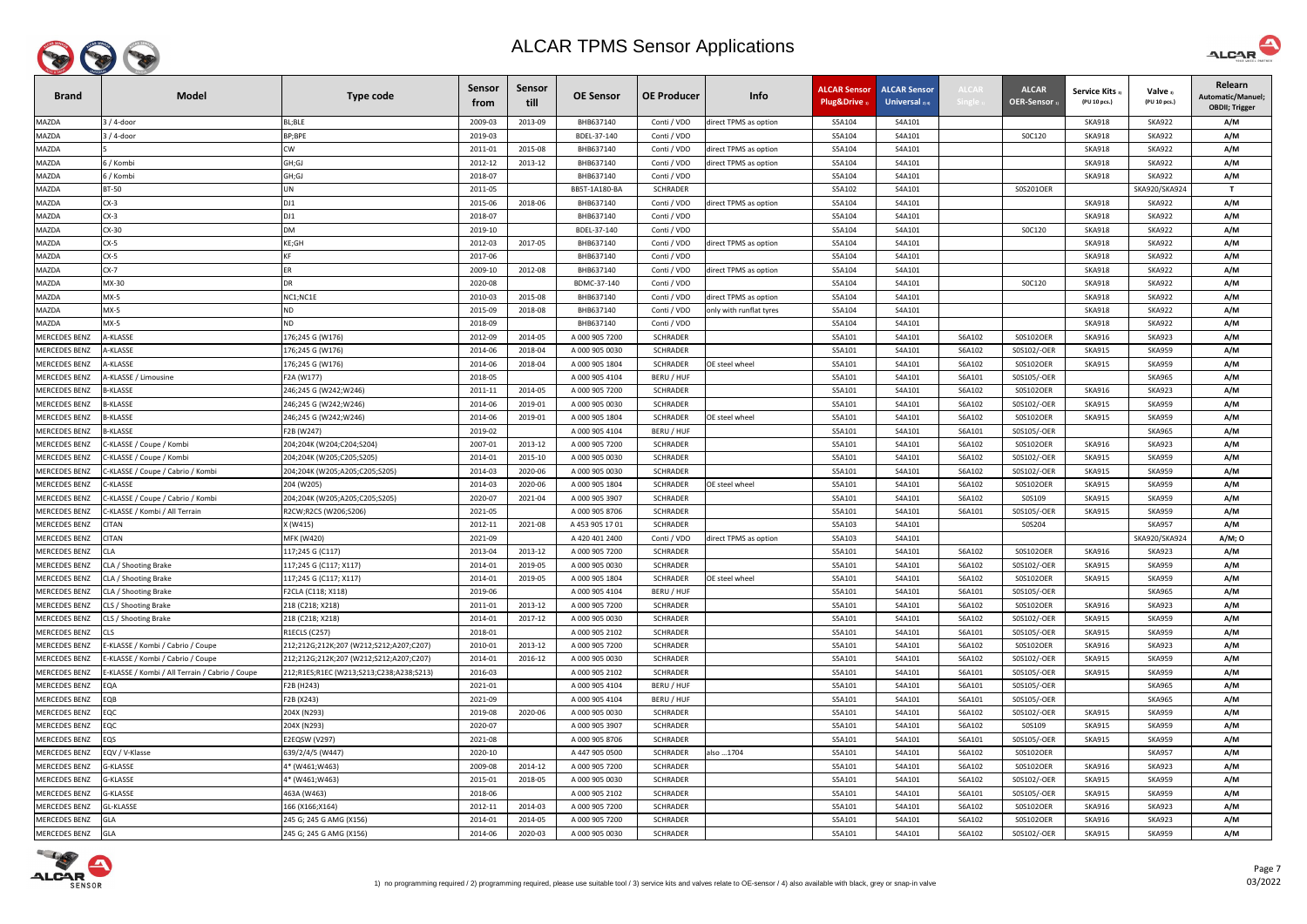

| <b>Brand</b>               | <b>Model</b>                       | <b>Type code</b>                | <b>Sensor</b><br>trom | <b>Sensor</b><br>till | <b>OE Sensor</b>                   | <b>OE Producer</b>         | Info                  | <b>ALCAR Sensor</b><br>Plug&Drive 1 | <b>ALCAR Sensor</b><br>Universal $_{2/4}$ | <b>LCA</b> | <b>ALCAR</b><br><b>OER-Sensor</b> | Service Kits 3)<br>(PU 10 pcs.) | Valve 3)<br>(PU 10 pcs.)       | Relearn<br>Automatic/Manuel;<br><b>OBDII</b> ; Trigger |
|----------------------------|------------------------------------|---------------------------------|-----------------------|-----------------------|------------------------------------|----------------------------|-----------------------|-------------------------------------|-------------------------------------------|------------|-----------------------------------|---------------------------------|--------------------------------|--------------------------------------------------------|
| <b>MERCEDES BENZ</b>       | <b>GLA</b>                         | 245 G; 245 G AMG (X156)         | 2014-06               | 2020-03               | A 000 905 1804                     | <b>SCHRADER</b>            | OE steel wheel        | S5A101                              | S4A101                                    | S6A102     | S0S102OER                         | <b>SKA915</b>                   | <b>SKA959</b>                  | A/M                                                    |
| <b>MERCEDES BENZ</b>       | <b>GLA</b>                         | F2B (H247)                      | 2020-04               |                       | A 000 905 4104                     | BERU / HUF                 |                       | S5A101                              | S4A101                                    | S6A101     | S0S105/-OER                       |                                 | <b>SKA965</b>                  | A/M                                                    |
| MERCEDES BENZ              | <b>GLB</b>                         | F2B (X247)                      | 2019-10               |                       | A 000 905 4104                     | BERU / HUF                 |                       | S5A101                              | S4A101                                    | S6A101     | S0S105/-OER                       |                                 | <b>SKA965</b>                  | A/M                                                    |
| <b>MERCEDES BENZ</b>       | GLC / Coupe                        | 204X; AMG (X253;C253)           | 2015-09               | 2020-06               | A 000 905 0030                     | <b>SCHRADER</b>            |                       | S5A101                              | S4A101                                    | S6A102     | S0S102/-OER                       | <b>SKA915</b>                   | <b>SKA959</b>                  | A/M                                                    |
| <b>MERCEDES BENZ</b>       | GLC / Coupe                        | 204X; AMG (X253;C253)           | 2020-07               |                       | A 000 905 3907                     | <b>SCHRADER</b>            |                       | S5A101                              | S4A101                                    | S6A102     | S0S109                            | <b>SKA915</b>                   | <b>SKA959</b>                  | A/M                                                    |
| <b>MERCEDES BENZ</b>       | <b>GLE Coupe</b>                   | 166 (C292)                      | 2015-05               | 2019-09               | A 000 905 0030                     | <b>SCHRADER</b>            |                       | S5A101                              | S4A101                                    | S6A102     | S0S102/-OER                       | <b>SKA915</b>                   | <b>SKA959</b>                  | A/M                                                    |
| <b>MERCEDES BENZ</b>       | GLE SUV / M-KLASSE                 | 166 (W166)                      | 2011-11               | 2014-03               | A 000 905 7200                     | <b>SCHRADER</b>            |                       | S5A101                              | S4A101                                    | S6A102     | S0S102OER                         | <b>SKA916</b>                   | <b>SKA923</b>                  | A/M                                                    |
| <b>MERCEDES BENZ</b>       | <b>GLE SUV / M-KLASSE</b>          | 166 (W166)                      | 2014-04               | 2018-11               | A 000 905 0030                     | <b>SCHRADER</b>            |                       | S5A101                              | S4A101                                    | S6A102     | S0S102/-OER                       | <b>SKA915</b>                   | <b>SKA959</b>                  | A/M                                                    |
| <b>MERCEDES BENZ</b>       | GLE / Coupe                        | H1GLE (V167;C167)               | 2018-12               |                       | A 000 905 4104                     | BERU / HUF                 |                       | S5A101                              | S4A101                                    | S6A101     | S0S105/-OER                       |                                 | <b>SKA965</b>                  | A/M                                                    |
| <b>MERCEDES BENZ</b>       | GLK                                | 204X (X204)                     | 2008-11               | 2013-12               | A 000 905 7200                     | <b>SCHRADER</b>            |                       | S5A101                              | S4A101                                    | S6A102     | S0S102OER                         | <b>SKA916</b>                   | <b>SKA923</b>                  | A/M                                                    |
| <b>MERCEDES BENZ</b>       | <b>GLK</b>                         | 204X (X204)                     | 2014-01               | 2015-08               | A 000 905 0030                     | <b>SCHRADER</b>            |                       | S5A101                              | S4A101                                    | S6A102     | S0S102/-OER                       | <b>SKA915</b>                   | <b>SKA959</b>                  | A/M                                                    |
| <b>MERCEDES BENZ</b>       | GLS/GL-KLASSE                      | 166 (X166;X164)                 | 2014-04               | 2019-08               | A 000 905 0030                     | <b>SCHRADER</b>            |                       | S5A101                              | S4A101                                    | S6A102     | S0S102/-OER                       | <b>SKA915</b>                   | <b>SKA959</b>                  | A/M                                                    |
| <b>MERCEDES BENZ</b>       | GLS-KLASSE                         | H1GLE (X167)                    | 2019-09               |                       | A 000 905 4104                     | BERU / HUF                 |                       | S5A101                              | S4A101                                    | S6A101     | S0S105/-OER                       |                                 | <b>SKA965</b>                  | A/M                                                    |
| <b>MERCEDES BENZ</b>       | <b>EKLASSE</b>                     | 251 (W251)                      | 2009-08               | 2017-12               | A 000 905 7200                     | <b>SCHRADER</b>            |                       | S5A101                              | S4A101                                    | S6A102     | S0S102OER                         | <b>SKA916</b>                   | <b>SKA923</b>                  | A/M                                                    |
| <b>MERCEDES BENZ</b>       | -KLASSE                            | 221 (W222)                      | 2013-05               | 2014-02               | A 000 905 7200                     | <b>SCHRADER</b>            |                       | S5A101                              | S4A101                                    | S6A102     | S0S102OER                         | SKA916                          | <b>SKA923</b>                  | A/M                                                    |
| <b>MERCEDES BENZ</b>       | -KLASSE                            | 221 (W222)                      | 2014-03               | 2020-10               | A 000 905 0030                     | <b>SCHRADER</b>            |                       | S5A101                              | S4A101                                    | S6A102     | S0S102/-OER                       | <b>SKA915</b>                   | <b>SKA959</b>                  | A/M                                                    |
| MERCEDES BENZ              | -KLASSE Coupe / Cabrio             | 221 (A217/C217)                 | 2014-04               | 2020-06               | A 000 905 0030                     | <b>SCHRADER</b>            |                       | S5A101                              | S4A101                                    | S6A102     | S0S102/-OER                       | <b>SKA915</b>                   | <b>SKA959</b>                  | A/M                                                    |
| <b>MERCEDES BENZ</b>       | -KLASSE                            | R2S (W223)                      | 2020-11               |                       | A 000 905 8706                     | <b>SCHRADER</b>            |                       | S5A101                              | S4A101                                    | S6A101     | S0S105/-OER                       | <b>SKA915</b>                   | <b>SKA959</b>                  | A/M                                                    |
| <b>MERCEDES BENZ</b>       |                                    | 231;230 (R231)                  | 2012-03               | 2014-02               | A 000 905 7200                     | <b>SCHRADER</b>            | only OE-Sensor        |                                     |                                           |            | S0S102OER                         | <b>SKA916</b>                   | <b>SKA923</b>                  | A/M                                                    |
| <b>MERCEDES BENZ</b>       |                                    | 231;230 (R231)                  | 2014-03               | 2020-06               | A 000 905 0030                     | <b>SCHRADER</b>            |                       | S5A101                              | S4A101                                    | S6A102     | S0S102/-OER                       | <b>SKA915</b>                   | <b>SKA959</b>                  | A/M                                                    |
| <b>MERCEDES BENZ</b>       | SLK / SLC                          | 172 (R172)                      | 2011-02               | 2014-02               | A 000 905 7200                     | <b>SCHRADER</b>            |                       | S5A101                              | S4A101                                    | S6A102     | S0S102OER                         | <b>SKA916</b>                   | <b>SKA923</b>                  | A/M                                                    |
| <b>MERCEDES BENZ</b>       | SLK / SLC                          | 172 (R172)                      | 2014-03               |                       | A 000 905 0030                     | <b>SCHRADER</b>            |                       | S5A101                              | S4A101                                    | S6A102     | S0S102/-OER                       | <b>SKA915</b>                   | <b>SKA959</b>                  | A/M                                                    |
| <b>MERCEDES BENZ</b>       | SPRINTER / Van                     | 906* (W906)                     | 2011-10               | 2018-01               | A 000 905 7200                     | <b>SCHRADER</b>            |                       | S5A101                              | S4A101                                    | S6A102     | S0S102OER                         | <b>SKA916</b>                   | <b>SKA923</b>                  | A/M                                                    |
| <b>MERCEDES BENZ</b>       | SPRINTER / Van                     | 906* (W907)                     | 2018-01               |                       | A 000 905 4104                     | BERU / HUF                 | direct TPMS as option | S5A101                              | S4A101                                    | S6A101     | S0S105/-OER                       |                                 | <b>SKA965</b>                  | A/M                                                    |
| <b>MERCEDES BENZ</b>       | V-KLASSE / EQV                     | 639/2/4/5 (W447)                | 2014-06               |                       | A 447 905 0500                     | <b>SCHRADER</b>            | also 1704             | S5A101                              | S4A101                                    | S6A102     | S0S102OER                         |                                 | <b>SKA957</b>                  | A/M                                                    |
| MERCEDES BENZ              | ONAIV                              | 639;639/2;639/5 (W639)          | 2008-01               | 2014-05               | A 002 540 9517                     | Conti / VDO                |                       |                                     |                                           |            |                                   |                                 | <b>SKA921</b>                  | A/M                                                    |
| <b>MERCEDES BENZ</b>       | VITO                               | 639/2;639/4;639/5 (W447)        | 2014-09               |                       | A 447 905 0500                     | <b>SCHRADER</b>            | also 1704             | S5A101                              | S4A101                                    | S6A102     | S0S102                            |                                 | <b>SKA957</b>                  | A/M                                                    |
| <b>MERCEDES BENZ</b>       | VITO Van                           | 639/2;639/4;639/5;639/4E (W639) | 2006-06               | 2014-08               | A 002 540 9517                     | Conti / VDO                |                       |                                     |                                           |            |                                   |                                 | <b>SKA921</b>                  | A/M                                                    |
| <b>MERCEDES BENZ</b>       | <b>-KLASSE</b>                     | 4701 (X470)                     | 2017-11               | 2020-07               | A 470 905 7800                     | <b>PACIFIC</b>             |                       | S5A103                              | S4A101                                    |            |                                   |                                 | i.p.                           | $\mathbf{o}$                                           |
| MG                         | EHS                                | AS23P-L                         | 2020-01               |                       | 10290600                           | SAIC                       |                       |                                     | S4A101                                    |            |                                   |                                 | <b>SKA924</b>                  | $\mathbf{o}$                                           |
| MG                         | MARVEL R                           | EP21                            | 2021-06               |                       | 10290600                           | SAIC                       |                       |                                     | S4A101                                    |            |                                   |                                 | <b>SKA924</b>                  | $\mathbf{o}$                                           |
| MG                         | ZS                                 | ZS1 / EV                        | 2020-01               |                       | 10290600                           | SAIC                       |                       |                                     | S4A101                                    |            |                                   |                                 | <b>SKA924</b>                  | $\Omega$                                               |
| <b>MINI</b>                | MINI 3-door / 5-door               | UKL-L;FML2;FML4                 | 2014-03               | 2016-10               | 36 10 6 856 209                    | Conti / VDO                |                       | S5A101                              | S4A101                                    |            |                                   | <b>SKA932</b>                   | <b>SKA922</b>                  | A/M                                                    |
| <b>MINI</b>                | MINI 3-door / 5-door               | UKL-L;FML2;FML2E;FML4           | 2016-11               |                       | 36 10 6 881 890                    | Conti / VDO                |                       | S5A101                              | S4A101                                    |            |                                   | <b>SKA932</b>                   | <b>SKA922</b>                  | A/M                                                    |
| <b>MINI</b>                | <b>MINI Cabrio</b>                 | VIINI;MINI-N;UKL-C              | 2014-07               | 2015-11               | 36 10 6 798 872                    | BERU / HUF                 | also  6 874 830       | S5A101                              | S4A101                                    |            |                                   |                                 | <b>SKA965</b>                  | A/M                                                    |
| <b>MINI</b>                | <b>MINI Cabrio</b>                 | UKL-L;FMCA                      | 2015-12               | 2016-10               | 36 10 6 856 209                    | Conti / VDO                |                       | S5A101                              | S4A101                                    |            |                                   | <b>SKA932</b>                   | <b>SKA922</b>                  | A/M                                                    |
| <b>MINI</b><br><b>MINI</b> | <b>MINI Cabrio</b><br>MINI Clubman | UKL-L;FMCA                      | 2016-11               |                       | 36 10 6 881 890<br>36 10 6 856 209 | Conti / VDO                |                       | S5A101                              | S4A101                                    |            |                                   | <b>SKA932</b><br><b>SKA932</b>  | <b>SKA922</b>                  | A/M<br>A/M                                             |
| <b>MINI</b>                | MINI Clubman                       | UKL-L;FMK<br>UKL-L;FMK          | 2015-09<br>2016-11    | 2016-10               |                                    | Conti / VDO<br>Conti / VDO |                       | S5A101<br>S5A101                    | S4A101<br>S4A101                          |            |                                   | <b>SKA932</b>                   | <b>SKA922</b><br><b>SKA922</b> |                                                        |
| <b>MINI</b>                | MINI Countryman                    | UKL/X;UKL-N1                    | 2014-07               | 2016-12               | 36 10 6 881 890<br>36 10 6 798 872 | BERU / HUF                 | also  6 874 830       | S5A101                              | S4A101                                    |            |                                   |                                 | <b>SKA965</b>                  | A/M<br>A/M                                             |
| <b>MINI</b>                | MINI Countryman                    | <b>FMX</b>                      | 2017-01               |                       | 36 10 6 881 890                    | Conti / VDO                |                       | S5A101                              | S4A101                                    |            |                                   | <b>SKA932</b>                   | <b>SKA922</b>                  | A/M                                                    |
| <b>MINI</b>                | <b>MINI Coupe</b>                  | UKL-C                           | 2014-07               | 2015-06               | 36 10 6 798 872                    | BERU / HUF                 | also  6 874 830       | S5A101                              | S4A101                                    |            |                                   |                                 | <b>SKA965</b>                  | A/M                                                    |
| <b>MINI</b>                | MINI Paceman                       | UKL-C/X                         | 2014-07               | 2016-12               | 36 10 6 798 872                    | BERU / HUF                 | also  6 874 830       | S5A101                              | S4A101                                    |            |                                   |                                 | <b>SKA965</b>                  | A/M                                                    |
| <b>MINI</b>                | <b>MINI Roadster</b>               | UKL-C                           | 2014-07               | 2015-06               | 36 10 6 798 872                    | BERU / HUF                 | also  6 874 830       | S5A101                              | S4A101                                    |            |                                   |                                 | <b>SKA965</b>                  | A/M                                                    |
| <b>MITSUBISHI</b>          | ASX                                | GAO                             | 2014-08               |                       | 4250C477                           | Conti / VDO                | also 4250B976         | S5A106                              | S4A101                                    |            | SOC203                            | <b>SKA932</b>                   | <b>SKA922</b>                  | $O+T$                                                  |
| <b>MITSUBISHI</b>          | ATTRAGE                            | A10                             | 2014-10               |                       | 4250C275                           | Conti / VDO                |                       | S5A106                              | S4A101                                    |            | S0C204                            |                                 | <b>SKA960</b>                  | $O+T$                                                  |
| <b>MITSUBISHI</b>          | <b>ECLIPSE CROSS</b>               | GK0                             | 2017-11               |                       | 4250C477                           | Conti / VDO                | OE steel wheel        | S5A106                              | S4A101                                    |            | S0C203                            | <b>SKA932</b>                   | <b>SKA922</b>                  | $O+T$                                                  |
| <b>MITSUBISHI</b>          | <b>ECLIPSE CROSS</b>               | GK0                             | 2017-11               |                       | 4250C275                           | Conti / VDO                | OE alloy wheel        | S5A106                              | S4A101                                    |            | S0C204                            |                                 | <b>SKA960</b>                  | $O+T$                                                  |
| <b>MITSUBISHI</b>          | -MiEV                              | HAV;HA0                         | 2014-07               | 2016-12               | 4250C477                           | Conti / VDO                | also 4250B976         | S5A106                              | S4A101                                    |            | S0C203                            | <b>SKA932</b>                   | <b>SKA922</b>                  | $O+T$                                                  |
| <b>MITSUBISHI</b>          | LANCER / Sportback                 | CY <sub>0</sub>                 | 2014-08               | 2017-12               | 4250C477                           | Conti / VDO                | also 4250B976         | S5A106                              | S4A101                                    |            | SOC203                            | <b>SKA932</b>                   | SKA922                         | $O+T$                                                  |
| <b>MITSUBISHI</b>          | L200                               | KJOT                            | 2015-07               |                       | 4250C477                           | Conti / VDO                | also 4250B976         | S5A106                              | S4A101                                    |            | S0C203                            | <b>SKA932</b>                   | <b>SKA922</b>                  | $O+T$                                                  |
| <b>MITSUBISHI</b>          | OUTLANDER                          | CW0;GF0                         | 2014-07               | 2018-02               | 4250C477                           | Conti / VDO                | also 4250B976         | S5A106                              | S4A101                                    |            | SOC203                            | SKA932                          | <b>SKA922</b>                  | $O+T$                                                  |
| <b>MITSUBISHI</b>          | OUTLANDER                          | CW0;GF0                         | 2018-03               |                       | 4250C275                           | Conti / VDO                | also 4250F1871        | S5A106                              | S4A101                                    |            | S0C204                            |                                 | <b>SKA960</b>                  | $O+T$                                                  |
| <b>MITSUBISHI</b>          | PAJERO                             | <b>V80</b>                      | 2014-07               |                       | 4250C275                           | Conti / VDO                |                       | S5A106                              | S4A101                                    |            | S0C204                            |                                 | <b>SKA960</b>                  | $O+T$                                                  |
|                            |                                    |                                 |                       |                       |                                    |                            |                       |                                     |                                           |            |                                   |                                 |                                |                                                        |



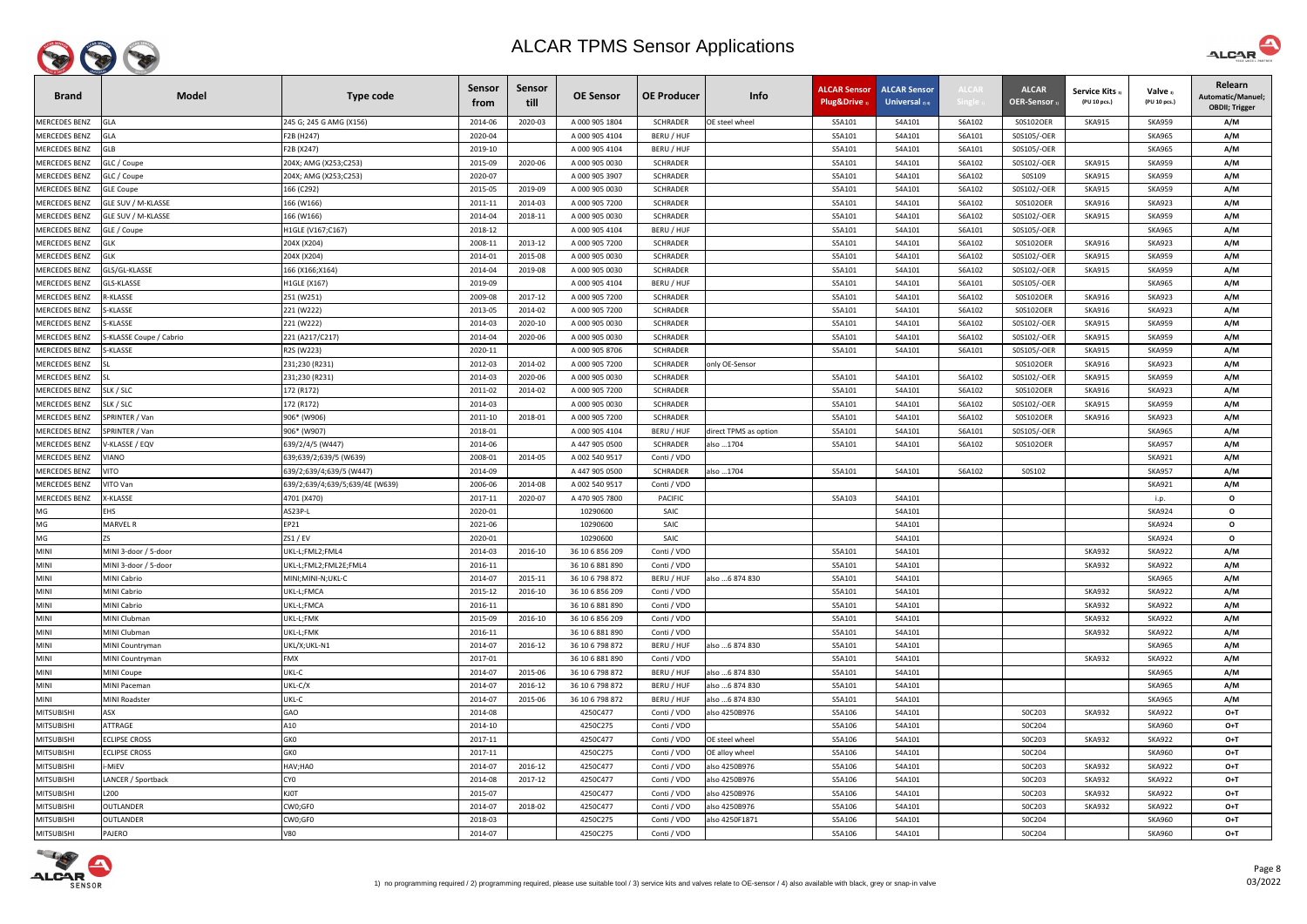

| <b>Brand</b>      | <b>Model</b>                                      | <b>Type code</b>    | <b>Sensor</b><br>trom | Sensor<br>till | <b>OE Sensor</b> | <b>OE Producer</b> | Info                     | <b>ALCAR Sensor</b><br>Plug&Drive | <b>ALCAR Sensor</b><br>Universal $_{2/4}$ | ALCAI  | <b>ALCAR</b><br>OER-Sensor | <b>Service Kits</b><br>(PU 10 pcs.) | Valve 3)<br>(PU 10 pcs.) | Relearn<br>Automatic/Manuel;<br><b>OBDII; Trigger</b> |
|-------------------|---------------------------------------------------|---------------------|-----------------------|----------------|------------------|--------------------|--------------------------|-----------------------------------|-------------------------------------------|--------|----------------------------|-------------------------------------|--------------------------|-------------------------------------------------------|
| <b>MITSUBISHI</b> | <b>SPACE STAR</b>                                 | A00                 | 2014-07               |                | 4250C275         | Conti / VDO        |                          | S5A106                            | S4A101                                    |        | S0C204                     |                                     | <b>SKA960</b>            | $O+T$                                                 |
| <b>NISSAN</b>     | 370 Z / Cabrio                                    | Z34                 | 2014-07               |                | 40700 6W Y0A     | <b>PACIFIC</b>     |                          | S5A103                            | S4A101                                    |        |                            | <b>SKA919</b>                       |                          | $\mathbf{o}$                                          |
| <b>NISSAN</b>     | ALTIMA                                            | L34                 | 2020-08               |                | 40700 6U A0A     | Conti / VDO        |                          | S5A103                            | S4A101                                    |        |                            |                                     | SKA920/SKA924            | A/M; 0                                                |
| <b>NISSAN</b>     | ARIYA                                             | PZ1A                | 2021-12               |                | 40700 6U A0A     | Conti / VDO        |                          | S5A103                            | S4A101                                    |        |                            |                                     | SKA920/SKA924            | A/M; 0                                                |
| <b>NISSAN</b>     | $GT-R$                                            | <b>R35</b>          | 2013-12               |                | 40700 6W Y0A     | <b>PACIFIC</b>     |                          | S5A103                            | S4A101                                    |        |                            | <b>SKA919</b>                       |                          | $\mathbf{o}$                                          |
| <b>NISSAN</b>     | JUKE                                              | F15                 | 2014-05               | 2016-03        | 40700 6W Y0A     | <b>PACIFIC</b>     |                          | S5A103                            | S4A101                                    |        |                            | <b>SKA919</b>                       |                          | $\mathbf{o}$                                          |
| <b>NISSAN</b>     | JUKE                                              | F15                 | 2016-04               | 2019-11        | 40700 5Z H0A     | PACIFIC            |                          | S5A103                            | S4A101                                    |        |                            |                                     | i.p.                     | $\mathbf{o}$                                          |
| <b>NISSAN</b>     | JUKE                                              | F16                 | 2019-12               |                | 40700 4C B0A     | Conti / VDO        |                          | S5A103                            | S4A101                                    |        |                            |                                     | <b>SKA960</b>            | $\mathbf{o}$                                          |
| <b>NISSAN</b>     | LEAF                                              | <b>ZEO</b>          | 2014-05               | 2016-02        | 40700 6W Y0A     | <b>PACIFIC</b>     |                          | S5A103                            | S4A101                                    |        |                            | <b>SKA919</b>                       |                          | $\mathbf{o}$                                          |
| <b>NISSAN</b>     | LEAF                                              | <b>ZEO</b>          | 2016-03               | 2018-02        | 40700 5Z H0A     | <b>PACIFIC</b>     |                          | S5A103                            | S4A101                                    |        |                            |                                     | i.p.                     | $\mathbf{o}$                                          |
| <b>NISSAN</b>     | LEAF                                              | ZE1                 | 2018-03               |                | 40700 4C B0A     | Conti / VDO        |                          | S5A103                            | S4A101                                    |        |                            |                                     | <b>SKA960</b>            | $\mathbf{o}$                                          |
| <b>NISSAN</b>     | <b>MICRA</b>                                      | K13                 | 2014-01               | 2017-02        | 40700 3H NOB     | PACIFIC            |                          | S5A103                            | S4A101                                    |        |                            | SKA919                              |                          | $\mathbf{o}$                                          |
| NISSAN            | MICRA                                             | K14                 | 2017-03               |                | 40700 4C B0A     | Conti / VDO        |                          | S5A103                            | S4A101                                    |        |                            |                                     | <b>SKA960</b>            | $\mathbf{o}$                                          |
| NISSAN            | MURANO                                            | Z51                 | 2009-01               | 2014-09        | 40700 JY00B      | SCHRADER           |                          |                                   | S4A101                                    |        |                            | <b>SKA915</b>                       |                          | $\mathbf{o}$                                          |
| <b>NISSAN</b>     | MURANO                                            | Z51                 | 2014-10               | 2015-05        | 40700 3J A0B     | Conti / VDO        |                          |                                   |                                           |        | SOC113                     | <b>SKA932</b>                       | <b>SKA922</b>            | $\mathbf{o}$                                          |
| <b>NISSAN</b>     | NAVARA                                            | D40;D401            | 2014-01               | 2015-10        | 40700 JY00B      | <b>SCHRADER</b>    |                          |                                   | S4A101                                    |        |                            | <b>SKA915</b>                       |                          | $\mathbf{o}$                                          |
| <b>NISSAN</b>     | NAVARA NP300                                      | D231                | 2015-11               | 2017-02        | 40700 JY00B      | <b>SCHRADER</b>    |                          |                                   | S4A101                                    |        |                            | <b>SKA915</b>                       |                          | $\mathbf{o}$                                          |
| <b>NISSAN</b>     | VAVARA NP300                                      | D231                | 2017-03               |                | 40700 5Z H0A     | <b>PACIFIC</b>     |                          | S5A103                            | S4A101                                    |        |                            |                                     | i.p.                     | $\mathbf{o}$                                          |
| <b>NISSAN</b>     | NOTE                                              | E12                 | 2013-10               | 2017-12        | 40700 3V U0A     | Conti / VDO        |                          | S5A103                            | S4A101                                    |        | SOC104                     | <b>SKA932</b>                       | <b>SKA922</b>            | $\mathbf{o}$                                          |
| <b>NISSAN</b>     | e-NV200 / e-Evalia                                | MEON;MEOM           | 2014-09               |                | 40700 3V U0A     | Conti / VDO        | also  4C B0A             | S5A103                            | S4A101                                    |        | SOC104                     | <b>SKA932</b>                       | <b>SKA922</b>            | $\mathbf{o}$                                          |
| NISSAN            | NV200                                             | M20M;M20N           | 2014-02               | 2019-07        | 40700 6W Y0A     | <b>PACIFIC</b>     |                          | S5A103                            | S4A101                                    |        |                            | <b>SKA919</b>                       |                          | $\mathbf{o}$                                          |
| <b>NISSAN</b>     | NV400 / NV400 Van                                 | M1;M2;M6;M9         | 2014-06               |                | 44 22 334        | <b>SCHRADER</b>    | also -00Q0F/H/J          | S5A103                            | S4A101                                    |        | S0S204                     |                                     | <b>SKA957</b>            | $\mathbf{o}$                                          |
| NISSAN            | PATHFINDER                                        | <b>R52</b>          | 2013-06               | 2021-05        | 40700 3J A0B     | Conti / VDO        |                          |                                   |                                           |        | SOC113                     | <b>SKA932</b>                       | <b>SKA922</b>            | $\mathbf{o}$                                          |
| <b>NISSAN</b>     | PATHFINDER                                        | <b>R53</b>          | 2021-06               |                | 40700 6U A0A     | Conti / VDO        |                          | S5A103                            | S4A101                                    |        |                            |                                     | SKA920/SKA924            | A/M; 0                                                |
| <b>NISSAN</b>     | PRIMASTAR / NV300                                 | 4;J4                | 2015-01               |                | 40 700 16 28R    | <b>SCHRADER</b>    | also  9322R /  7932R     | S5A103                            | S4A101                                    |        | S0S204                     |                                     | <b>SKA957</b>            | $\mathbf{o}$                                          |
| <b>NISSAN</b>     | PULSAR                                            | C13                 | 2014-10               | 2018-07        | 40700 3V U0A     | Conti / VDO        |                          | S5A103                            | S4A101                                    |        | S0C104                     | <b>SKA932</b>                       | <b>SKA922</b>            | $\mathbf{o}$                                          |
| <b>NISSAN</b>     | IADHZAL                                           | J11                 | 2014-03               | 2016-10        | 40700 3V U0A     | Conti / VDO        | clamp-in valve           | S5A103                            | S4A101                                    |        | S0C104                     | <b>SKA932</b>                       | <b>SKA922</b>            | $\mathbf{o}$                                          |
| NISSAN            | IADHZAL                                           | J11                 | 2016-11               | 2021-05        | 40700 4C B0A     | Conti / VDO        | snap-in valve            | S5A103                            | S4A101                                    |        |                            |                                     | <b>SKA960</b>            | $\mathbf{o}$                                          |
| NISSAN            | QASHQAI                                           | J12                 | 2021-06               |                | 40700 6U A0A     | Conti / VDO        |                          | S5A103                            | S4A101                                    |        |                            |                                     | SKA920/SKA924            | A/M; 0                                                |
| NISSAN            | <b>TOWNSTAR</b>                                   | <b>NFK</b>          | 2022-01               |                | 40700 6U A0A     | Conti / VDO        | direct TPMS as option    | S5A103                            | S4A101                                    |        |                            |                                     | SKA920/SKA924            | A/M; 0                                                |
| NISSAN            | X-TRAIL                                           | T32                 | 2014-08               | 2016-07        | 40700 3V U0A     | Conti / VDO        | clamp-in valve           | S5A103                            | S4A101                                    |        | S0C104                     | <b>SKA932</b>                       | <b>SKA922</b>            | $\mathbf{o}$                                          |
| NISSAN            | X-TRAIL                                           | T32                 | 2016-08               |                | 40700 4C B0A     | Conti / VDO        | snap-in valve            | S5A103                            | S4A101                                    |        |                            |                                     | <b>SKA960</b>            | $\mathbf{o}$                                          |
| OPEL              | ADAM                                              | $S-D$               | 2014-07               | 2019-11        | 10 10 050        | <b>SCHRADER</b>    | not 1.4 Turbo            |                                   | S4A101                                    |        | S0S212                     |                                     | SKA920/SKA924            | T; O                                                  |
| OPEL              | ADAM                                              | $S-D$               | 2014-07               | 2019-11        | 10 10 048        | <b>SCHRADER</b>    | only 1.4 Turbo           |                                   | S4A101                                    |        | S0S110OER                  | <b>SKA915</b>                       | <b>SKA959</b>            | A/M; 0                                                |
| OPEL              | AMPERA                                            | D <sub>1JOI</sub>   | 2013-07               | 2017-08        | 10 10 028        | <b>SCHRADER</b>    | also 025                 |                                   | S4A101                                    |        | S0S110OER                  | SKA911                              |                          | A/M; 0                                                |
| OPEL              | AMPERA-E                                          | 1G0F                | 2018-01               | 2019-11        | 10 10 069        | <b>SCHRADER</b>    |                          |                                   | S4A101                                    |        | S0S212                     |                                     | SKA920/SKA924            | $\mathbf{T}$                                          |
| OPEL              | ANTARA                                            | .-A                 | 2011-03               | 2013-06        | 48 02 797        | <b>SCHRADER</b>    |                          |                                   | S4A101                                    |        | S0S212                     |                                     | SKA920/SKA924            | T; O                                                  |
| OPEL              | ANTARA                                            | L-A                 | 2013-07               | 2014-12        | 10 10 044        | SCHRADER           |                          |                                   | S4A101                                    |        | S0S212                     |                                     | SKA920/SKA924            | T; O                                                  |
| OPEL              | ANTARA                                            | .-A                 | 2015-01               | 2017-12        | 10 10 050        | SCHRADER           |                          |                                   | S4A101                                    |        | S0S212                     |                                     | SKA920/SKA924            | T; O                                                  |
| OPEL              | ASTRA J / Sports Tourer / Van / GTC               | P-J;P-J/SW;P-J/SW/V | 2009-12               | 2014-06        | 10 10 028        | <b>SCHRADER</b>    |                          |                                   | S4A101                                    |        | S0S110OER                  | <b>SKA911</b>                       |                          | A/M; T                                                |
| OPEL              | ASTRA J / Sports Tourer / Van / GTC               | P-J;P-J/SW;P-J/SW/V | 2014-06               | 2016-02        | 10 10 048        | <b>SCHRADER</b>    | also  063                |                                   | S4A101                                    |        | S0S110OER                  | <b>SKA915</b>                       | <b>SKA959</b>            | A/M; T                                                |
| OPEL              | ASTRA K / Sports Tourer                           | B-K                 | 2015-10               | 2019-07        | 10 10 070        | SCHRADER           |                          |                                   | S4A101                                    |        | S0S212                     |                                     | <b>SKA957</b>            | T; O                                                  |
| OPEL              | ASTRA K / Sports Tourer                           | B-K                 | 2019-08               | 2021-10        | 39186445         | BERU / HUF         |                          | S5A102                            | S4A101                                    |        | S0S107                     |                                     | <b>SKA972</b>            | A/M                                                   |
| OPEL              | CASCADA                                           | P-J/SW              | 2013-01               | 2014-05        | 10 10 028        | SCHRADER           |                          |                                   | S4A101                                    |        | S0S110OER                  | <b>SKA911</b>                       |                          | A/M; 0                                                |
| OPEL              | CASCADA                                           | P-J/SW              | 2014-06               | 2019-12        | 10 10 048        | <b>SCHRADER</b>    | also  063                |                                   | S4A101                                    |        | S0S110OER                  | <b>SKA915</b>                       | <b>SKA959</b>            | T; O                                                  |
| OPEL              | COMBO / Van D                                     | Combo-D;Combo-D-Van | 2014-06               | 2018-05        | 10 10 053        | <b>SCHRADER</b>    | 15" OE / only OE Sensor  | S5A101                            | S4A101                                    | S6A102 | S0S102OER                  |                                     | SKA920/SKA924            | A/M                                                   |
| OPEL              | COMBO / Van D                                     | Combo-D;Combo-D-Van | 2014-06               | 2018-05        | 10 10 054        | <b>SCHRADER</b>    | 16" OE                   | S5A101                            | S4A101                                    | S6A102 | S0S102OER                  | SKA915                              | SKA959                   | A/M                                                   |
| OPEL              | Corsa e                                           | $S-D$               | 2014-12               | 2019-08        | 10 10 050        | <b>SCHRADER</b>    | not 1.4/1.6 Turbo        |                                   | S4A101                                    |        | S0S212                     |                                     | SKA920/SKA924            | T; O                                                  |
| OPEL              | CORSA E                                           | $S-D$               | 2014-12               | 2019-08        | 10 10 048        | SCHRADER           | 1.4/1.6 Turbo; also  063 |                                   | S4A101                                    |        | S0S110OER                  | SKA915                              | SKA959                   | T; O                                                  |
| OPEL              | INSIGNIA / Sports T. / Country T.                 | 0G-A;0G-A/V         | 2008-10               | 2014-05        | 10 10 028        | <b>SCHRADER</b>    |                          |                                   | S4A101                                    |        | S0S110OER                  | <b>SKA911</b>                       |                          | A/M; 0                                                |
| OPEL              | INSIGNIA / Sports T. / Country T.                 | 0G-A;0G-A/V         | 2014-05               | 2017-04        | 10 10 048        | <b>SCHRADER</b>    | also  063                |                                   | S4A101                                    |        | S0S110OER                  | <b>SKA915</b>                       | <b>SKA959</b>            | A/M                                                   |
| OPEL              | INSIGNIA Gr. Sport / Sports T. / Country T. / GSI | $Z - B$             | 2017-05               | 2019-07        | 13597645         | <b>SCHRADER</b>    |                          | S5A102                            | S4A101                                    |        | S0S107                     |                                     | <b>SKA957</b>            | A/M                                                   |
| OPEL              | INSIGNIA Gr. Sport / Sports T. / Country T. / GSI | $Z - B$             | 2019-08               |                | 39186445         | BERU / HUF         |                          | S5A102                            | S4A101                                    |        | S0S107                     |                                     | <b>SKA972</b>            | A/M                                                   |
| OPEL              | KARL / Rocks                                      | D-A                 | 2015-06               | 2019-12        | 10 10 069        | <b>SCHRADER</b>    |                          |                                   | S4A101                                    |        | S0S212                     |                                     | SKA920/SKA924            | T; O                                                  |



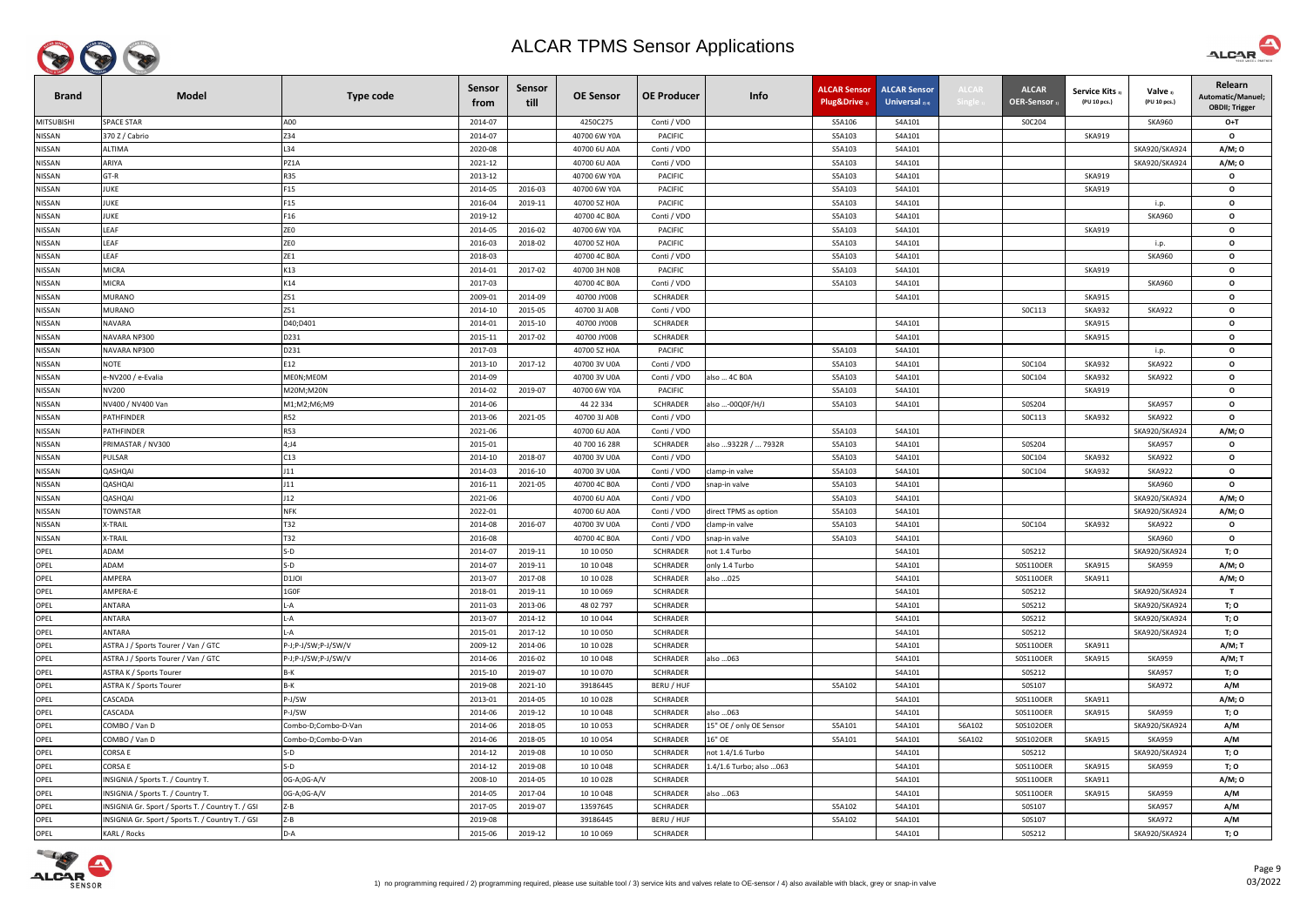

| <b>Brand</b>   | <b>Model</b>                           | <b>Type code</b>          | <b>Sensor</b><br>trom | Sensor<br>till | <b>OE Sensor</b> | <b>OE Producer</b> | Info                 | <b>ALCAR Sensor</b><br>Plug&Drive | <b>ALCAR Sensor</b><br>Universal $_{2/4}$ | <b>ALCAI</b> | <b>ALCAR</b><br><b>OER-Sensor</b> | <b>Service Kits</b><br>(PU 10 pcs.) | Valve 3)<br>(PU 10 pcs.) | Relearn<br>Automatic/Manuel;<br><b>OBDII</b> ; Trigger |
|----------------|----------------------------------------|---------------------------|-----------------------|----------------|------------------|--------------------|----------------------|-----------------------------------|-------------------------------------------|--------------|-----------------------------------|-------------------------------------|--------------------------|--------------------------------------------------------|
| OPEL           | MERIVA B / Van                         | S-D MONOCAB B; B/V        | 2014-07               | 2017-05        | 10 10 050        | <b>SCHRADER</b>    |                      |                                   | S4A101                                    |              | S0S212                            |                                     | SKA920/SKA924            | $\mathbf{T}$                                           |
| OPEL           | МОККА                                  |                           | 2012-10               | 2015-01        | 10 10 044        | <b>SCHRADER</b>    |                      |                                   | S4A101                                    |              | S0S212                            |                                     | SKA920/SKA924            | T; O                                                   |
| OPEL           | МОККА                                  |                           | 2015-02               | 2016-09        | 10 10 050        | <b>SCHRADER</b>    |                      |                                   | S4A101                                    |              | S0S212                            |                                     | SKA920/SKA924            | T; O                                                   |
| OPEL           | ИОККА Х                                |                           | 2016-10               | 2020-12        | 10 10 069        | <b>SCHRADER</b>    |                      |                                   | S4A101                                    |              | S0S212                            |                                     | SKA920/SKA924            | T; O                                                   |
| OPEL           | MOVANO / Van                           | MR;MS;MT;MW;MU            | 2014-09               |                | 44 22 334        | <b>SCHRADER</b>    | also 93461364        | S5A103                            | S4A101                                    |              | S0S204                            |                                     | <b>SKA957</b>            | A/M; 0                                                 |
| OPEL           | <b>VIVARO B</b>                        | F7;X83                    | 2014-09               | 2019-06        | 44 22 334        | <b>SCHRADER</b>    | also 4423582 / 1364  | S5A103                            | S4A101                                    |              | S0S204                            |                                     | <b>SKA957</b>            | A/M; 0                                                 |
| OPEL           | ZAFIRA Tourer                          | P-J/SW;P-J/SW/V           | 2012-01               | 2014-05        | 10 10 028        | SCHRADER           |                      |                                   | S4A101                                    |              | S0S110OER                         | <b>SKA911</b>                       |                          | A/M; 0                                                 |
| OPEL           | <b>ZAFIRA Tourer</b>                   | 2-J/SW;P-J/SW/V           | 2014-06               | 2019-08        | 10 10 048        | <b>SCHRADER</b>    | also  063            |                                   | S4A101                                    |              | S0S110OER                         | <b>SKA915</b>                       | <b>SKA959</b>            | A/M; T                                                 |
| OPEL           | ZAFIRA / Van                           | A-H/MONOCAB; V; CNG; GMIG | 2014-06               | 2014-12        | 10 10 048        | <b>SCHRADER</b>    | also …063            |                                   | S4A101                                    |              | S0S110OER                         | <b>SKA915</b>                       | <b>SKA959</b>            | A/M; T                                                 |
| <b>PEUGEOT</b> | 207 / Cabrio / SW                      | $\mathsf{W}^*;\mathsf{W}$ | 2007-02               | 2013-09        | 5430T4           | Conti / VDO        |                      | S5A103                            | S4A101                                    |              |                                   | <b>SKA917</b>                       | <b>SKA925</b>            | $\mathbf{o}$                                           |
| <b>PEUGEOT</b> | 207 Cabrio                             |                           | 2013-09               | 2015-06        | 9802003680       | <b>SCHRADER</b>    | also 9811536380      |                                   | S4A101                                    |              | S0S206                            |                                     | <b>SKA957</b>            | $\mathbf{o}$                                           |
| <b>PEUGEOT</b> | 3008                                   | 0U*;0U;HU                 | 2009-06               | 2013-09        | 5430W0           | <b>SCHRADER</b>    |                      |                                   | S4A101                                    |              |                                   |                                     | SKA920/SKA924            | $\mathbf{o}$                                           |
| <b>PEUGEOT</b> | 3008                                   | 0U*;0U;HU                 | 2013-09               | 2016-09        | 9802003680       | <b>SCHRADER</b>    | also 9811536380      |                                   | S4A101                                    |              | S0S206                            |                                     | <b>SKA957</b>            | $\mathbf{o}$                                           |
| <b>PEUGEOT</b> | 301                                    |                           | 2012-10               |                | 9802003680       | <b>SCHRADER</b>    | also 9811536380      |                                   | S4A101                                    |              | S0S206                            |                                     | <b>SKA957</b>            | $\mathbf{o}$                                           |
| <b>PEUGEOT</b> | 308 / SW                               | $A*$                      | 2007-10               | 2014-04        | 5430W0           | <b>SCHRADER</b>    |                      |                                   | S4A101                                    |              |                                   |                                     | SKA920/SKA924            | $\mathbf{o}$                                           |
| PEUGEOT        | 308 Cabrio                             | $A*$                      | 2008-10               | 2013-09        | 5430W0           | SCHRADER           |                      |                                   | S4A101                                    |              |                                   |                                     | SKA920/SKA924            | $\mathbf{o}$                                           |
| <b>PEUGEOT</b> | 308 Cabrio                             | $A*$                      | 2013-09               | 2015-05        | 9802003680       | <b>SCHRADER</b>    | also 9811536380      |                                   | S4A101                                    |              | S0S206                            |                                     | <b>SKA957</b>            | A/M; 0                                                 |
| PEUGEOT        | 4008                                   |                           | 2014-06               | 2017-06        | 1612477080       | Conti / VDO        |                      | S5A106                            | S4A101                                    |              | S0C203                            | <b>SKA932</b>                       | <b>SKA922</b>            | O+T                                                    |
| <b>PEUGEOT</b> | 5008                                   | 0*;0                      | 2009-11               | 2013-09        | 5430W0           | <b>SCHRADER</b>    |                      |                                   | S4A101                                    |              |                                   |                                     | SKA920/SKA924            | $\mathbf{o}$                                           |
| <b>PEUGEOT</b> | 5008                                   | $0^*;0$                   | 2013-10               | 2016-02        | 9802003680       | <b>SCHRADER</b>    | also 9811536380      |                                   | S4A101                                    |              | S0S206                            |                                     | <b>SKA957</b>            | $\mathbf{o}$                                           |
| PEUGEOT        | 508 / RXH / SW                         |                           | 2011-01               | 2013-09        | 5430T4           | Conti / VDO        |                      | S5A103                            | S4A101                                    |              |                                   | <b>SKA917</b>                       | <b>SKA925</b>            | $\mathbf{o}$                                           |
| <b>PEUGEOT</b> | 508 / RXH / SW                         |                           | 2013-10               | 2018-05        | 9802003680       | <b>SCHRADER</b>    | also 9811536380      |                                   | S4A101                                    |              | S0S206                            |                                     | <b>SKA957</b>            | $\mathbf{o}$                                           |
| PEUGEOT        | 807                                    |                           | 2004-10               | 2014-10        | 5430T4           | Conti / VDO        |                      | S5A103                            | S4A101                                    |              |                                   | <b>SKA917</b>                       | <b>SKA925</b>            | $\mathbf{o}$                                           |
| PEUGEOT        | BOXER / Van                            | Y;250;250B;250D;250L      | 2013-12               |                | 1616456580       | <b>SCHRADER</b>    | also 1612474480      | S5A101                            | S4A101                                    | S6A102       | S0S102OER                         | <b>SKA915</b>                       | <b>SKA959</b>            | A/M                                                    |
| PEUGEOT        | EXPERT / Van                           | $G9; X^*; X$              | 2014-06               | 2016-04        | 9808859080       | <b>SCHRADER</b>    | also 9811764480      |                                   |                                           |              |                                   |                                     | <b>SKA957</b>            | A/M                                                    |
| PEUGEOT        | iOn                                    |                           | 2014-06               | 2020-03        | 1612477080       | Conti / VDO        |                      | S5A106                            | S4A101                                    |              | S0C203                            | <b>SKA932</b>                       | <b>SKA922</b>            | $O+T$                                                  |
| PEUGEOT        | PARTNER / Van                          | 7*;7;B9                   | 2014-06               | 2018-05        | 9802003680       | <b>SCHRADER</b>    | also 9811536380      |                                   | S4A101                                    |              | S0S206                            |                                     | <b>SKA957</b>            | $\mathbf{o}$                                           |
| PEUGEOT        | RCZ                                    | $4J^*;4J$                 | 2010-01               | 2013-09        | 5430W0           | <b>SCHRADER</b>    |                      |                                   | S4A101                                    |              |                                   |                                     | SKA920/SKA924            | $\mathbf{o}$                                           |
| PEUGEOT        | RCZ                                    | $4J^*;4J$                 | 2013-10               | 2016-02        | 9802003680       | <b>SCHRADER</b>    | also 9811536380      |                                   | S4A101                                    |              | S0S206                            |                                     | <b>SKA957</b>            | $\mathbf{o}$                                           |
| <b>PORSCHE</b> | 911 / Cabrio                           | 997;997 Turbo             | 2008-04               | 2011-12        | 7PP 907 275 F    | BERU / HUF         |                      |                                   |                                           |              | S0H148                            |                                     | <b>SKA921</b>            | A/M                                                    |
| <b>PORSCHE</b> | 911 / Cabrio / Targa                   | 991                       | 2012-01               | 2015-08        | 7PP 907 275 F    | BERU / HUF         |                      |                                   |                                           |              | S0H148                            |                                     | <b>SKA921</b>            | A/M                                                    |
| <b>PORSCHE</b> | 911 / Cabrio / Targa                   | 991                       | 2015-09               | 2019-12        | 5Q0 907 275      | BERU / HUF         |                      | S5A101                            | S4A101                                    |              |                                   |                                     | <b>SKA965</b>            | A/M                                                    |
| <b>PORSCHE</b> | 911 / Cabrio / Targa                   | 992                       | 2019-05               |                | 5Q0 907 275      | BERU / HUF         | also 9A7 907 275     | S5A101                            | S4A101                                    |              |                                   |                                     | <b>SKA965</b>            | A/M                                                    |
| <b>PORSCHE</b> | <b>BOXSTER</b>                         | 987                       | 2008-11               | 2012-04        | 7PP 907 275 F    | BERU / HUF         |                      |                                   |                                           |              | S0H148                            |                                     | <b>SKA921</b>            | A/M                                                    |
| <b>PORSCHE</b> | <b>BOXSTER</b>                         | 981                       | 2012-06               | 2016-05        | 7PP 907 275 F    | BERU / HUF         |                      |                                   |                                           |              | S0H148                            |                                     | <b>SKA921</b>            | A/M                                                    |
| <b>PORSCHE</b> | BOXSTER 718                            | 982                       | 2016-06               |                | 5Q0 907 275      | BERU / HUF         | also 9A7 907 275     | S5A101                            | S4A101                                    |              |                                   |                                     | <b>SKA965</b>            | A/M                                                    |
| <b>PORSCHE</b> | CAYENNE                                | 9PA                       | 2007-01               | 2010-06        | 955 606 021 00   | BERU / HUF         |                      |                                   |                                           |              | S0H148                            |                                     | <b>SKA921</b>            | A/M                                                    |
| <b>PORSCHE</b> | CAYENNE                                | 92A;92AH;92AHN;92AN       | 2010-07               | 2014-05        | 958 361 661 00   | BERU / HUF         |                      |                                   |                                           |              | S0H148                            |                                     | <b>SKA921</b>            | A/M                                                    |
| <b>PORSCHE</b> | CAYENNE                                | 92A;92AH;92AHN;92AN       | 2014-06               | 2017-12        | 5Q0 907 275      | BERU / HUF         | also 9A7 907 275     | S5A101                            | S4A101                                    |              |                                   |                                     | <b>SKA965</b>            | A/M                                                    |
| <b>PORSCHE</b> | CAYENNE / Coupe                        | 9YA                       | 2018-01               |                | 5Q0 907 275      | BERU / HUF         | also 9A7 907 275     | S5A101                            | S4A101                                    |              |                                   |                                     | <b>SKA965</b>            | A/M                                                    |
| <b>PORSCHE</b> | CAYMAN                                 | 987                       | 2009-01               | 2012-12        | 7PP 907 275 F    | BERU / HUF         |                      |                                   |                                           |              | S0H148                            |                                     | <b>SKA921</b>            | A/M                                                    |
| <b>PORSCHE</b> | CAYMAN                                 | 981                       | 2013-01               | 2016-05        | 7PP 907 275 F    | BERU / HUF         |                      |                                   |                                           |              | S0H148                            |                                     | <b>SKA921</b>            | A/M                                                    |
| <b>PORSCHE</b> | CAYMAN 718                             | 982                       | 2016-06               |                | 5Q0 907 275      | BERU / HUF         | also 9A7 907 275     | S5A101                            | S4A101                                    |              |                                   |                                     | <b>SKA965</b>            | A/M                                                    |
| <b>PORSCHE</b> | <b>MACAN</b>                           | 95B                       | 2014-03               |                | 5Q0 907 275      | BERU / HUF         | also 9A7 907 275     | S5A101                            | S4A101                                    |              |                                   |                                     | <b>SKA965</b>            | A/M                                                    |
| <b>PORSCHE</b> | PANAMERA                               | 970;970N;970H;970HN       | 2014-01               | 2016-07        | 5Q0 907 275      | BERU / HUF         | also 9A7 907 275     | S5A101                            | S4A101                                    |              |                                   |                                     | <b>SKA965</b>            | A/M                                                    |
| <b>PORSCHE</b> | PANAMERA / Sport Turismo               | 971                       | 2016-09               |                | 5Q0 907 275      | BERU / HUF         | also 9A7 907 275     | S5A101                            | S4A101                                    |              |                                   |                                     | <b>SKA965</b>            | A/M                                                    |
| <b>PORSCHE</b> | TAYCAN / Cross Turismo / Sport Turismo | Y1A                       | 2020-02               |                | 5Q0 907 275      | BERU / HUF         | also 9J1 907 275     | S5A101                            | S4A101                                    |              |                                   |                                     | <b>SKA965</b>            | A/M                                                    |
| <b>RAM</b>     | <b>RAM 1500</b>                        | DT                        | 2018-12               |                | 68293199AA       | <b>SCHRADER</b>    |                      |                                   | S4A101                                    |              | S0S213                            |                                     | SKA920/SKA924            | A/M                                                    |
| RENAULT        | ALASKAN                                | D231C                     | 2017-11               |                | 40700 EZ 00A     | <b>PACIFIC</b>     |                      | S5A103                            | S4A101                                    |              |                                   | <b>SKA919</b>                       |                          | $\mathbf{o}$                                           |
| <b>RENAULT</b> | ALPINE A110                            | AEF                       | 2017-12               |                | 40700 3V U0A     | Conti / VDO        |                      | S5A103                            | S4A101                                    |              | S0C104                            | <b>SKA932</b>                       | <b>SKA922</b>            | A/M                                                    |
| RENAULT        | <b>CAPTUR</b>                          |                           | 2013-05               | 2015-12        | 40 700 16 28R    | SCHRADER           | also  9322R /  7932R | S5A103                            | S4A101                                    |              | S0S204                            |                                     | <b>SKA957</b>            | A/M; O                                                 |
| RENAULT        | CAPTUR                                 |                           | 2013-05               | 2015-12        | 40 700 99 87R    | <b>SCHRADER</b>    |                      | S5A103                            | S4A101                                    |              |                                   |                                     | <b>SKA957</b>            | A/M; 0                                                 |
| RENAULT        | CLIO / Grandtour                       |                           | 2014-06               | 2015-12        | 40 700 16 28R    | SCHRADER           | also 9322R /  7932R  | S5A103                            | S4A101                                    |              | S0S204                            |                                     | <b>SKA957</b>            | A/M; 0                                                 |
| RENAULT        | CLIO / Grandtour                       |                           | 2014-06               | 2015-12        | 40 700 99 87R    | SCHRADER           |                      | S5A103                            | S4A101                                    |              |                                   |                                     | <b>SKA957</b>            | A/M; 0                                                 |



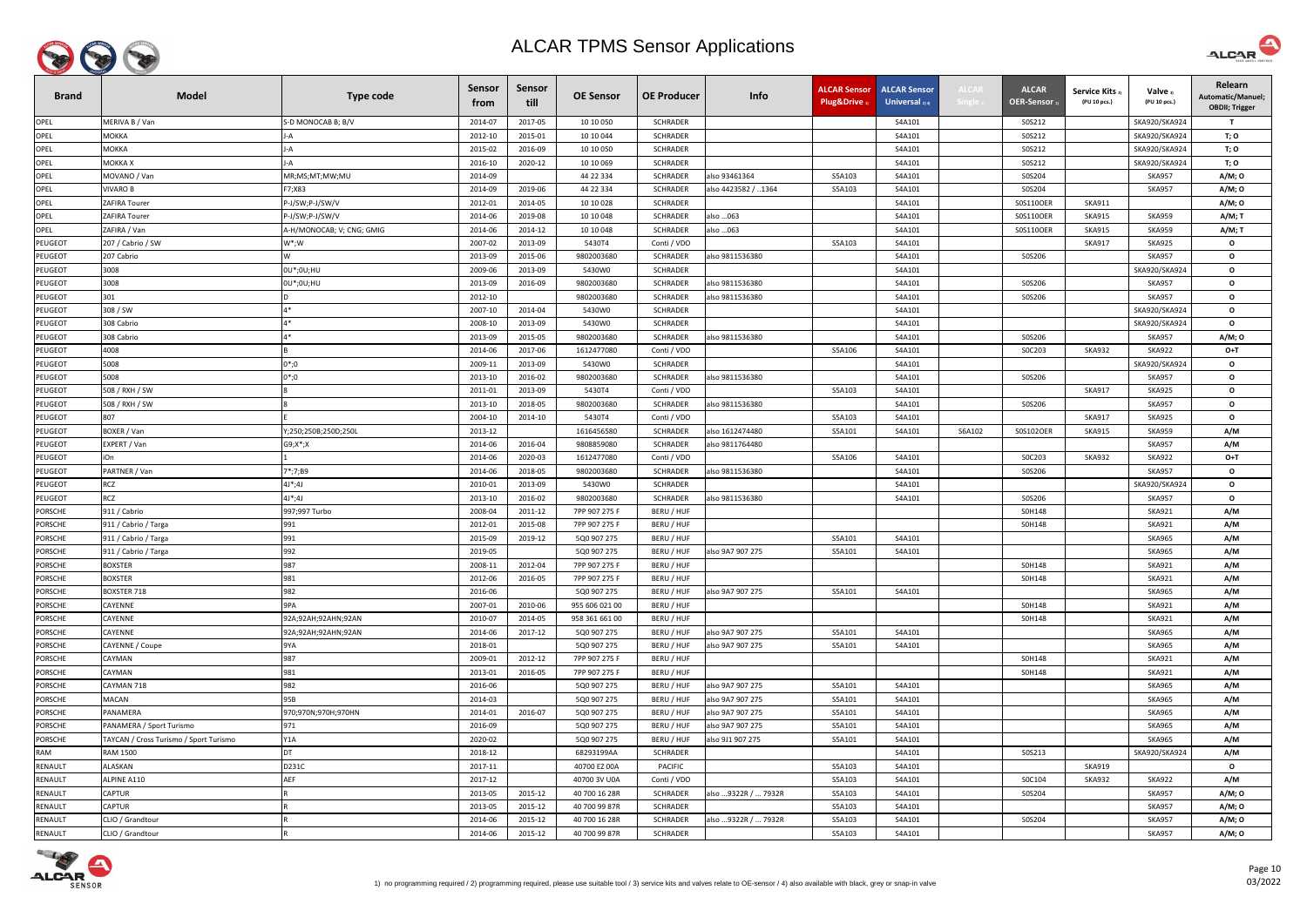

| <b>Brand</b>    | <b>Model</b>                          | <b>Type code</b>     | Sensor<br>from | Sensor<br>till | <b>OE Sensor</b> | <b>OE Producer</b> | Info                    | <b>ALCAR Sensor</b><br>Plug&Drive | <b>ALCAR Sensor</b><br>Universal $_{2/4}$ | <b>\LCAF</b> | <b>ALCAR</b><br><b>OER-Sensor</b> | Service Kits 3)<br>(PU 10 pcs.) | Valve 3)<br>(PU 10 pcs.) | Relearn<br>Automatic/Manuel;<br><b>OBDII; Trigger</b> |
|-----------------|---------------------------------------|----------------------|----------------|----------------|------------------|--------------------|-------------------------|-----------------------------------|-------------------------------------------|--------------|-----------------------------------|---------------------------------|--------------------------|-------------------------------------------------------|
| RENAULT         | <b>ESPACE</b>                         |                      | 2011-04        | 2015-04        | 40 00 126 31R    | <b>SCHRADER</b>    |                         |                                   | S4A101                                    |              |                                   | <b>SKA913</b>                   |                          | $\mathbf{o}$                                          |
| <b>RENAULT</b>  | <b>ESPACE</b>                         | <b>RFC</b>           | 2015-05        |                | 40700 4C B0A     | Conti / VDO        |                         | S5A103                            | S4A101                                    |              |                                   |                                 | <b>SKA960</b>            | A/M                                                   |
| <b>RENAULT</b>  | <b>FLUENCE*</b>                       |                      | 2010-02        | 2013-01        | 40 70 004 35 R   | Conti / VDO        | Keyless only OE SOC112* |                                   |                                           |              | SOC112                            | <b>SKA918</b>                   | <b>SKA922</b>            | $\mathbf{o}$                                          |
| <b>RENAULT</b>  | FLUENCE Z.E. *                        |                      | 2011-08        | 2013-01        | 40 70 004 35 R   | Conti / VDO        | Keyless only OE SOC112* |                                   |                                           |              | SOC112                            | <b>SKA918</b>                   | <b>SKA922</b>            | $\mathbf{o}$                                          |
| RENAULT         | GRAND KANGOO / KANGOO Rapid Maxi      | W;FW                 | 2014-06        | 2015-09        | 40 700 16 28R    | <b>SCHRADER</b>    | also 9322R /  7932R     | S5A103                            | S4A101                                    |              | S0S204                            |                                 | <b>SKA957</b>            | A/M; 0                                                |
| <b>RENAULT</b>  | GRAND KANGOO / KANGOO Rapid Maxi      | W;FW                 | 2014-06        | 2015-09        | 40 700 99 87R    | <b>SCHRADER</b>    |                         | S5A103                            | S4A101                                    |              |                                   |                                 | <b>SKA957</b>            | A/M; O                                                |
| <b>RENAULT</b>  | KADJAR                                | RFE                  | 2015-04        |                | 40700 4C B0A     | Conti / VDO        |                         | S5A103                            | S4A101                                    |              |                                   |                                 | <b>SKA960</b>            | A/M                                                   |
| <b>RENAULT</b>  | KANGOO Be Bop / KANGOO Rapid Compact  | W;FW                 | 2014-06        | 2015-09        | 40 700 16 28R    | <b>SCHRADER</b>    | also 9322R /  7932R     | S5A103                            | S4A101                                    |              | S0S204                            |                                 | <b>SKA957</b>            | A/M; O                                                |
| <b>RENAULT</b>  | KANGOO Be Bop / KANGOO Rapid Compact  | W;FW                 | 2014-06        | 2015-09        | 40 700 99 87R    | <b>SCHRADER</b>    |                         | S5A103                            | S4A101                                    |              |                                   |                                 | <b>SKA957</b>            | A/M; 0                                                |
| RENAULT         | KANGOO / KANGOO Rapid                 | W;FW                 | 2014-06        | 2015-09        | 40 700 16 28R    | <b>SCHRADER</b>    | also 9322R /  7932R     | S5A103                            | S4A101                                    |              | S0S204                            |                                 | <b>SKA957</b>            | A/M; O                                                |
| RENAULT         | KANGOO / KANGOO Rapid                 | W;FW                 | 2014-06        | 2015-09        | 40 700 99 87R    | <b>SCHRADER</b>    |                         | S5A103                            | S4A101                                    |              |                                   |                                 | <b>SKA957</b>            | A/M; O                                                |
| <b>RENAULT</b>  | <b>KOLEOS</b>                         |                      | 2008-09        | 2013-12        | 40700 JY00C      | <b>SCHRADER</b>    |                         |                                   | S4A101                                    |              |                                   | <b>SKA915</b>                   |                          | $\mathbf{o}$                                          |
| <b>RENAULT</b>  | KOLEOS                                |                      | 2013-12        | 2015-04        | 40700 3V U0A     | Conti / VDO        |                         | S5A103                            | S4A101                                    |              | S0C104                            | <b>SKA932</b>                   | <b>SKA922</b>            | A/M                                                   |
| <b>RENAULT</b>  | <b>KOLEOS</b>                         | RZG                  | 2017-04        |                | 40700 4C B0A     | Conti / VDO        |                         | S5A103                            | S4A101                                    |              |                                   |                                 | <b>SKA960</b>            | A/M                                                   |
| RENAULT         | LAGUNA / Grandtour / Coupe *          |                      | 2007-10        | 2015-06        | 40 70 004 35 R   | Conti / VDO        | Keyless only OE SOC112* |                                   |                                           |              | SOC112                            | <b>SKA918</b>                   | <b>SKA922</b>            | $\mathbf{o}$                                          |
| <b>RENAULT</b>  | LATITUDE *                            |                      | 2011-02        | 2013-01        | 40 70 004 35 R   | Conti / VDO        | Keyless only OE SOC112  |                                   |                                           |              | SOC112                            | <b>SKA918</b>                   | <b>SKA922</b>            | $\mathbf{o}$                                          |
| RENAULT         | MASTER / Van                          | MA;MB;MC;MD;ME;ML;VB | 2014-05        |                | 40 700 16 28R    | <b>SCHRADER</b>    | also 9322R /  7932R     | S5A103                            | S4A101                                    |              | S0S204                            |                                 | <b>SKA957</b>            | A/M; O                                                |
| <b>RENAULT</b>  | MASTER / Van                          | MA;MB;MC;MD;ME;ML;VB | 2014-05        |                | 40 700 99 87R    | <b>SCHRADER</b>    |                         | S5A103                            | S4A101                                    |              |                                   |                                 | <b>SKA957</b>            | A/M; O                                                |
| <b>RENAULT</b>  | MEGANE / Grandtour / Cabrio / Coupe * |                      | 2008-10        | 2016-12        | 40 70 004 35 R   | Conti / VDO        | Keyless only OE SOC112* |                                   |                                           |              | SOC112                            | <b>SKA918</b>                   | <b>SKA922</b>            | $\mathbf{o}$                                          |
| <b>RENAULT</b>  | MEGANE Cabrio / Coupe *               |                      | 2009-01        | 2016-12        | 40 70 004 35 R   | Conti / VDO        | Keyless only OE SOC112* |                                   |                                           |              | SOC112                            | <b>SKA918</b>                   | <b>SKA922</b>            | $\mathbf{o}$                                          |
| <b>RENAULT</b>  | MEGANE / Grandtour / 4-door           | <b>RFB</b>           | 2016-01        |                | 40700 4C B0A     | Conti / VDO        |                         | S5A103                            | S4A101                                    |              |                                   |                                 | <b>SKA960</b>            | A/M                                                   |
| <b>RENAULT</b>  | <b>MEGANE E-TECH</b>                  | <b>RCB</b>           | 2021-11        |                | 40700 6U A0A     | Conti / VDO        |                         | S5A103                            | S4A101                                    |              |                                   |                                 | SKA920/SKA924            | A/M; 0                                                |
| RENAULT         | SCENIC * / GRAND SCENIC *             |                      | 2009-06        | 2016-06        | 40 70 004 35 R   | Conti / VDO        | *Keyless only OE S0C112 |                                   |                                           |              | SOC112                            | <b>SKA918</b>                   | <b>SKA922</b>            | $\mathbf{o}$                                          |
| RENAULT         | <b>SCENIC / GRAND SCENIC</b>          | <b>RFA</b>           | 2016-07        |                | 40700 4C B0A     | Conti / VDO        |                         | S5A103                            | S4A101                                    |              |                                   |                                 | <b>SKA960</b>            | A/M                                                   |
| RENAULT         | TALISMAN / Grandtour                  | <b>RFD</b>           | 2015-12        |                | 40700 4C B0A     | Conti / VDO        |                         | S5A103                            | S4A101                                    |              |                                   |                                 | <b>SKA960</b>            | A/M                                                   |
| <b>RENAULT</b>  | TRAFIC / VAN                          | JL;L                 | 2014-07        |                | 40 700 16 28R    | <b>SCHRADER</b>    | also 9322R /  7932R     | S5A103                            | S4A101                                    |              | S0S204                            |                                 | <b>SKA957</b>            | A/M; O                                                |
| <b>RENAULT</b>  | TRAFIC / VAN                          | JL;L                 | 2014-07        |                | 40 700 99 87R    | <b>SCHRADER</b>    |                         | S5A103                            | S4A101                                    |              |                                   |                                 | <b>SKA957</b>            | A/M; O                                                |
| <b>RENAULT</b>  | <b>TWINGO</b>                         | AH                   | 2014-09        | 2015-12        | 40 700 16 28R    | <b>SCHRADER</b>    | also 9322R /  7932R     | S5A103                            | S4A101                                    |              | S0S204                            |                                 | <b>SKA957</b>            | A/M; 0                                                |
| <b>RENAULT</b>  | <b>TWINGO</b>                         | AH                   | 2014-09        | 2015-12        | 40 700 99 87R    | SCHRADER           |                         | S5A103                            | S4A101                                    |              |                                   |                                 | <b>SKA957</b>            | A/M; O                                                |
| <b>RENAULT</b>  | <b>WIND</b>                           |                      | 2010-06        | 2016-09        | 40 700 16 28R    | <b>SCHRADER</b>    | also 9322R /  7932R     | S5A103                            | S4A101                                    |              | S0S204                            |                                 | <b>SKA957</b>            | A/M; O                                                |
| RENAULT         | ZOE *                                 | AG                   | 2013-06        | 2019-09        | 40 70 004 35 R   | Conti / VDO        | Keyless only OE SOC112* |                                   |                                           |              | SOC112                            | <b>SKA918</b>                   | <b>SKA922</b>            | $\mathbf{o}$                                          |
| RENAULT         | ZOE                                   | AG                   | 2019-10        |                | 40700 4C B0A     | Conti / VDO        |                         | S5A103                            | S4A101                                    |              |                                   |                                 | <b>SKA960</b>            | A/M                                                   |
| <b>RETROFIT</b> | SCHRADER SOLARIS RETROFIT KIT         | STS9054              | 2019-03        |                | 3094 / 29030     | <b>SCHRADER</b>    |                         |                                   | S4A101                                    |              | S0S212                            | <b>SKA967</b>                   | <b>SKA966</b>            | A/M; T                                                |
| <b>SKODA</b>    | <b>KODIAQ</b>                         | <b>NS</b>            | 2019-06        |                | 5Q0 907 275      | BERU / HUF         | direct TPMS as option   | S5A101                            | S4A101                                    |              |                                   |                                 | <b>SKA965</b>            | A/M                                                   |
| <b>SKODA</b>    | SUPERB / Combi / Scout                | 3T                   | 2019-06        |                | 5Q0 907 275      | BERU / HUF         | direct TPMS as option   | S5A101                            | S4A101                                    |              |                                   |                                 | <b>SKA965</b>            | A/M                                                   |
| SMART           | FORFOUR                               | 451                  | 2014-10        |                | A 453 905 17 01  | <b>SCHRADER</b>    |                         | S5A103                            | S4A101                                    |              | S0S204                            |                                 | <b>SKA957</b>            | A/M                                                   |
| SMART           | FORTWO / Cabrio                       | 451;451E             | 2007-01        | 2014-07        | A 000 905 7200   | <b>SCHRADER</b>    |                         | S5A101                            | S4A101                                    | S6A102       | S0S102OER                         | <b>SKA916</b>                   | <b>SKA923</b>            | A/M                                                   |
| SMART           | FORTWO / Cabrio                       | 451                  | 2014-08        |                | A 453 905 17 01  | <b>SCHRADER</b>    |                         | S5A103                            | S4A101                                    |              | S0S204                            |                                 | <b>SKA957</b>            | A/M                                                   |
| SSANGYONG       | <b>ACTYON</b>                         | QY                   | 2014-03        | 2019-06        | 41990-34000      | <b>SCHRADER</b>    |                         | S5A101                            | S4A101                                    | S6A102       | S0S102OER                         |                                 | SKA920/SKA924            | A/M                                                   |
| SSANGYONG       | KORANDO                               | CК                   | 2014-01        | 2019-10        | 41990-34000      | <b>SCHRADER</b>    |                         | S5A101                            | S4A101                                    | S6A102       | S0S102OER                         |                                 | SKA920/SKA924            | A/M                                                   |
| SSANGYONG       | KORANDO                               | <b>CW</b>            | 2019-11        |                | 41990-37000      | BERU / HUF         |                         |                                   | S4A101                                    |              | S0H216                            |                                 | <b>SKA972</b>            | A/M                                                   |
| SSANGYONG       | <b>KORANDO e-Motion</b>               | EK                   | 2021-10        |                | 41990-36100      | BERU / HUF         |                         |                                   | S4A101                                    |              | S0H216                            |                                 | i.p.                     | A/M                                                   |
| SSANGYONG       | <b>MUSSO</b>                          | QK                   | 2018-08        |                | 41990-35000      | BERU / HUF         |                         | S5A101                            | S4A101                                    |              |                                   |                                 | <b>SKA972</b>            | A/M                                                   |
| SSANGYONG       | <b>REXTON</b>                         | RJ;RJA               | 2014-05        | 2017-12        | 41990-34000      | <b>SCHRADER</b>    |                         | S5A101                            | S4A101                                    | S6A102       | S0S102OER                         |                                 | SKA920/SKA924            | A/M                                                   |
| SSANGYONG       | <b>REXTON</b>                         | YK;YKA               | 2018-01        |                | 41990-35000      | BERU / HUF         |                         | S5A101                            | S4A101                                    |              |                                   |                                 | SKA972                   | A/M                                                   |
| SSANGYONG       | REXTON (Y450)                         | YK;YKA               | 2020-11        |                | 41990-36100      | BERU / HUF         | 2.2d / AWD (149kW)      |                                   | S4A101                                    |              | S0H216                            |                                 | i.p.                     | A/M                                                   |
| SSANGYONG       | <b>RODIUS</b>                         |                      | 2014-05        |                | 41990-34000      | <b>SCHRADER</b>    |                         | S5A101                            | S4A101                                    | S6A102       | S0S102OER                         |                                 | SKA920/SKA924            | A/M                                                   |
| SSANGYONG       | <b>TIVOLI</b>                         | XK                   | 2015-06        | 2019-05        | 41990-35000      | BERU / HUF         |                         | S5A101                            | S4A101                                    |              |                                   |                                 | <b>SKA972</b>            | A/M                                                   |
| SSANGYONG       | <b>TIVOLI</b>                         | XK                   | 2019-06        |                | 41990-37000      | BERU / HUF         |                         |                                   | S4A101                                    |              | S0H216                            |                                 | <b>SKA972</b>            | A/M                                                   |
| SSANGYONG       | <b>XLV</b>                            | XK                   | 2016-06        |                | 41990-35000      | BERU / HUF         |                         | S5A101                            | S4A101                                    |              |                                   |                                 | <b>SKA972</b>            | A/M                                                   |
| SUBARU          | <b>BRZ</b>                            |                      | 2014-01        |                | 42607 - 02030    | <b>PACIFIC</b>     | also -02020 / -42020    | S5A104                            | S4A101                                    |              | S0P103                            | <b>SKA919</b>                   |                          | $\mathbf{o}$                                          |
| SUBARU          | FORESTER                              |                      | 2014-01        | 2019-12        | 28103 FJ 000     | SCHRADER           |                         |                                   | S4A101                                    |              | S0S205                            |                                 | <b>SKA957</b>            | $\mathbf{o}$                                          |
| SUBARU          | FORESTER                              | S5                   | 2020-01        |                | 28103 FL 000     | <b>SCHRADER</b>    | also FL 00A             |                                   | S4A101                                    |              | S0S211                            |                                 | <b>SKA957</b>            | A/M; O                                                |
| SUBARU          | <b>IMPREZA</b>                        |                      | 2014-01        | 2017-09        | 28103 FJ 000     | <b>SCHRADER</b>    |                         |                                   | S4A101                                    |              | S0S205                            |                                 | <b>SKA957</b>            | $\mathbf{o}$                                          |



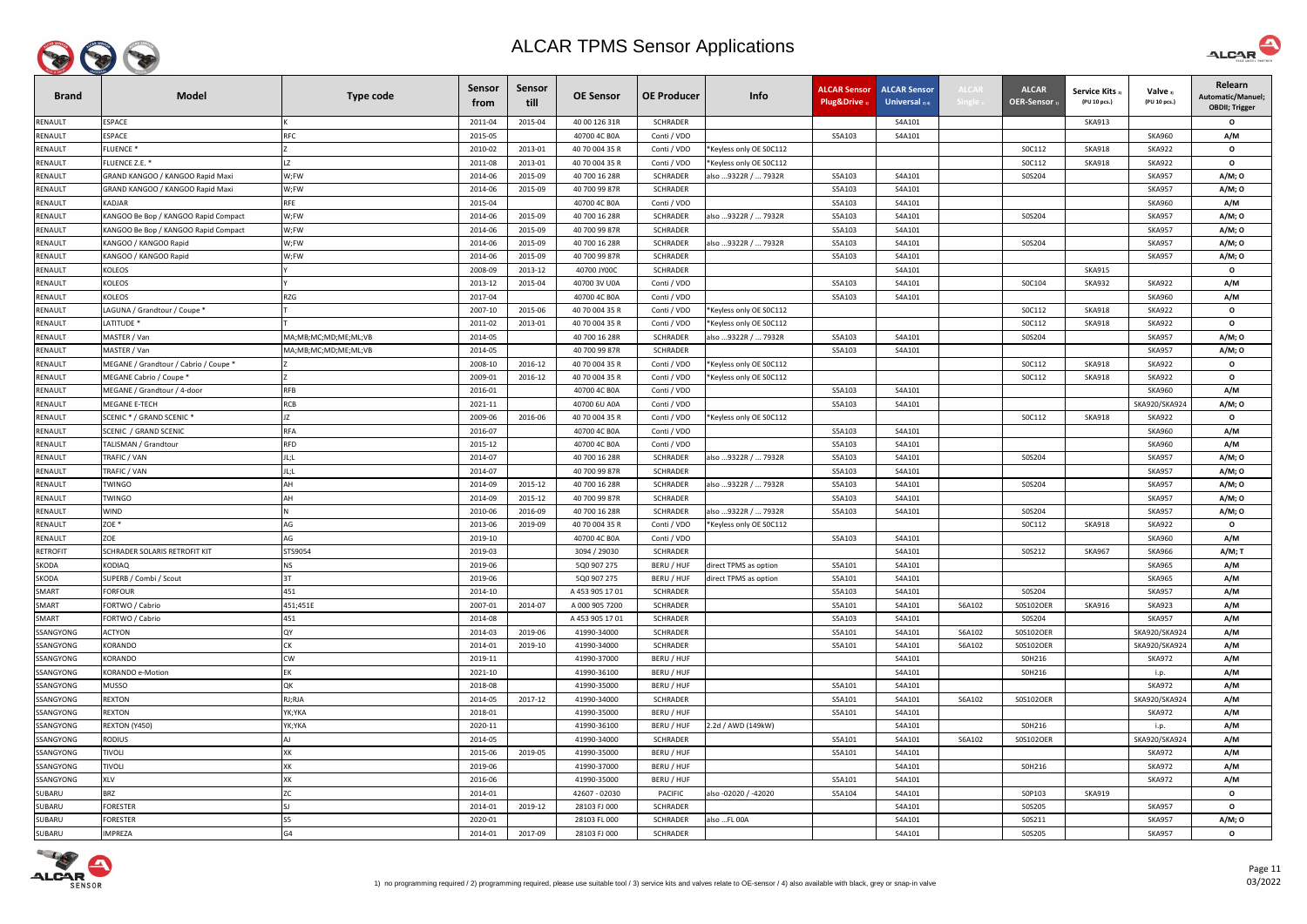

| <b>Brand</b>  | <b>Model</b>                     | <b>Type code</b>                     | <b>Sensor</b><br>trom | Sensor<br>till | <b>OE Sensor</b>               | <b>OE Producer</b>               | Info                                         | <b>ALCAR Sensor</b><br>Plug&Drive | <b>ALCAR Sensor</b><br>Universal $_{2/4}$ | ALCAI            | <b>ALCAR</b><br><b>OER-Sensor</b> | <b>Service Kits</b><br>(PU 10 pcs.) | Valve 3)<br>(PU 10 pcs.) | Relearn<br>Automatic/Manuel;<br><b>OBDII</b> ; Trigger |
|---------------|----------------------------------|--------------------------------------|-----------------------|----------------|--------------------------------|----------------------------------|----------------------------------------------|-----------------------------------|-------------------------------------------|------------------|-----------------------------------|-------------------------------------|--------------------------|--------------------------------------------------------|
| SUBARU        | <b>IMPREZA</b>                   | G5                                   | 2017-10               |                | 28103 FL 000                   | <b>SCHRADER</b>                  | also FL 00A                                  |                                   | S4A101                                    |                  | S0S211                            |                                     | <b>SKA957</b>            | A/M; 0                                                 |
| SUBARU        | LEGACY / Kombi                   | BM/BR;BM/BRS                         | 2014-01               | 2014-11        | 28103 FJ 000                   | <b>SCHRADER</b>                  |                                              |                                   | S4A101                                    |                  | S0S205                            |                                     | <b>SKA957</b>            | $\mathbf{o}$                                           |
| SUBARU        | LEVORG                           | V1                                   | 2015-09               |                | 28103 FJ 000                   | <b>SCHRADER</b>                  |                                              |                                   | S4A101                                    |                  | S0S205                            |                                     | <b>SKA957</b>            | $\mathbf{o}$                                           |
| SUBARU        | <b>OUTBACK</b>                   | BM/BR;BM/BRS                         | 2014-01               | 2014-12        | 28103 FJ 000                   | <b>SCHRADER</b>                  |                                              |                                   | S4A101                                    |                  | S0S205                            |                                     | <b>SKA957</b>            | $\mathbf{o}$                                           |
| SUBARU        | <b>OUTBACK</b>                   | <b>B6</b>                            | 2015-01               | 2017-12        | 28103 FJ 000                   | <b>SCHRADER</b>                  |                                              |                                   | S4A101                                    |                  | S0S205                            |                                     | <b>SKA957</b>            | $\mathbf{o}$                                           |
| SUBARU        | <b>OUTBACK</b>                   |                                      | 2018-01               | 2021-03        | 28103 FL 000                   | <b>SCHRADER</b>                  | also FL 00A                                  |                                   | S4A101                                    |                  | S0S211                            |                                     | <b>SKA957</b>            | A/M; 0                                                 |
| SUBARU        | <b>OUTBACK</b>                   | <b>B7</b>                            | 2021-04               |                | 28103 FL 000                   | <b>SCHRADER</b>                  | also FL 00B                                  |                                   | S4A101                                    |                  | S0S211                            |                                     | <b>SKA957</b>            | A/M; 0                                                 |
| SUBARU        | TREZIA                           | D1(a)                                | 2014-01               | 2014-10        | 28103 FJ 000                   | <b>SCHRADER</b>                  |                                              |                                   | S4A101                                    |                  | S0S205                            |                                     | <b>SKA957</b>            | $\mathbf{o}$                                           |
| SUBARU        | WRX                              | G4; V1                               | 2014-03               | 2018-12        | 28103 FJ 000                   | SCHRADER                         |                                              |                                   | S4A101                                    |                  | S0S205                            |                                     | <b>SKA957</b>            | $\mathbf{o}$                                           |
| SUBARU        | XV                               | G4                                   | 2014-01               | 2017-10        | 28103 FJ 000                   | <b>SCHRADER</b>                  |                                              |                                   | S4A101                                    |                  | S0S205                            |                                     | <b>SKA957</b>            | $\mathbf{o}$                                           |
| SUBARU        | XV                               | G5                                   | 2017-10               |                | 28103 FL 000                   | <b>SCHRADER</b>                  | also FL 00A                                  |                                   | S4A101                                    |                  | S0S211                            |                                     | <b>SKA957</b>            | A/M; 0                                                 |
| <b>SUZUKI</b> | <b>ACROSS</b>                    | XA5P(S)(EU,M)                        | 2020-10               |                | 42607 - 48020                  | <b>PACIFIC</b>                   | also - F4020 / -60010                        | S5A104                            | S4A101                                    | S6A106           | S0P101                            | <b>SKA919</b>                       |                          | $\mathbf{o}$                                           |
| <b>SUZUKI</b> | BALENO                           | EW                                   | 2016-05               |                | 43139-61M00                    | Conti / VDO                      |                                              |                                   | S4A101                                    | S6A105           | SOC105                            | <b>SKA918</b>                       | <b>SKA922</b>            | $\mathbf{T}$                                           |
| <b>SUZUKI</b> | <b>IGNIS</b>                     | MF                                   | 2016-11               | 2021-01        | 43139-61M00                    | Conti / VDO                      |                                              |                                   | S4A101                                    | S6A105           | SOC105                            | <b>SKA918</b>                       | <b>SKA922</b>            | $\mathbf{T}$                                           |
| <b>SUZUKI</b> | <b>IGNIS</b>                     | MF                                   | 2021-02               |                | 43130-52S01                    | Conti / VDO                      |                                              |                                   | S4A101                                    | S6A107           | SOC105                            | <b>SKA918</b>                       | <b>SKA922</b>            | $\mathbf{T}$                                           |
| <b>SUZUKI</b> | <b>IIMNY</b>                     |                                      | 2014-06               | 2018-05        | 43139-61M00                    | Conti / VDO                      |                                              |                                   | S4A101                                    | S6A105           | SOC105                            | <b>SKA918</b>                       | SKA922                   | $\mathbf{T}$                                           |
| <b>SUZUKI</b> | <b>IMNY</b>                      | GJ;HJ                                | 2018-06               | 2021-01        | 43139-61M00                    | Conti / VDO                      |                                              |                                   | S4A101                                    | S6A105           | SOC105                            | <b>SKA918</b>                       | <b>SKA922</b>            | $\mathbf{T}$                                           |
| SUZUKI        | IMNY                             | GJ;HJ                                | 2021-02               |                | 43130-52S01                    | Conti / VDO                      |                                              |                                   | S4A101                                    | S6A107           | SOC105                            | <b>SKA918</b>                       | <b>SKA922</b>            | $\mathbf{T}$                                           |
| <b>SUZUKI</b> | SWACE                            | ZE1HE(S)(EU,M)                       | 2020-11               |                | 42607 - 02070                  | <b>PACIFIC</b>                   |                                              | S5A104                            | S4A101                                    | S6A106           | S0P101                            |                                     | i.p.                     | $\mathbf{o}$                                           |
| <b>SUZUKI</b> | SWIFT / Sport                    | FZ;NZ                                | 2014-06               | 2017-04        | 43139-61M00                    | Conti / VDO                      |                                              |                                   | S4A101                                    | S6A105           | SOC105                            | <b>SKA918</b>                       | <b>SKA922</b>            | $\mathbf{T}$                                           |
| <b>SUZUKI</b> | SWIFT / Sport                    | AZ                                   | 2017-05               | 2021-01        | 43139-61M00                    | Conti / VDO                      |                                              |                                   | S4A101                                    | S6A105           | SOC105                            | <b>SKA918</b>                       | <b>SKA922</b>            | $\mathbf{T}$                                           |
| <b>SUZUKI</b> | SWIFT / Sport                    | AZ                                   | 2021-02               |                | 43130-52S01                    | Conti / VDO                      |                                              |                                   | S4A101                                    | S6A107           | SOC105                            | <b>SKA918</b>                       | <b>SKA922</b>            | $\mathbf{T}$                                           |
| SUZUKI        | SX4 / 4-door                     | EY;GY                                | 2014-06               | 2015-01        | 43139-61M00                    | Conti / VDO                      |                                              |                                   | S4A101                                    | S6A105           | SOC105                            | <b>SKA918</b>                       | <b>SKA922</b>            | $\mathbf{T}$                                           |
| <b>SUZUKI</b> | SX4 S-Cross                      |                                      | 2013-09               | 2021-08        | 43139-61M00                    | Conti / VDO                      |                                              |                                   | S4A101                                    | S6A105           | SOC105                            | <b>SKA918</b>                       | <b>SKA922</b>            | $\mathbf{T}$                                           |
| <b>SUZUKI</b> | SX4 S-Cross                      |                                      | 2021-09               |                | 43130-52S01                    | Conti / VDO                      |                                              |                                   | S4A101                                    | S6A107           | SOC105                            | <b>SKA918</b>                       | <b>SKA922</b>            | $\mathbf{T}$                                           |
| <b>SUZUKI</b> | <b>VITARA</b>                    |                                      | 2015-02               | 2021-08        | 43139-61M00                    | Conti / VDO                      |                                              |                                   | S4A101                                    | S6A105           | SOC105                            | <b>SKA918</b>                       | <b>SKA922</b>            | A/M                                                    |
| <b>SUZUKI</b> | <b>VITARA</b>                    |                                      | 2021-09               |                | 43130-52S01                    | Conti / VDO                      |                                              |                                   | S4A101                                    | S6A107           | SOC105                            | <b>SKA918</b>                       | <b>SKA922</b>            | A/M                                                    |
| TESLA         | MODEL <sub>3</sub>               | 003                                  | 2019-03               | 2020-09        | 1034602-00-A                   | Conti / VDO                      |                                              |                                   | S4A101                                    | S6A104           | SOC119                            | <b>SKA918</b>                       | <b>SKA922</b>            | A/M                                                    |
| <b>TESLA</b>  | MODEL 3                          | 003                                  | 2020-10               |                | 1490701-01-B                   | SYSGRATION                       | "M" as 10th digit in VIN-nr                  |                                   |                                           | S6A108           | S0G101                            |                                     | i.p.                     | A/M                                                    |
| <b>TESLA</b>  | MODEL S                          | 002                                  | 2013-05               | 2014-10        | 1010938-00-A                   | <b>BAOLONG</b>                   |                                              |                                   | S4A101                                    |                  |                                   |                                     | i.p.                     | A/M                                                    |
| <b>TESLA</b>  | MODEL S                          | 002                                  | 2014-11               |                | 1034602-00-A                   | Conti / VDO                      |                                              |                                   | S4A101                                    | S6A104           | SOC119                            | <b>SKA918</b>                       | <b>SKA922</b>            | A/M                                                    |
| <b>TESLA</b>  | MODEL X                          | 002                                  | 2016-06               |                | 1034602-00-A                   | Conti / VDO                      |                                              |                                   | S4A101                                    | S6A104           | SOC119                            | <b>SKA918</b>                       | <b>SKA922</b>            | A/M                                                    |
| TESLA         | MODEL Y                          | 004                                  | 2021-09               |                | 1490701-01-B                   | SYSGRATION                       |                                              |                                   |                                           | S6A108           | S0G101                            |                                     | i.p.                     | A/M                                                    |
| TOYOTA        | <b>AURIS / Touring Sports</b>    | E15UT(a);HE15U(a);E18UM(a); HE18U(a) | 2014-06               | 2019-02        | 42607 - 02030                  | <b>PACIFIC</b>                   | also -02020 / -42020                         | S5A104                            | S4A101                                    |                  | S0P103                            | <b>SKA919</b>                       |                          | $\mathbf{o}$                                           |
| <b>TOYOTA</b> | AYGO X                           | AB7 (JP)                             | 2022-03               |                | 42607 - 02070                  | <b>PACIFIC</b>                   |                                              | S5A104                            | S4A101                                    | S6A106           | S0P101                            |                                     | i.p.                     | $\mathbf{o}$                                           |
| ΤΟΥΟΤΑ        | AVENSIS / Kombi                  | T <sub>27</sub>                      | 2014-06               | 2019-01        | 42607 - 02030                  | <b>PACIFIC</b>                   | also -02020 / -42020                         | S5A104                            | S4A101                                    |                  | S0P103                            | <b>SKA919</b>                       |                          | $\mathbf{o}$                                           |
| ΤΟΥΟΤΑ        | CAMRY                            | XV7(EU,M)                            | 2019-05               |                | 42607 - 48020                  | <b>PACIFIC</b>                   | also - F4020 / -60010                        | S5A104                            | S4A101                                    | S6A106           | S0P101                            | <b>SKA919</b>                       |                          | $\mathbf{o}$                                           |
| TOYOTA        | C-HR                             | AX1T(EU,M); - TMG                    | 2016-12               |                | 42607 - 48020                  | <b>PACIFIC</b>                   | also - F4020 / -60010                        | S5A104                            | S4A101                                    | S6A106           | S0P101                            | <b>SKA919</b>                       |                          | $\mathbf{o}$                                           |
| TOYOTA        | COROLLA 4-door                   | E15EJ(a)                             | 2014-01               | 2019-02        | 42607 - 02030                  | <b>PACIFIC</b>                   | also -02020 / -42020                         | S5A104                            | S4A101                                    |                  | S0P103                            | <b>SKA919</b>                       |                          | $\mathbf{o}$                                           |
| ΤΟΥΟΤΑ        | COROLLA / 4-door / Touring Sport | ZE1HE(EU,M);ZE1HE(EU,M)-TMG          | 2019-03               |                | 42607 - 02070                  | <b>PACIFIC</b>                   |                                              | S5A104                            | S4A101                                    | S6A106           | S0P101                            |                                     | i.p.                     | $\mathbf{o}$                                           |
| ΤΟΥΟΤΑ        | GT86                             | ZN;GC/GF                             | 2014-06               |                | 42607 - 02030                  | <b>PACIFIC</b>                   | also -02020 / -42020                         | S5A104                            | S4A101                                    |                  | S0P103                            | <b>SKA919</b>                       |                          | $\mathbf{o}$                                           |
| ΤΟΥΟΤΑ        | HIGHLANDER                       | XU7(EU,M);-TGRE                      | 2021-03               |                | 42607 - 48020                  | <b>PACIFIC</b>                   | also - F4020 / -60010                        | S5A104                            | S4A101                                    | S6A106           | S0P101                            | <b>SKA919</b>                       |                          | $\mathbf{o}$                                           |
| TOYOTA        | <b>HILUX Pick-up</b>             | AN1P(EU,N);-TMG;N2(EU,TMT,TSAM)      | 2014-06               |                | 42607 - 02030                  | <b>PACIFIC</b>                   | also -02020 / -42020                         | S5A104                            | S4A101                                    |                  | S0P103                            | <b>SKA919</b>                       |                          | $\mathbf{o}$                                           |
| ΤΟΥΟΤΑ        | LAND CRUISER                     | J15TM; -TMG                          | 2014-06               | 2017-07        | 42607 - 02030                  | PACIFIC                          | also -02020 / -42020                         | S5A104                            | S4A101                                    |                  | S0P103                            | <b>SKA919</b>                       |                          | $\mathbf{o}$                                           |
| ΤΟΥΟΤΑ        | LAND CRUISER (Prado)             | J15TM; -TMG                          | 2017-08               |                | 42607 - 48020                  | <b>PACIFIC</b>                   | also -F4020 / -60010                         | S5A104                            | S4A101                                    | S6A106           | S0P101                            | <b>SKA919</b>                       |                          | $\mathbf{o}$                                           |
| ΤΟΥΟΤΑ        | LAND CRUISER V8                  | J20(a)                               | 2014-06               | 2017-07        | 42607 - 02030                  | PACIFIC                          | also -02020 / -42020                         | S5A104                            | S4A101                                    |                  | S0P103                            | <b>SKA919</b>                       |                          | $\mathbf{o}$                                           |
| ΤΟΥΟΤΑ        | LAND CRUISER V8                  | J20(a)                               | 2017-08               |                | 42607 - 48020                  | <b>PACIFIC</b>                   | also - F4020 / -60010                        | S5A104                            | S4A101                                    | S6A106           | S0P101                            | <b>SKA919</b>                       |                          | $\mathbf{o}$                                           |
| ΤΟΥΟΤΑ        | MIRAI                            | AD2(JP,M)                            | 2021-03               |                | 42607 - 02070                  | <b>PACIFIC</b>                   |                                              | S5A104                            | S4A101                                    | S6A106           | S0P101                            |                                     | i.p.                     | $\mathbf{o}$                                           |
| ΤΟΥΟΤΑ        | <b>PRIUS</b>                     | XW3(a);XW3P                          | 2014-06               | 2015-02        | 42607 - 02030                  | <b>PACIFIC</b>                   | also -02020 / -42020                         | S5A104                            | S4A101                                    |                  | S0P103                            | <b>SKA919</b>                       |                          | $\mathbf{o}$                                           |
| ΤΟΥΟΤΑ        | PRIUS / PHV (Prime)              | XW5; XW5P(EU,M); -TMG                | 2015-03<br>2014-06    |                | 42607 - 02030<br>42607 - 02030 | <b>PACIFIC</b><br><b>PACIFIC</b> | also -02020 / -42020<br>also -02020 / -42020 | S5A104                            | S4A101                                    |                  | S0P103<br>S0P103                  | <b>SKA919</b>                       |                          | $\mathbf{o}$                                           |
| ΤΟΥΟΤΑ        | PRIUS+                           | XW4(a);XW3(a);XW3(a)-TMG             |                       |                |                                |                                  |                                              | S5A104                            | S4A101                                    |                  |                                   | <b>SKA919</b>                       |                          | $\mathbf{o}$                                           |
| ΤΟΥΟΤΑ        | PRIUS / PHV (Prime)<br>PRIUS+    | XW5; XW5P(EU,M); -TMG                | 2019-05<br>2019-05    |                | 42607 - 48020                  | <b>PACIFIC</b><br><b>PACIFIC</b> | also - F4020 / -60010                        | S5A104                            | S4A101<br>S4A101                          | S6A106<br>S6A106 | S0P101<br>S0P101                  | <b>SKA919</b><br><b>SKA919</b>      |                          | $\mathbf{o}$                                           |
| ΤΟΥΟΤΑ        | PROACE                           | XW4(a);XW3(a);XW3(a)-TMG             |                       | 2016-05        | 42607 - 48020                  | <b>SCHRADER</b>                  | also -F4020 / -60010                         | S5A104                            |                                           |                  |                                   |                                     |                          | $\mathbf{o}$                                           |
| TOYOTA        |                                  |                                      | 2014-06               |                | 9808859080                     |                                  | also 9811764480                              |                                   |                                           |                  |                                   |                                     | <b>SKA957</b>            | $\mathbf{o}$                                           |